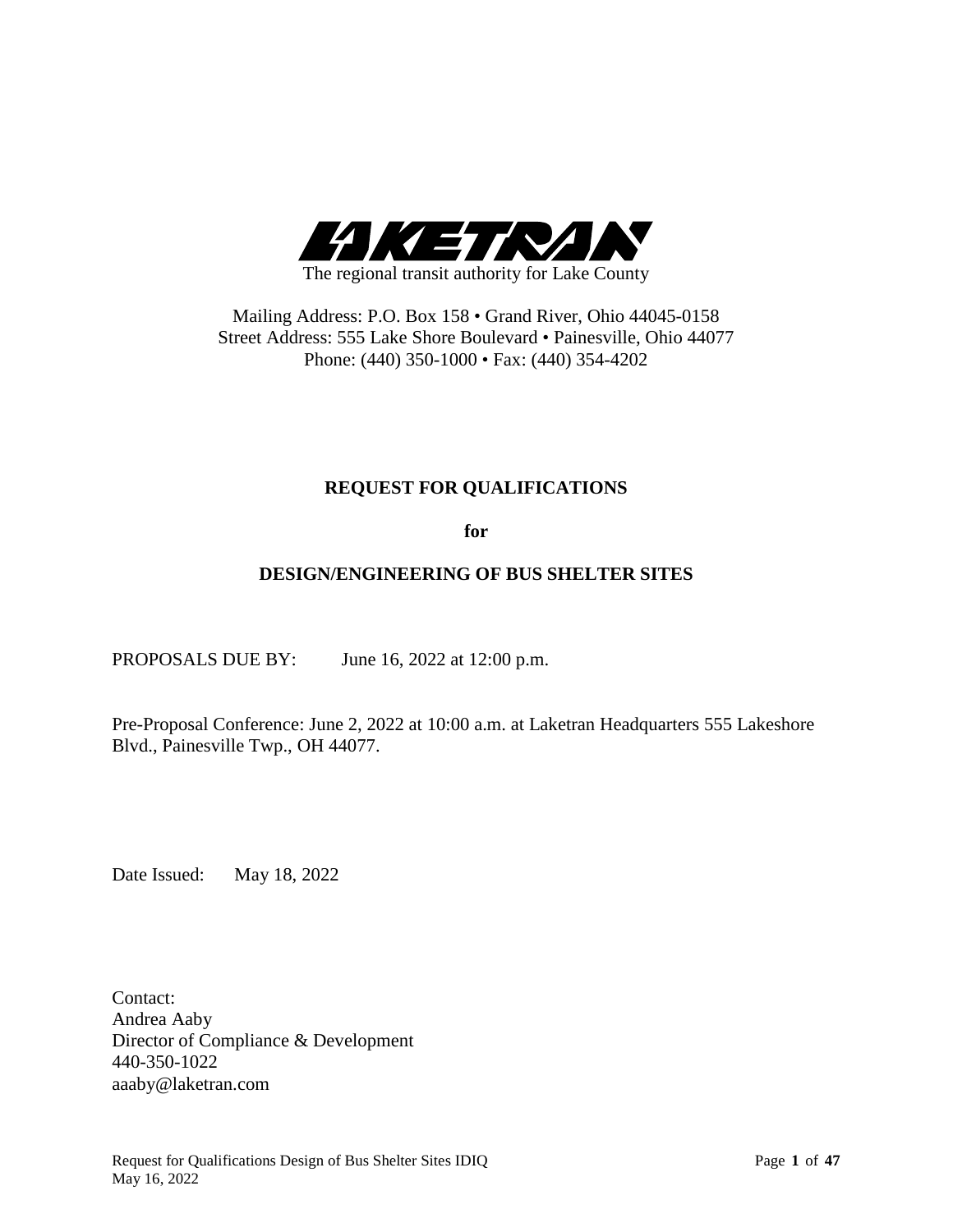### **1.0 GENERAL**

LAKETRAN is the regional transit authority for Lake County, Ohio. Lake County is located 35 miles east of Cleveland. The western portion of Lake County is located within the Cleveland Urbanized area and is densely developed. The eastern half is rural in nature.

### **1.1 Purpose**

LAKETRAN seeks proposals from qualified firms to provide design services for bus shelter sites on a task order basis for five (5) years.

The requirements for the submittal and content of proposals, the timetable for this procurement, performance requirements, and contract terms are detailed in this Request For Proposal.

The terms "proposal", "Invitation for Bid", "IFB", "proposal", "Request for Proposals", "RFP", "bidder", "proposer", "contractor" and the like are used interchangeably throughout this IFB/RFP. Similarly, the terms "LAKETRAN", "buyer", "purchaser" and "Authority" are used interchangeably. All terms, including "his" and "his/her", are used in a gender-neutral manner.

### **1.2 Due Date and Location**

Proposals are due in LAKETRAN's offices by:

Proposals received after that date and time will not be accepted.

- LAKETRAN's offices are located at 555 Lake Shore Boulevard, Painesville Township, Ohio 44077.
	- o This address should be used for overnight delivery, UPS, etc.
- The mailing address for LAKETRAN is Box 158, Grand River, Ohio 44045-0158.
	- o This address should only be used for U.S. Mail. Proposers are cautioned that delivery of regular and overnight Mail to the P.O. Box may be delayed and that the P.O. Box should not be relied upon for on-time delivery of your proposal unless additional day's delivery time is allowed.

Proposals shall be in a sealed envelope. The exterior shall be explicitly labeled as follows:

Design Shelter Sites 6/16/22

- Proposer bears total responsibility for ensuring their proposal is complete and arrives on time.
- Proposals submitted by electronic submission will not be considered.
- Proposer must comply with each and every requirement of this RFP to be considered responsive.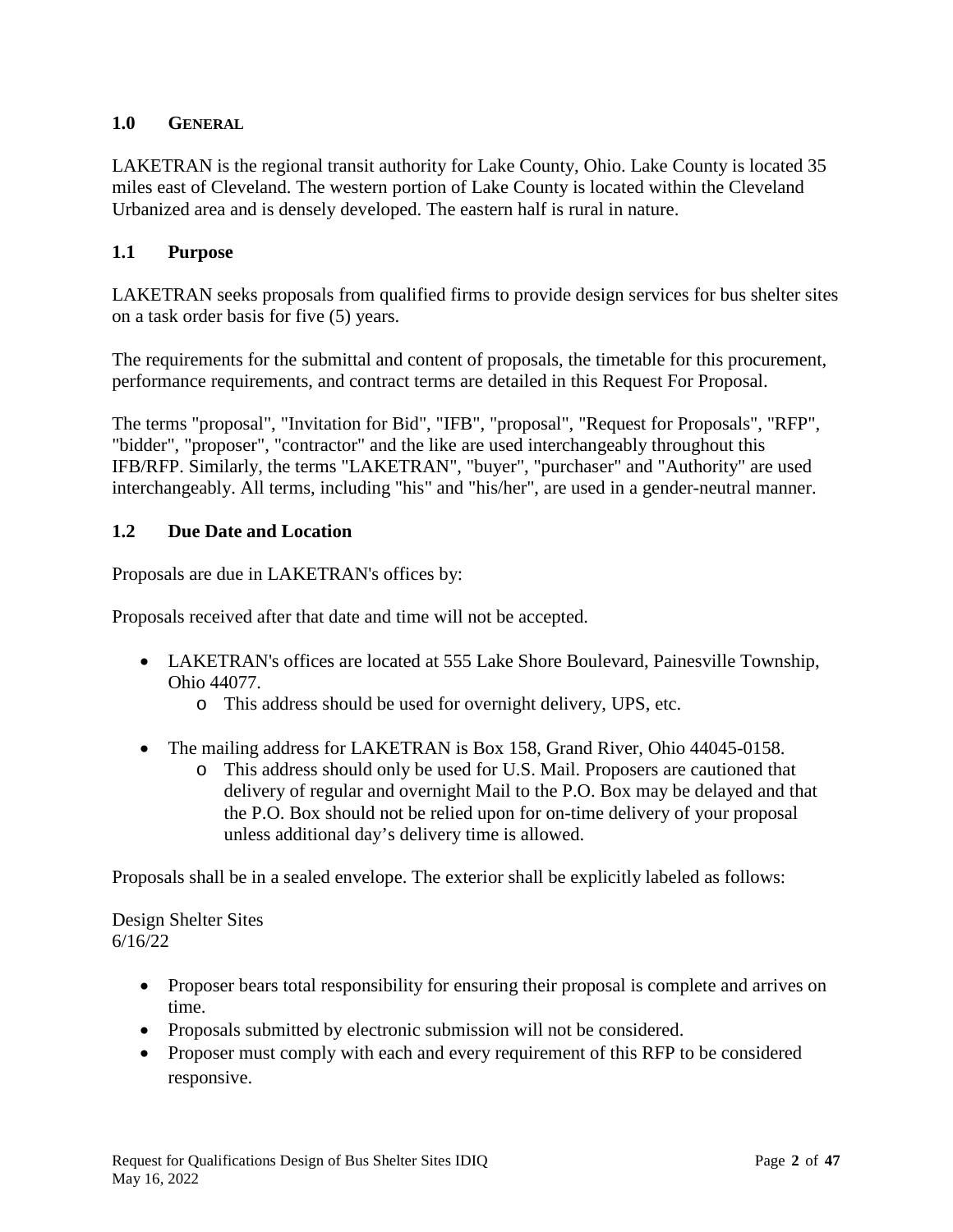### **1.3 Schedule**

The following schedule will be followed for this procurement:

| May 18, 2022                | Issuance of RFQ                                  |  |
|-----------------------------|--------------------------------------------------|--|
| June 2, 2022 at 10:00 a.m.  | Pre-Proposal Conference at<br><b>LAKETRAN HQ</b> |  |
| June 16, 2022 at 12:00 p.m. | Proposals Due                                    |  |
| June $27 -$ July 1          | Interviews with top three (3) ranked firms       |  |
| July $21 -$ July $28$       | Negotiations with top ranked firm                |  |

### **1.4 Length of Time Proposals Shall be Good**

Proposals shall be good for ninety (90) days.

The length of time proposals shall be good - plus the schedule for the project - will be automatically extended by the amount of time required for LAKETRAN and the Federal Transit Administration to process any Single Proposal (Section 1.23 below).

#### **1.5 Number of Copies and Delivery**

One (1) original plus three (3) copies of proposal(s) must be submitted. Please include one (1) electronic copy of the proposal(s) either on USB or emailed to [aaaby@laketran.com](mailto:aaaby@laketran.com) (this is for administrative purposes only).

#### **1.6 Proposal Bond, or Certified or Cashier's Check**

Not Required.

#### **1.7 Performance Bond**

Not Required.

#### **1.8 Insurance**

The successful proposer shall maintain throughout this assignment the following insurance coverages:

- a) Workers Compensation statutory coverage.
- b) Insurance shall have commercial general liability limits of \$1 million per occurrence for bodily injury, personal injury and property damage. Minimum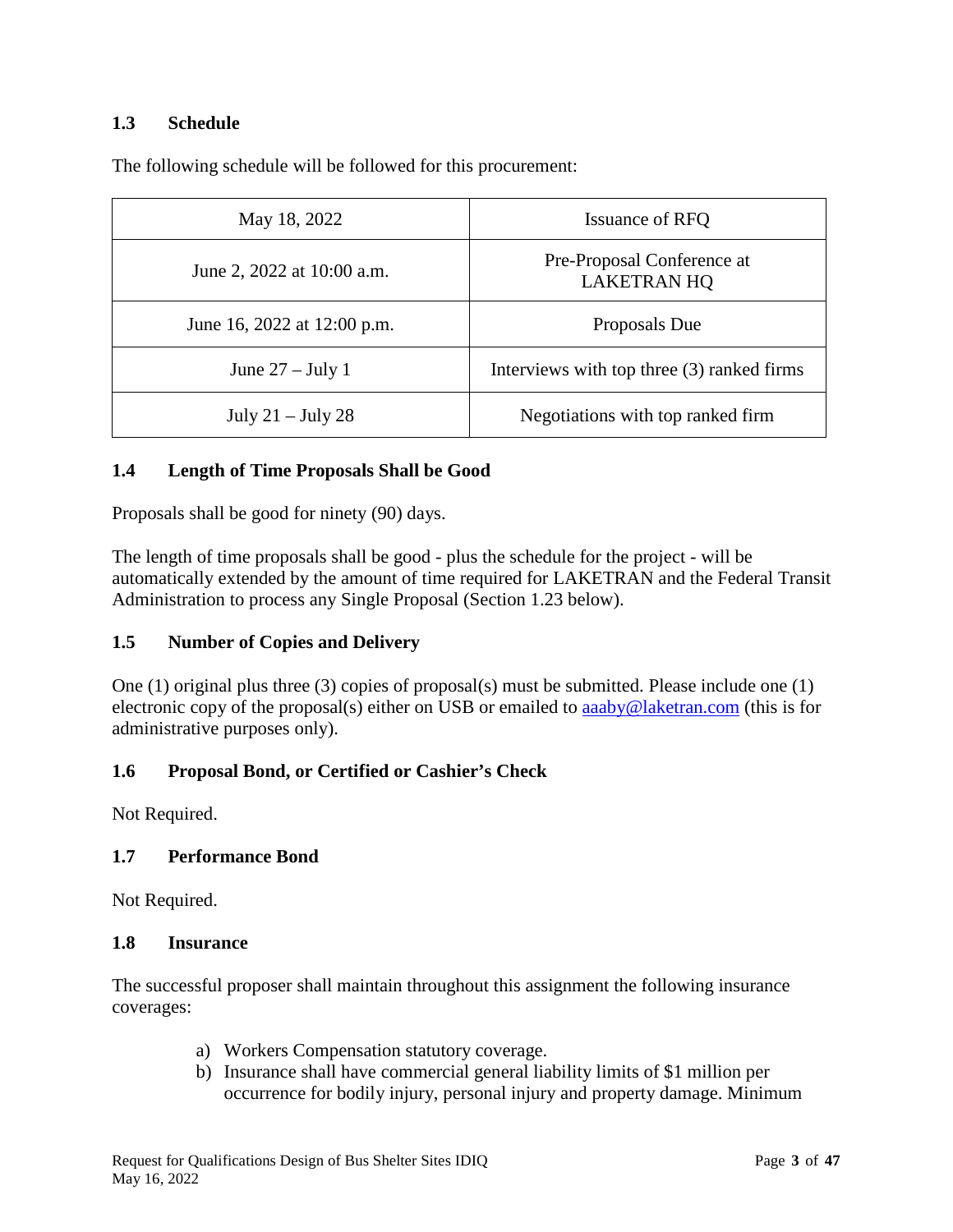general aggregate shall be \$1 million.

- c) Automobile liability limit shall be at least \$1 million per accident for bodily injury and property damage where applicable.
- d) Ohio stop gap employer's liability with a \$1 million limit.
- e) LAKETRAN, its officials, agents, employees and volunteers shall be named as an additional insured. This coverage shall be primary to the additional insured's and not contributing with any other insurance or similar protection available to the additional insured whether available coverage is primary, contributing or excess.
- f) All subcontractors to the prime contractor shall be included under the prime contractor's polices or shall finish separate certificates and endorsements for each subcontractor. All coverages for subcontractors shall be subject to all requirements of this section.
- g) All coverages shall be written on an occurrence basis.
- h) All must give LAKETRAN at least 30 days written notice of cancellation, nonrenewal and/or material changes.

All policies shall be provided by an insurer with an A.M. Best rating of A- or better.

### **1.9 Minimum Specifications**

The specifications contained in this IFB/RFP are the minimum specifications needed to meet LAKETRAN's needs.

### **1.10 Request for Clarification/Approved Equal (RFAE)**

All requests for clarification of these specifications and for an approved equal (RFCAE) must be in writing on the form provided in Section 4 and must be received by the time specified in Section 1.3 above.

- Please note the items specified herein were selected through product comparisons and evaluation.
- Proposed alternates must match dimensions, finishes, performance and design features of the products specified herein.
- Catalogs, product information and/or specifications must accompany all RFCAE's.
- Bidders/proposers whose product or service exceeds the minimum specifications herein need not submit an RFCAE. Such bidders/proposers may be required to prove they exceed these minimum specifications before being awarded a contract.

#### **1.11 Disadvantaged Business Enterprise (DBE)**

This contractor shall not discriminate on the basis of race, color national origin, or sex in the performance of this Contract. The Contractor shall carry out applicable requirements of 49 C.F.R. Part 26 in the award and administration of this DOT-assisted contract. Failure by the Contractor to carry out these requirements is a material breach of this Contract, which may result in the termination of this Contract or such other remedy as LAKETRAN deems appropriate. Each subcontract the Contractor signs with a subcontractor must include the assurance in this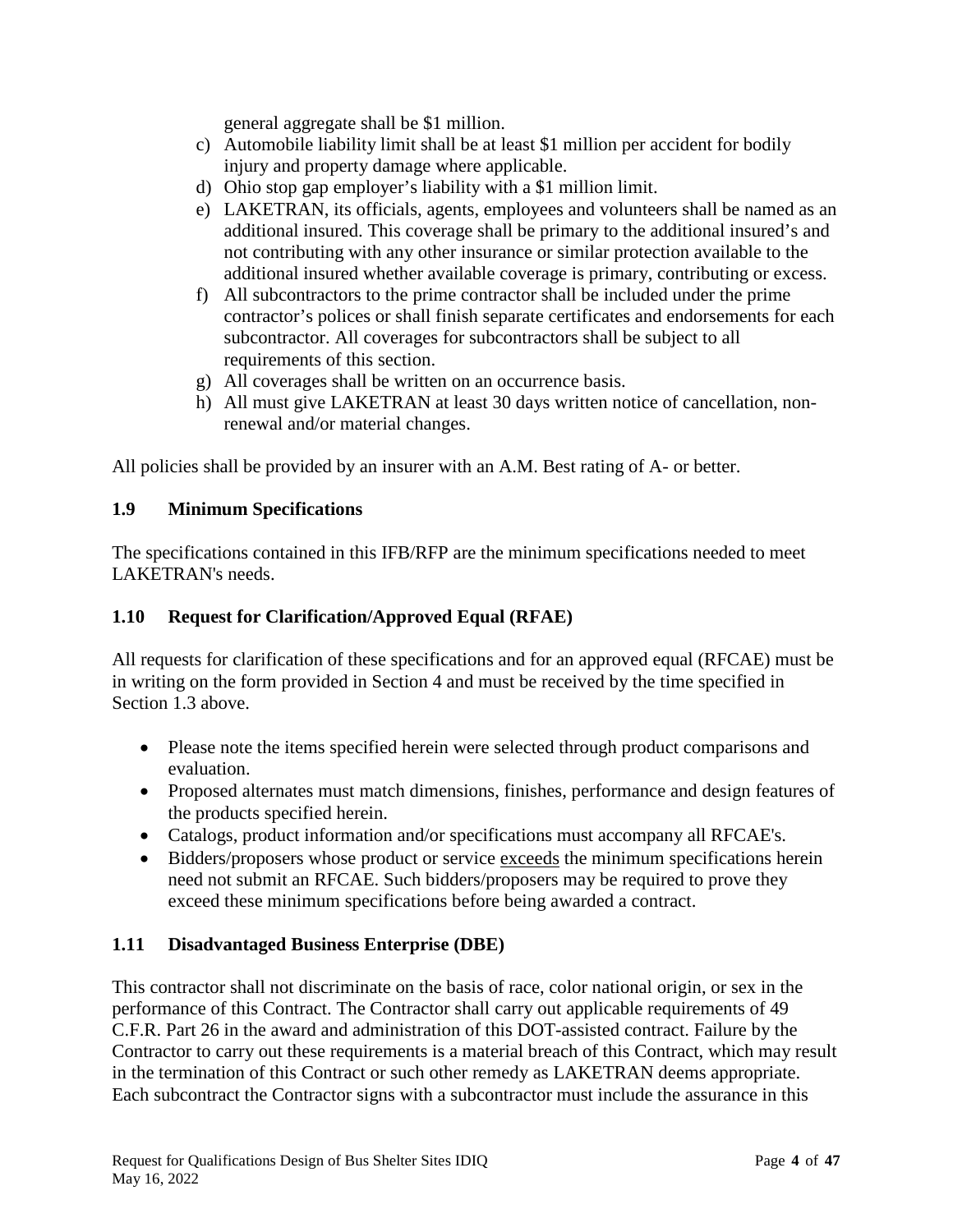paragraph (see 49 C.F.R. 26.13(b)).

This Contract is subject to the requirements of Title 49, Code of Federal Regulations, Part 26, participation by Disadvantaged Business Enterprises in Department of Transportation Financial Assistance Programs. Any sub-contracting opportunities related to this contract are subject to DBE regulations. Contractors must make a good-faith effort to engage with DBE subcontractors.

# **LAKETRAN's overall goal for DBE participation is 5%.**

- Contractors who do not meet the DBE goal for this project shall be prepared to demonstrate their good faith efforts.
- DBE's must be registered by the Ohio Department of Transportation. The Ohio DBE directory and forms are available at: [http://www.dot.state.oh.us/Divisions/ODI/SDBE/Pages/DBE-Directory.aspx.](http://www.dot.state.oh.us/Divisions/ODI/SDBE/Pages/DBE-Directory.aspx)
- The firms eligible for inclusion in the contractor's DBE plan must be certified under the classification code associated with the particular work scope that the firm is assigned to perform on this project prior to bid submission or the determination of best and final offer in an RFP process.
- The Contractor is required to pay its subcontractors performing work related to this Contract for satisfactory performance of that work no later than 30 days after the Contractor's receipt of payment from that work from Laketran.
- The Contractor must promptly notify Laketran whenever a DBE subcontractor performing work related to this Contract is terminated or fails to complete its work, and must make good faith efforts to engage another DBE subcontractor to perform at least the same amount of work. The Contractor may not terminate any DBE subcontractor and perform that work through its own forces or those of an affiliate without prior written consent of Laketran.
- Should you have any questions regarding the DBE Program, please contact Andrea Aaby, aaaby@laketran.com.

# **1.11.1 Counting DBE Participation**

When a DBE participates in a contract, you count only the value of the work actually performed by the DBE toward DBE goals.

Count the entire amount of that portion of a construction contract (or other contract not covered by Paragraph (B)(2) of this section) that is performed by the DBE's own forces. Include the cost of supplies and materials obtained by the DBE for the work of the contract, including supplies purchased or equipment leased by the DBE (except supplies and equipment the DBE subcontractor purchases or leases from the prime contractor its affiliate).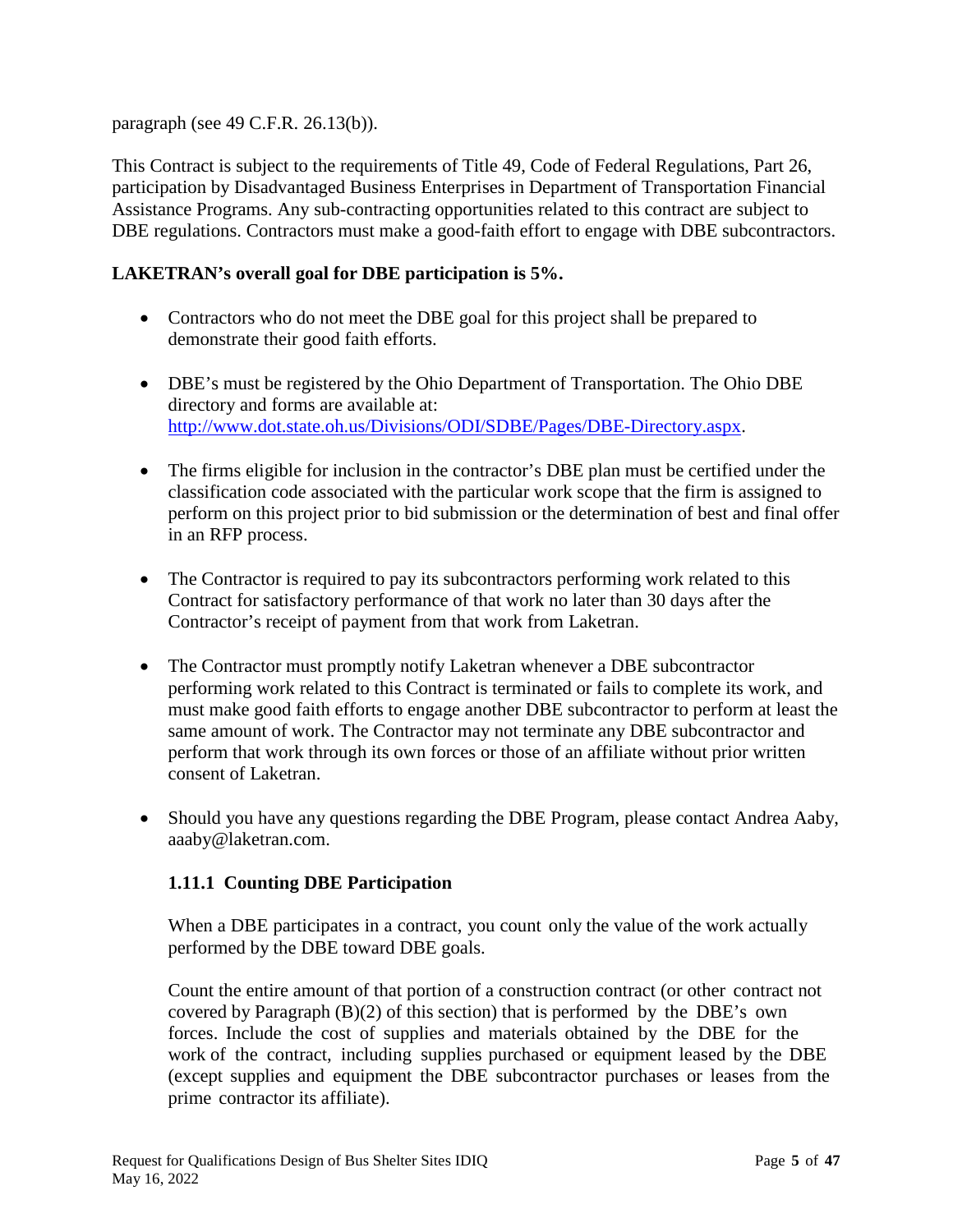Count the entire amount of fees or commissions charged by a DBE firm for providing a bona fide service, such as professional, technical, consultant, or managerial services, or for providing bonds or insurance specifically required for the performance of a DOT-assisted contract, toward DBE goals, provided you determine the feat be reasonable and not excessive as compared with fees customarily allowed for similar services.

When a DBE subcontracts part of the work of its contract to another firm, the value of the subcontracted work may be counted toward DBE goals only if the DBEs subcontractor is itself a DBE. Work that a DBE subcontracts to a non-DBE firm does not count toward DBE goals.

# **1.12 Buy America Certification**

Not Required.

# **1.13 Presentations**

LAKETRAN may ask Proposer to explain elements of their proposal.

### **1.14 Inquiries**

All questions pertaining to this RFP should be directed to Andrea Aaby, Director of Compliance & Development, at (440) 350-1022 or sent to [aaaby@laketran.com.](mailto:aaaby@laketran.com)

# **1.15 Clarifications, Approved Equals, Supplements**

Clarifications, Approved Equals and other supplements to this RFP may be issued to modify, change or clarify one or more points. All parties who request the RFP will be forwarded copies of supplements. Proposers are reminded to read and adhere to such supplements as compliance with them is integral to having your proposal reviewed.

#### **1.16 Form of Proposal**

All forms must be completely filled in, signed and otherwise executed as indicated. Failure to do so can result in your proposal being declared "unresponsive".

Unless otherwise specified in this RFP, only the forms prescribed in Section 4 shall be included with your proposal. Additional material is not required and will not be reviewed.

#### **1.17 Explanations (Written and/or Oral)**

Should a proposer find a discrepancy in or omissions from these specifications, or should he/she be in doubt as to their meaning, he/she shall at once make inquiry of LAKETRAN.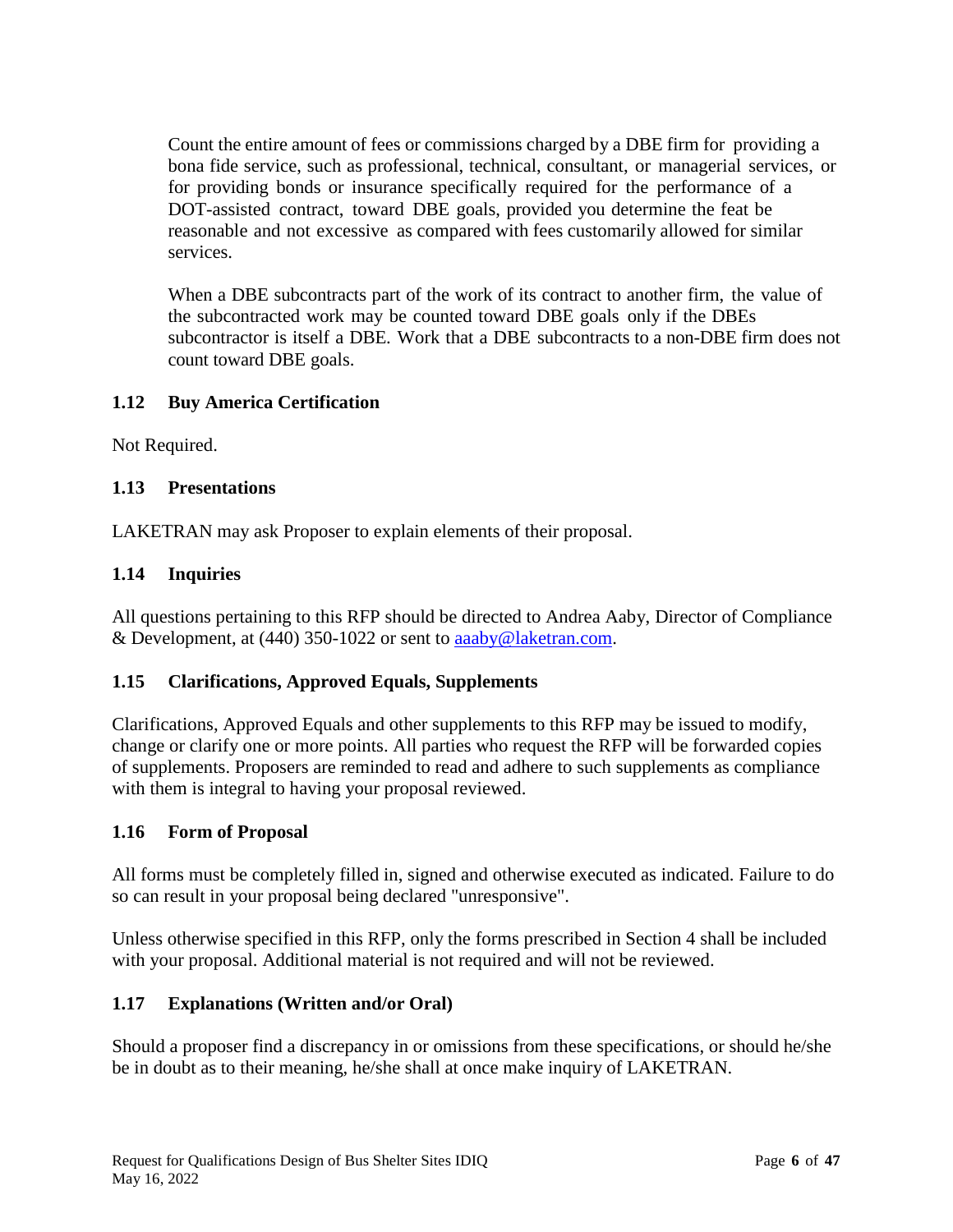# **1.18 Alternate Proposals**

Alternate proposals may be submitted by the Proposer - at his/her discretion and risk - to achieve the essential purpose and intent of these specifications at a lower cost, without increasing LAKETRAN's risk or exposure. Such alternate proposals must be clearly identified and prominently labeled as such. LAKETRAN is not obligated to accept or review any alternate proposal.

# **1.19 Withdrawal of Proposal**

No proposal will be allowed to be withdrawn after it has been opened by LAKETRAN.

### **1.20 Consideration of Proposal**

ORC 9.28 stipulates that for RFPs no information will be released about any proposer or proposal until a contract award is made.

### **1.21 Rejection or Acceptance of Proposal**

LAKETRAN reserves the right to accept or reject any or all proposals, and any parts of any proposal. In awarding a contract, LAKETRAN reserves the right to consider all elements entering into the question of determining the responsibility of the Proposer. Any proposal which is incomplete, conditional, obscure, or which contains additions not called for, or irregularities of any kind, may be cause for rejection of the proposal. In case of any discrepancy between the price written in the proposal and that given in figures for any item, the price in writing will be considered as the proposal price.

#### **1.22 Unacceptable Proposals**

No proposal will be accepted from or contract awarded to any person, firm, or corporation that is in arrears or is in default to LAKETRAN upon any debt or contract, or that is a defaulter as surety or otherwise upon any obligation to said LAKETRAN or has failed to perform faithfully any previous contract with LAKETRAN.

# **1.23 Tie-Breaking (IFB only)**

In the event of a tie, LAKETRAN shall make an award based upon federal and state law and regulations.

# **1.24 Right to Perform Pre-Award Survey (IFB only)**

Not Required.

#### **1.25 Right to Verify Proposal - Single Proposal (IFB only, Contracts > \$100,000)**

LAKETRAN shall verify proposals. In the event of a single proposal response, this solicitation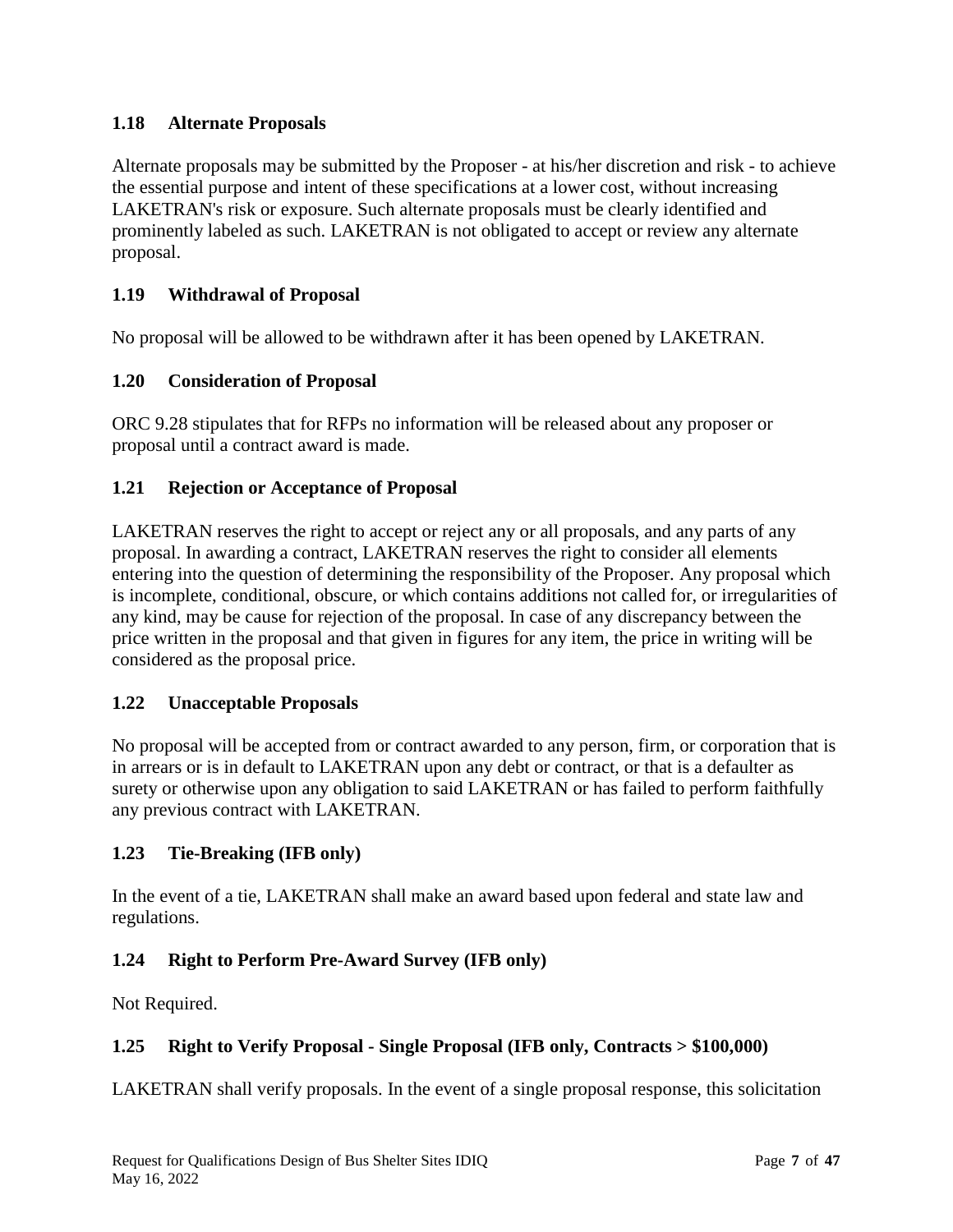will be automatically converted to a negotiated purchase which shall require the Contractor/Proposer to negotiate a fair and equitable price. LAKETRAN retains the right to request certifiable cost analysis data which the Proposer must provide. LAKETRAN reserves the right to negotiate an adjustment in Proposer's price if warranted by said analysis. FTA review of a single proposal may be required and will automatically extend the time proposals shall be good.

# **1.26 Vehicle Trade-ins**

Not Required.

# **1.27 Form of Bid**

Not Required.

# **1.28 Authorized Negotiators**

Bidder shall identify person(s) who may represent the firm in contract negotiations.

# **1.29 Award of Contract**

A responsive bid/proposal is one which complies with the terms, conditions and specifications of this IFB/RFP. A responsible proposal/proposal is one submitted by a company or joint venture possessing the capability and capacities to perform as required by this IFB/RFP.

LAKETRAN reserves the right to award one, more than one or no contracts as LAKETRAN deems to be in its best interests. If an RFP, LAKETRAN further reserves the right to make an award on the basis of an original proposal(s) without any negotiating with any offeror.

# **1.30 Contractual Terms and Conditions**

The terms and conditions of any contract that results between LAKETRAN and the successful Proposer are discussed in Section 2. This will be a five (5) year task order, indefinite delivery / indefinite quantity contract.

# **1.31 Cost of Preparation**

All costs incurred by any Proposer prior to notice-to-proceed will not be reimbursed by LAKETRAN.

# **1.32 Additional Information, Rejection**

LAKETRAN reserves the right to request additional information from any Proposer, or none. It also reserves the right to reject any and all proposals without prior notice; to waive informalities and technicalities; to extend deadlines without notice; to negotiate directly with only those respondents deemed to be qualified according to the criteria on this RFP; and to enter into one,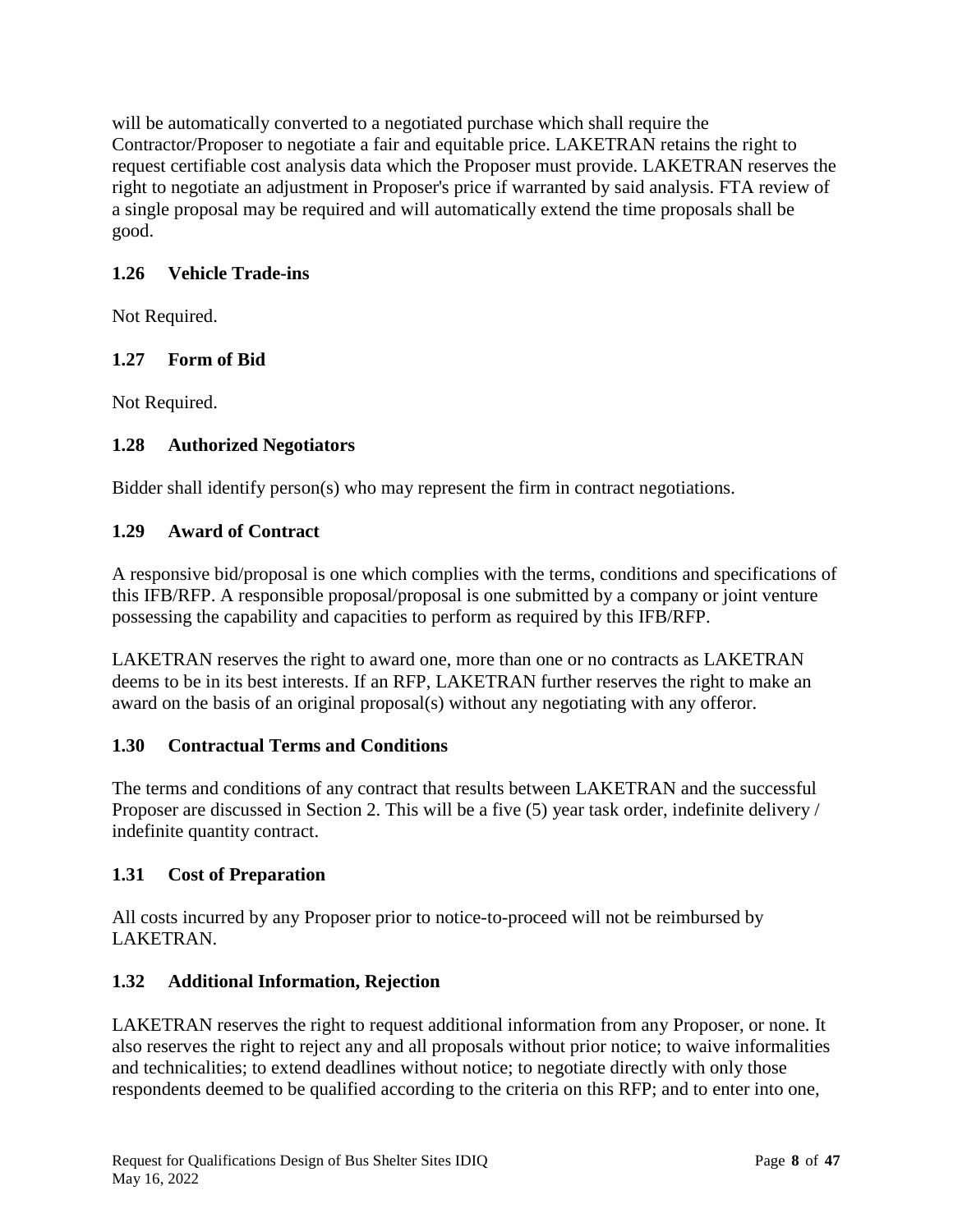more than one, or no contracts as it shall deem to be in its best interests.

# **1.33 Terminology**

The terms "proposal", "Invitation for Proposal", "IFB", "proposal", "Request for Proposals", "RFP", "bidder", "proposer", "contractor" and the like are used interchangeably throughout this IFB/RFP. Similarly, the terms "LAKETRAN", "buyer", "purchaser" and "Authority" are used interchangeably. All terms, including "his" and "his/her", are used in a gender-neutral manner.

# **1.34 Late Proposals**

Proposals received by LAKETRAN after the exact time set for receipt in Section 1.2 above are considered "late". Late proposals will be considered only if received before contract award, and the following objective, bona fide proof is submitted showing reason or cause for delay as follows:

- 1. It was sent by registered or certified mail not later than 5 calendar days before the proposal receipt date specified;
- 2. It was sent by mail and it is determined by LAKETRAN that the late receipt was due solely to mishandling by LAKETRAN after receipt; or
- 3. It was sent by an overnight express service not later than 5:00 PM at the place of mailing 1 working day prior to the date specified for receipt of proposals and is marked for delivery by next business morning. The term "working days" excludes weekends and holidays.

The only acceptable evidence to establish the date of mailing by registered or certified mail is a U.S. or Canadian postmark both on the envelope or wrapper and on the original receipt from the U.S. or Canadian Postal Service. Both must show a legible date or it shall be deemed to have been mailed late.

The only acceptable evidence to establish the time of receipt at the Buyer's facility is the time/date stamp of such facility on the proposal wrapper or other documentary evidence of receipt maintained by the facility.

The only acceptable evidence to establish the date of mailing by an overnight express service is the date entered by the receiving clerk on the label.

#### **1.35 Protests**

It is the policy of LAKETRAN to prepare specifications for requests for proposals that are not discriminatory in nature. All solicitations are to be open and free to all competing vendors whereby all have a reasonable chance to be successful and be awarded a contract.

If a vendor feels that a particular solicitation is unfair for whatever reasons, the following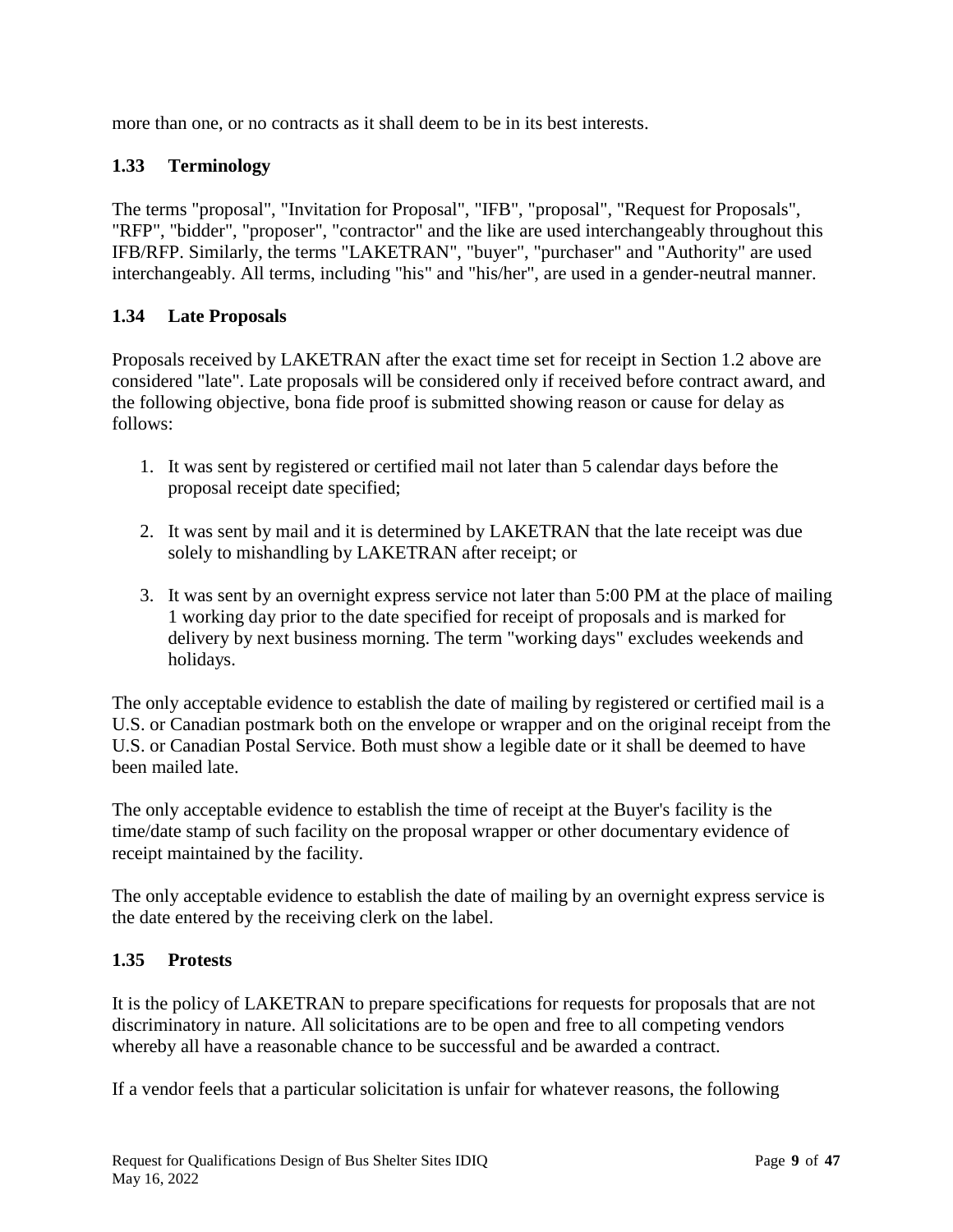procedure must be followed to register a proper protest and said procedure shall be a part of all solicitations:

STEP 1 - Protest must be made in writing and addressed to the General Manager no later than (1) three days before the scheduled proposal due date, (2) three days after the proposal opening, or (3) three days after contract award, as applicable. Such protest must cite what the solicitation was for, and for what reason the protest is lodged.

STEP 2 - The General Manager shall make all reasonable attempts to resolve the protest prior to the proposal opening or award of a contract, as applicable, and reserves the right to reschedule same if -at his discretion - deemed necessary. The General Manager must make his decision no later than ten (10) working days from date the protest is lodged.

STEP - If the protest is not satisfactorily resolved at Step 2, the person or firm making the protest may request a hearing with his legal counsel and LAKETRAN, with LAKETRAN's legal counsel serving as arbitrator on the matter. Request for such a hearing must be made within 15 working days of the original date the protest was filed.

The decision at Step 3 shall be final and binding on all parties.

If the vendor believes that LAKETRAN did not follow the above process, he/she may appeal to the Federal Transit Administration (FTA) as follows:

> Office of Program Management Federal Transit Administration Suite 320 200 West Adams Street Chicago, IL 60606 (312) 353-2789

The Federal Transit Administration will hear appeals only where a local protest procedure does not exist or where the local procedure was not followed.

# **1.36 Addenda to RFP**

LAKETRAN reserves the right to amend the RFP at any time. Any amendments to the RFP shall be described in written addenda. Notification of the addenda also will be distributed to all prospective Proposers officially known to have received the RFP. Failure of any prospective Proposer to receive the notification or addenda shall not relieve the Proposer from any obligation under the RFP therein. All addenda issued shall become part of the RFP. Prospective Proposers shall acknowledge the receipt of each individual addendum in their Proposals on the form Acknowledgement of Addenda. Failure to acknowledge in the Proposal receipt of addenda may at the Agency's sole option disqualify the Proposal.

### **1.37 Notice of Commencement**

Not Required.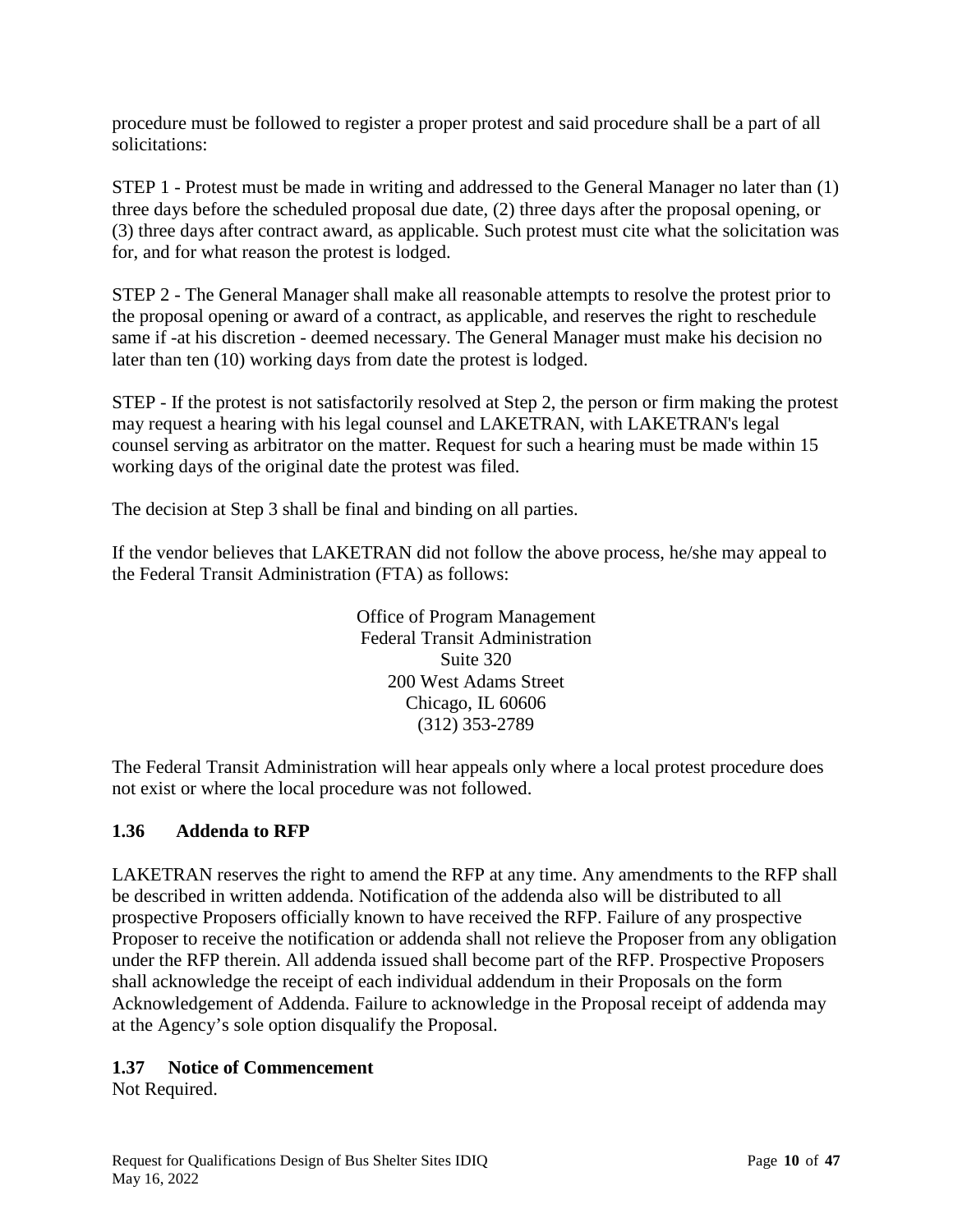#### **2.0 TERMS AND CONDITIONS IN CONTRACT FORM**

To reduce paper consumption, the standard terms and conditions which shall apply to this procurement are not contained here. They can be found in a separate document entitled "LAKETRAN Standard Contractual Terms and Conditions", which is available upon request. And is posted on our website at [www.laketran.com](http://www.laketran.com/) . LAKETRAN's Standard Terms and Conditions **are hereby incorporated by reference into and made a part of this IFB/RFP** just as if they were reproduced in their entirety here. Further, LAKETRAN's Standard Terms and Conditions are **extremely important, and are applicable to and binding upon** each bidder/proposer and will become **contractual to and binding upon** each successful bidder/proposer to whom a contract is awarded. **It is the bidder's/proposer's responsibility and obligation to have read and understood** LAKETRAN's Standard Terms and Conditions. A summary of these terms and conditions follows:

- 2.1 Independent Contractor
- 2.2 Contractor's Obligation<br>2.3 Buver's Obligation
- Buyer's Obligation
- 2.4 Scope of Work
- 2.5 Contract Period
- 2.6 Cost
- 2.7 Performance Bond/Insurance
- 2.8 Notice to Proceed
- 2.9 Contract Modification
- 2.10 Subcontract Approval
- 2.11 Substitution of Subcontractor/ Independent Contractor
- 2.12 Disadvantaged Business Enterprise
- 2.13 Equal Employment Opportunity<br>2.14 Noncompliance (EEO/DBE)
- Noncompliance (EEO/DBE)
- 2.15 Delivery
- 
- 2.16 Payment<br>2.17 Liquidate Liquidated Damages
- 2.18 Taxes
- 
- 2.19 Inspection<br>2.20 Explanatio Explanations (Written and/or Oral)
- 2.21 Audit and Inspection of Records
- 2.22 Right to Adjust Cost<br>2.23 Failure to Meet Speci
- Failure to Meet Specifications
- 2.24 Ouantity and Ouality
- 2.25 Warranties
- 2.26 Indemnification
- 2.27 Hold Harmless
- 2.28 Disputes
- 2.29 Rights Upon Breach
- 2.30 Notification of Proceedings
- 2.31 Termination/Breach of Contract
- 2.32 Assignment
- 2.33 Covenant Against Contingent Fees
- 2.34 Patent Rights
- 2.35 Release of Information
- 2.36 Ownership of Documents
- 2.37 Retention of Records
- 2.38 Workmens' Compensation Act
- 2.39 Social Securities Act/Unemployment Compensation, Etc.
- 2.40 Federal Assistance
- 2.41 Work Hours Act
- 2.42 Davis Bacon Act (Prevailing Wage Rates for Construction Contracts) 2.43 Project Sign (Construction Projects Only) 2.44 Interest of Members or Delegates to Congress 2.45 Conflict of Interest 2.46 False or Fraudulent Statements and Claims 2.47 No Federal Government Obligations to Third Parties 2.48 Privacy 2.49 Procurement 2.50 Special Requirements for Transit Service **Contracts** 2.51 Contract Work Hours and Safety Standards Act as Amended (Construction Projects Only) 2.52 Copeland "Anti-Kickback" Act as Amended (Construction Projects Only) 2.53 Seismic Safety (Construction Projects Only)<br>2.54 Hatch Act/Work Dav and Work Week Hatch Act/Work Day and Work Week Standards (for Construction Contracts) 2.55 Cargo Preference 2.56 Drug and Alcohol Testing
- 2.57 Clean Air
- 2.58 Clean Water<br>2.59 Energy Conse
- **Energy Conservation**
- 2.60 Recycled Products
- 2.61 Certifications<br>2.62 Compliance w
- Compliance with Laws and Regulations
- 2.63 Severability of Contract
- 2.64 Applicable Law and Jurisdiction
- 2.65 Integrated Agreement
- 2.66 Contractor's Representation
- 2.67 Laketran's Understanding
- 2.68 OEM Part Numbers
- 2.69 Options, Assignment by Laketran
- 2.70 Non-Smoking Policy
- 2.71 Funding Agencies
- 2.72 Jurisdiction
- 2.73 Promoting COVID-19 Safety
- 2.74 Notification of Legal Matters that affect the Federal Government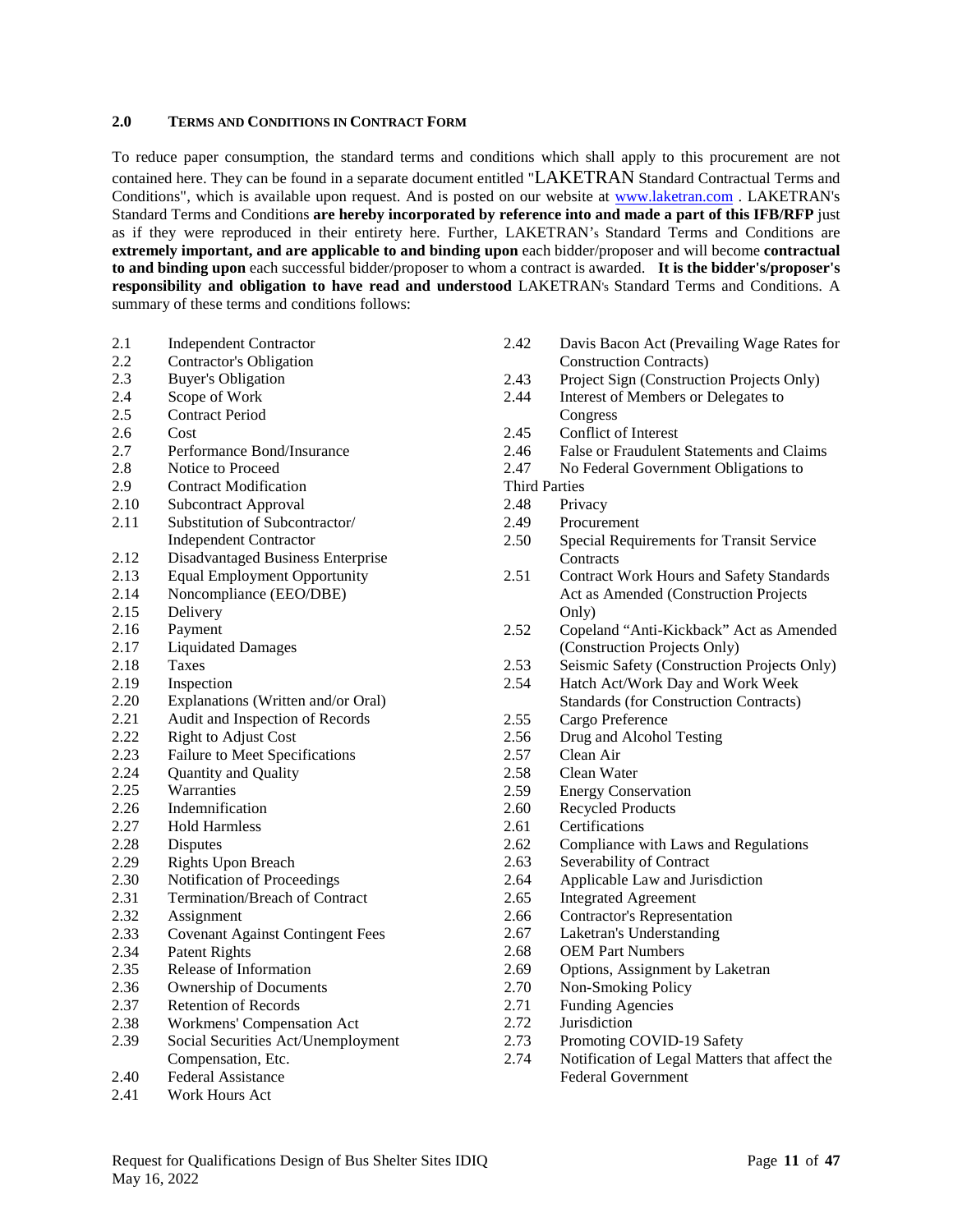# **3.0 SCOPE OF WORK**

Laketran desires to enter into a contract for design, architecture/engineering services for the design of bus shelter sites along the in-county fixed route network. This will be a task order contract for design of shelter sites over a five (5) year period.

# **3.1 General Services**

The winning firm will be expected to provide the following services:

- Architecture and engineering of bus shelter locations.
- Assist in negotiating lease agreements with property owners at shelter locations.
- Development of blue prints, construction documents, and as-built drawings .
	- o All documents must be provided electronically for Laketran's records.
- All necessary surveys, permits, and municipal planning submissions.
- Construction management including submittals review, on-site oversight, and communication with construction contractors.
- Provide a single point of contact for the duration of the contract.

# **3.2 Indefinite Delivery Indefinite Quantity**

Laketran will award the winning firm an indefinite delivery indefinite quantity (aka task order) contract for the design of all bus shelter sites over a five (5) year period.

Each site will have different design requirements and equipment needs. Laketran makes no guarantee to issue a minimum number of task orders beyond the first project described in this RFQ – Section 3.3.

# **3.3 Alliance for Working Together Shelter Location**

The first project will be the design of a new shelter at the future Alliance for Working Together (AWT) Transformation Training Center located at 8980 Tyler Blvd., Mentor, OH 44060. A modern, ADA compliant bus stop with all the best passenger amenities that will enhance the rider experience, reflect the reputation of Laketran and inspire the students and trainees at the AWT Transformation Training Center.

This site will include:

- Landscape Forms Connect 2.0 Shelter with metal roof and front panel 76" x 114" x 99" and 1,392 lbs.
- Real-time arrival signage
- Site lighting for pedestrian safety and ambiance
- Seating for waiting passengers
- Landscaping for any storm water mitigation or other environmental considerations and aesthetics.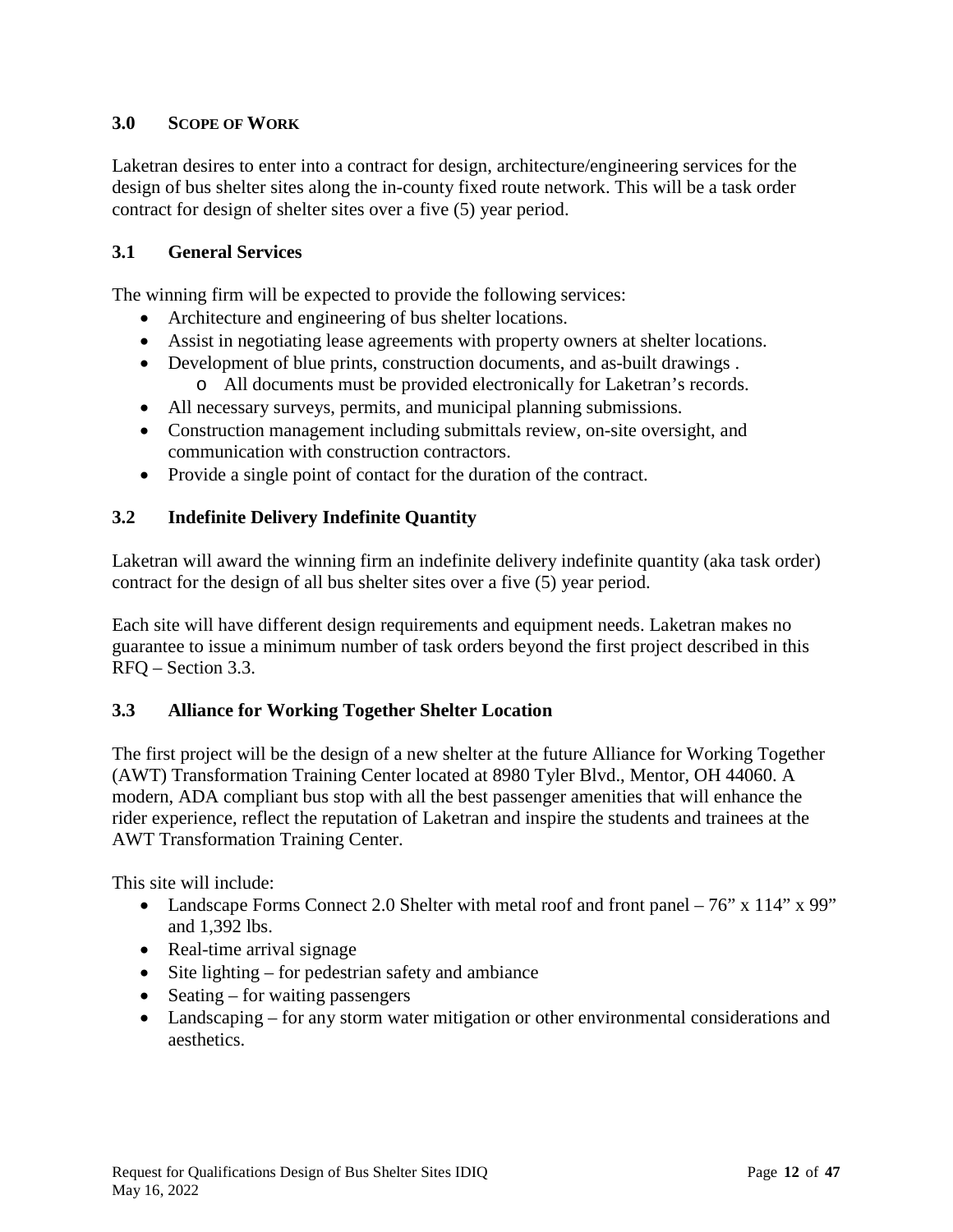# **3.4 Construction Documents**

Construction will be funded by the Federal Transit Administration. As such, there are regulations that must be included in the construction documents. This section is provided as informational only for the future development of construction documents.

### *3.4A - Davis Bacon Prevailing Wage*

• Bidders are hereby notified that they will be required to pay minimum wages to all laborers and mechanics at a rate not less than the minimum wage specified in the wage determination made by the United States Secretary of Labor. The minimum wage so paid shall be that in effect ten (10) days before bid opening

### *3.4B - Copeland "Anti-Kickback" Act*

• The Contractor agrees that it will not induce, by any means, any person employed in the construction, completion, or repair of public work, to give up any part of the compensation to which that employee is otherwise entitled.

### *3.4C - Hatch Act / Work Day and Work Week Standards*

• The wages of every mechanic and laborer will be computed on the basis of a standard work week of 40 hours, and that each worker will be compensated for work exceeding the standard work week at a rate of not less than 1.5 times the basic rate of pay for all hours worked in excess of 40 hours in the work week.

### *3.4D - Buy America*

#### *Only for projects that exceed \$150,000.00*

- all iron and steel used in the project are produced in the United States--this means all manufacturing processes, from the initial melting stage through the application of coatings, occurred in the United States;
- all manufactured products used in the project are produced in the United States—this means the manufactured product was manufactured in the United States; and the cost of the components of the manufactured product that are mined, produced, or manufactured in the United States is greater than 55 percent of the total cost of all components of the manufactured product, unless another standard for determining the minimum amount of domestic content of the manufactured product has been established under applicable law or regulation; and
- all construction materials are manufactured in the United States—this means that all manufacturing processes for the construction material occurred in the United States. The Buy America preference only applies to articles, materials, and supplies that are consumed in, incorporated into, or affixed to an infrastructure project.
	- o Includes: non-ferrous metals, plastic and polymer-based products, glass, and/or drywall.
	- o Excludes: cement and cementitious materials, aggregates such as stone, sand, or gravel, or aggregate binding agents or additives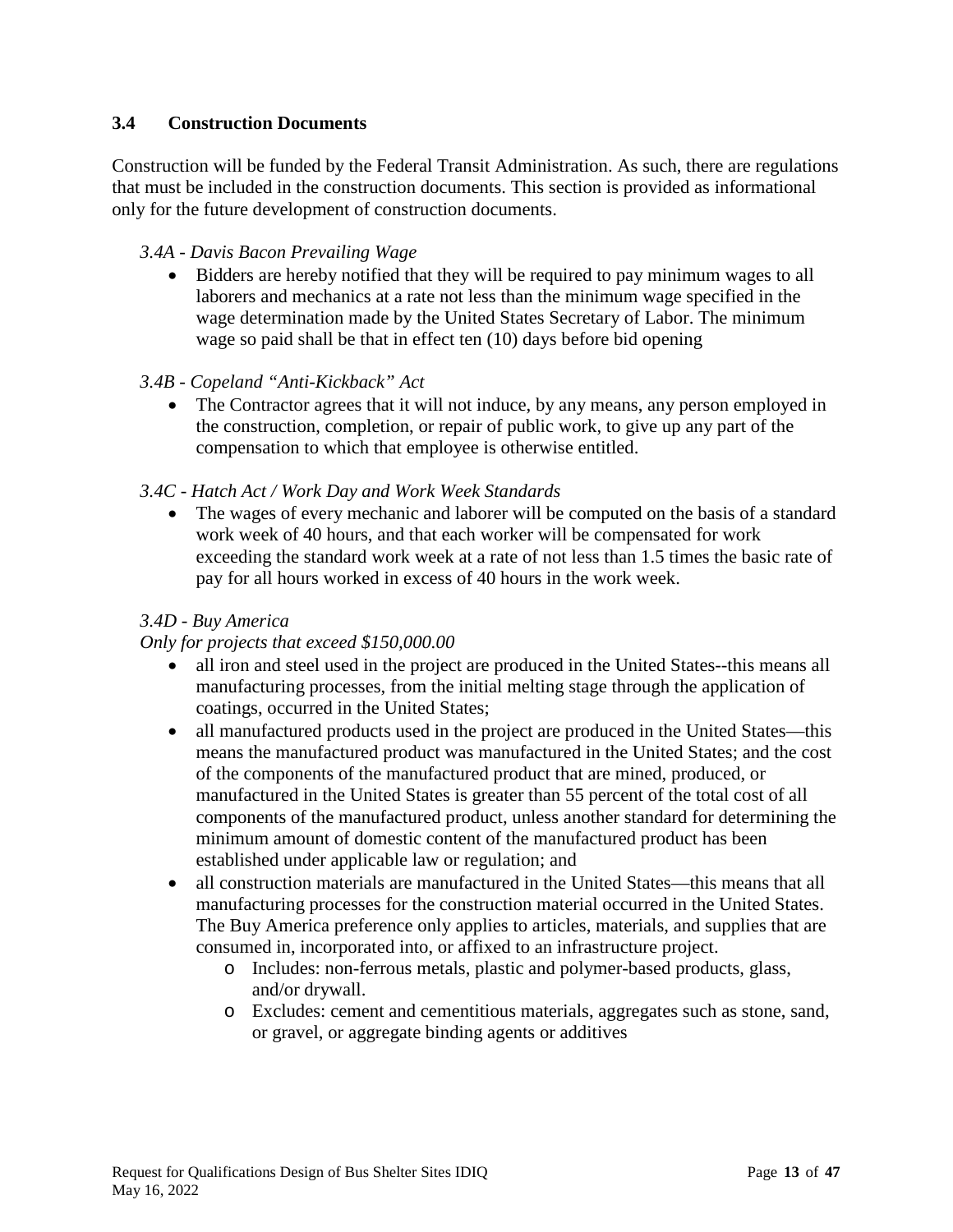# **3.5 Estimated Time Line**

- Statement of Qualifications Due on June 16, 2022 at 12:00 p.m.
- Interviews with the top three firms will occur the week of June  $27<sup>th</sup>$  July 1st. Interviews will be scheduled for one hour with an opportunity to present additional information and answer questions.
- Negotiations will occur between July  $21<sup>st</sup> July 28<sup>th</sup> with the highest ranked of the firms$ that were interviewed. Only firms that are interviewed will be eligible to be awarded the contract.

# **3.6 Proposals**

The proposal document should not exceed 20 pages. This page limit does not include required forms or cover letter.

- 1. Project Understanding describe the methods and strategies to accomplish the scope of work.
- 2. Experience/Qualifications of Firm and Staff
- 3. Similar Project Experience & References Laketran staff will reach out to references to verify a firm's qualifications, experience, professional character, and ability to perform the work.
- 4. Communication and Meeting Plan how will the firm work with Laketran staff to design the site at AWT and for future sites.

# **3.7 Evaluation**

Proposals will be evaluated on the following criteria.

| <b>Evaluation Criteria</b>                                                                                                                                       | <b>Maximum</b><br><b>Points</b> |
|------------------------------------------------------------------------------------------------------------------------------------------------------------------|---------------------------------|
| Understanding of the Scope of Work                                                                                                                               | 40                              |
| Experiences and references of the firm – additional consideration will be<br>given to firms with experience working with public agencies and transit<br>agencies | 30                              |
| Qualifications of the staff - additional consideration will be given to staff<br>who have experience working with public agencies and transit agencies.          | 30                              |
| <b>Total Points Awarded</b>                                                                                                                                      | 100                             |

Three firms with the highest ranked proposals will be invited to interview with Laketran staff. Only firms that progress to the interview phase will be eligible to be awarded the contract.

- Each interview is expected to last one hour.
- Interviews will take place in person at Laketran Headquarters.
- The main staff that will work on the contract are expected to be in attendance.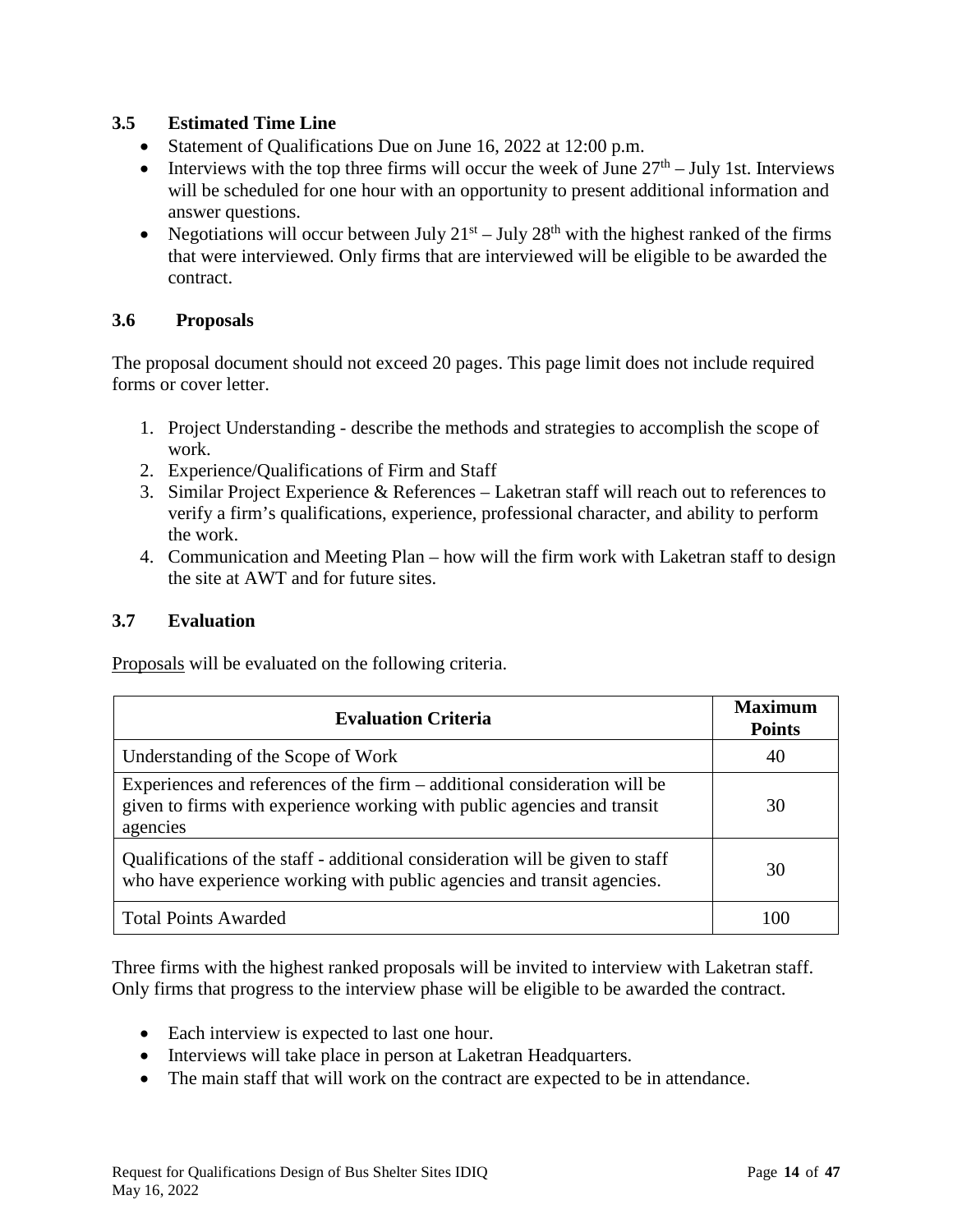Interviews will be evaluated using the following criteria:

| <b>Evaluation Criteria</b>                                                                                                                                       | Maximum<br><b>Points</b> |
|------------------------------------------------------------------------------------------------------------------------------------------------------------------|--------------------------|
| Working relationship between Firm, proposed staff, and Laketran staff                                                                                            | 25                       |
| Understanding of the Scope of Work                                                                                                                               | 25                       |
| Experiences and references of the firm – additional consideration will be<br>given to firms with experience working with public agencies and transit<br>agencies | 25                       |
| Qualifications of the staff - additional consideration will be given to staff who<br>have experience working with public agencies and transit agencies.          | 25                       |
| <b>Total Points Awarded</b>                                                                                                                                      | 100                      |

The winning firm will be the responsive, responsible firm with the highest score based upon the interview phase only.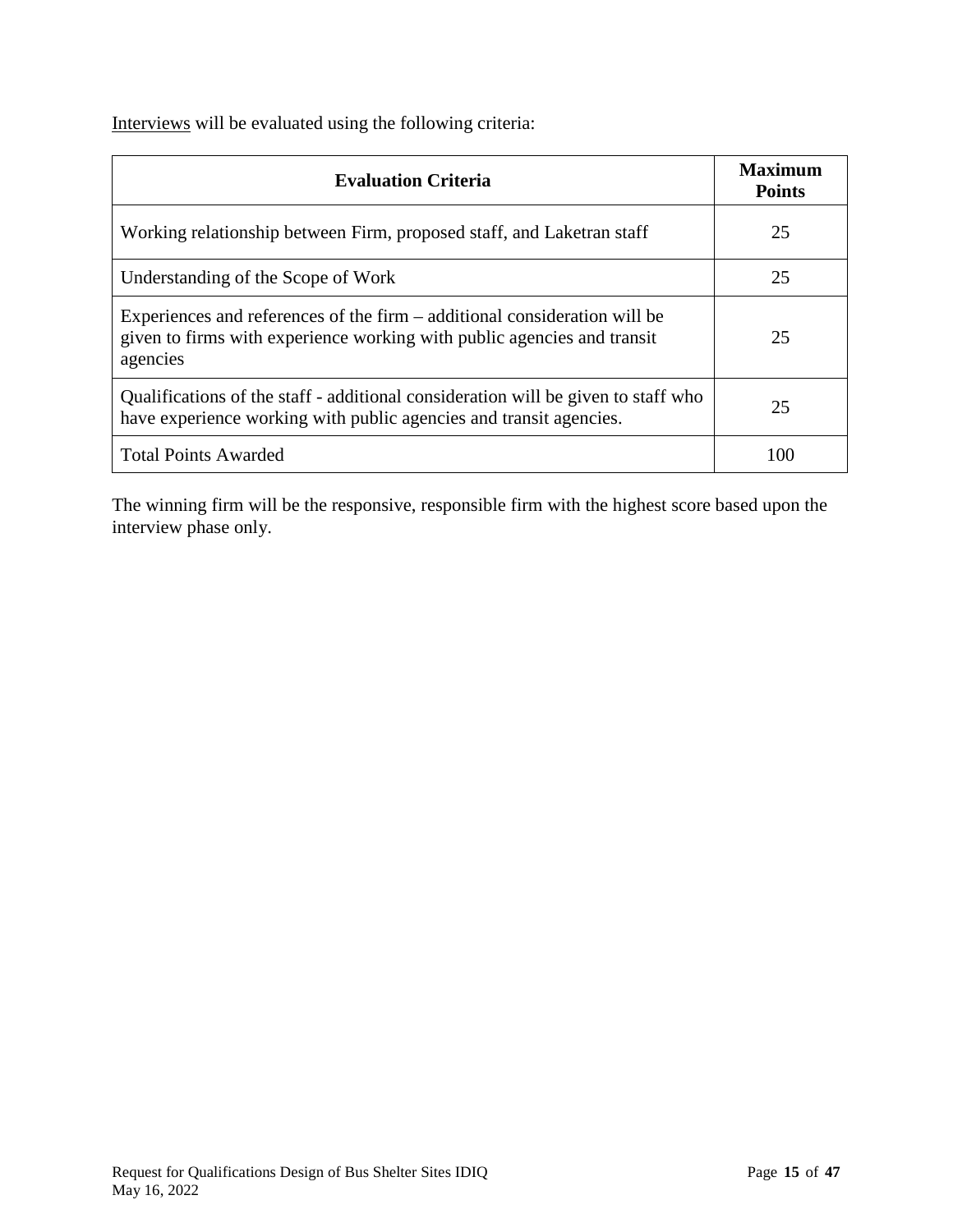#### **4.0 REQUIRED FORMS**

#### **The following forms must be included with your Proposal:**

|                                                                                                           | # of<br>Pages | <b>Signature</b> | <b>Notary</b> |
|-----------------------------------------------------------------------------------------------------------|---------------|------------------|---------------|
| Acknowledgement of Addenda                                                                                |               |                  |               |
| Attachment A - Pricing Form                                                                               |               |                  |               |
| Attachment B - Contact Information and References                                                         | 1             |                  |               |
| Attachment C - Lobbying Form                                                                              | 1             |                  |               |
| Attachment D - Debarment Form                                                                             | 1             |                  |               |
| Attachment E - Standard Project Assurances                                                                | 1             |                  |               |
| Attachment F - Non-Collusion Form                                                                         | 1             |                  |               |
| Attachment G - Delinquent Personal Property Form                                                          | 1             |                  |               |
| Attachment H - Disadvantaged Business Enterprise (DBE)<br>[Note: only complete if hiring subcontractors]  | 16            |                  |               |
| Attachment I - Bidder Registration Form                                                                   | 1             |                  |               |
| $W-9$                                                                                                     |               |                  |               |
| Certificate of Insurance                                                                                  |               |                  |               |
| Original and same copies of the proposal and 1 electronic copy on USB or emailed to<br>aaaby@laketran.com |               |                  |               |

| Any sub-contractors are required to complete Lower Tier Participant Forms Attachments |                      |                  |               |
|---------------------------------------------------------------------------------------|----------------------|------------------|---------------|
|                                                                                       | # of<br><b>Pages</b> | <b>Signature</b> | <b>Notary</b> |
| Attachment C2 - Lobbying Form                                                         |                      |                  |               |
| Attachment D2 - Debarment Form                                                        |                      |                  |               |
| Attachment E2 - Standard Project Assurances                                           |                      |                  |               |
| Attachment F2 - Non-Collusion Form                                                    |                      |                  |               |
| Attachment G2 - Delinquent Personal Property Form                                     |                      |                  |               |

Bids shall be good for 90 days after bid opening. Bid price is based on payment of net 30 days. The undersigned understands that terms and conditions demanded other than those in Section 2.0, or listed or referred to above will render the bid unresponsive.

LAKETRAN reserves the right to award a unit price contract for the lowest, responsive and responsible bid/proposal that LAKETRAN deems is in its best interests. LAKETRAN further reserves the right to award one, more than one or no contracts as may be in its best interests.

Name \_\_\_\_\_\_\_\_\_\_\_\_\_\_\_\_\_\_\_\_\_\_\_\_\_\_\_\_\_\_\_\_\_\_\_\_\_\_\_\_\_\_\_\_\_\_\_\_\_\_\_\_\_\_\_\_\_\_ Company \_\_\_\_\_\_\_\_\_\_\_\_\_\_\_\_\_\_\_\_\_\_\_\_\_\_\_\_\_\_\_\_\_\_\_\_\_\_\_\_\_\_\_\_\_\_\_\_\_\_\_\_\_\_\_\_\_\_

Address \_\_\_\_\_\_\_\_\_\_\_\_\_\_\_\_\_\_\_\_\_\_\_\_\_\_\_\_\_\_\_\_\_\_\_\_\_\_\_\_\_\_\_\_\_\_\_\_\_\_\_\_\_\_\_\_\_\_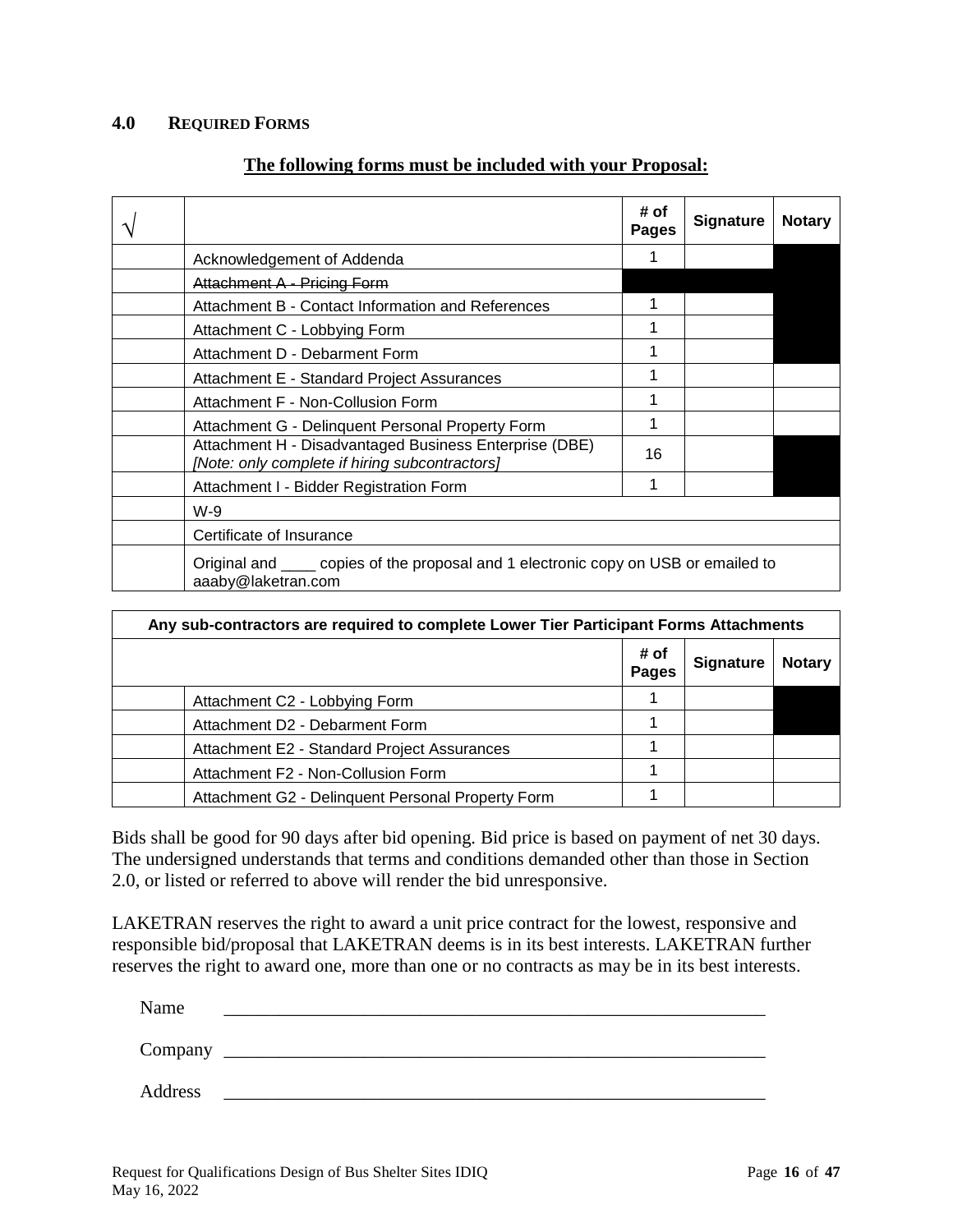| Phone                                                   |  |
|---------------------------------------------------------|--|
| Email:<br><u> 1980 - Andrea Andrew Maria (h. 1980).</u> |  |
| Name of Authorized Individual:                          |  |
|                                                         |  |

\_\_\_\_\_\_\_\_\_\_\_\_\_\_\_\_\_\_\_\_\_\_\_\_\_\_\_\_\_\_\_\_\_\_\_\_\_\_\_\_\_\_\_\_\_\_\_\_\_\_\_\_\_\_\_\_\_\_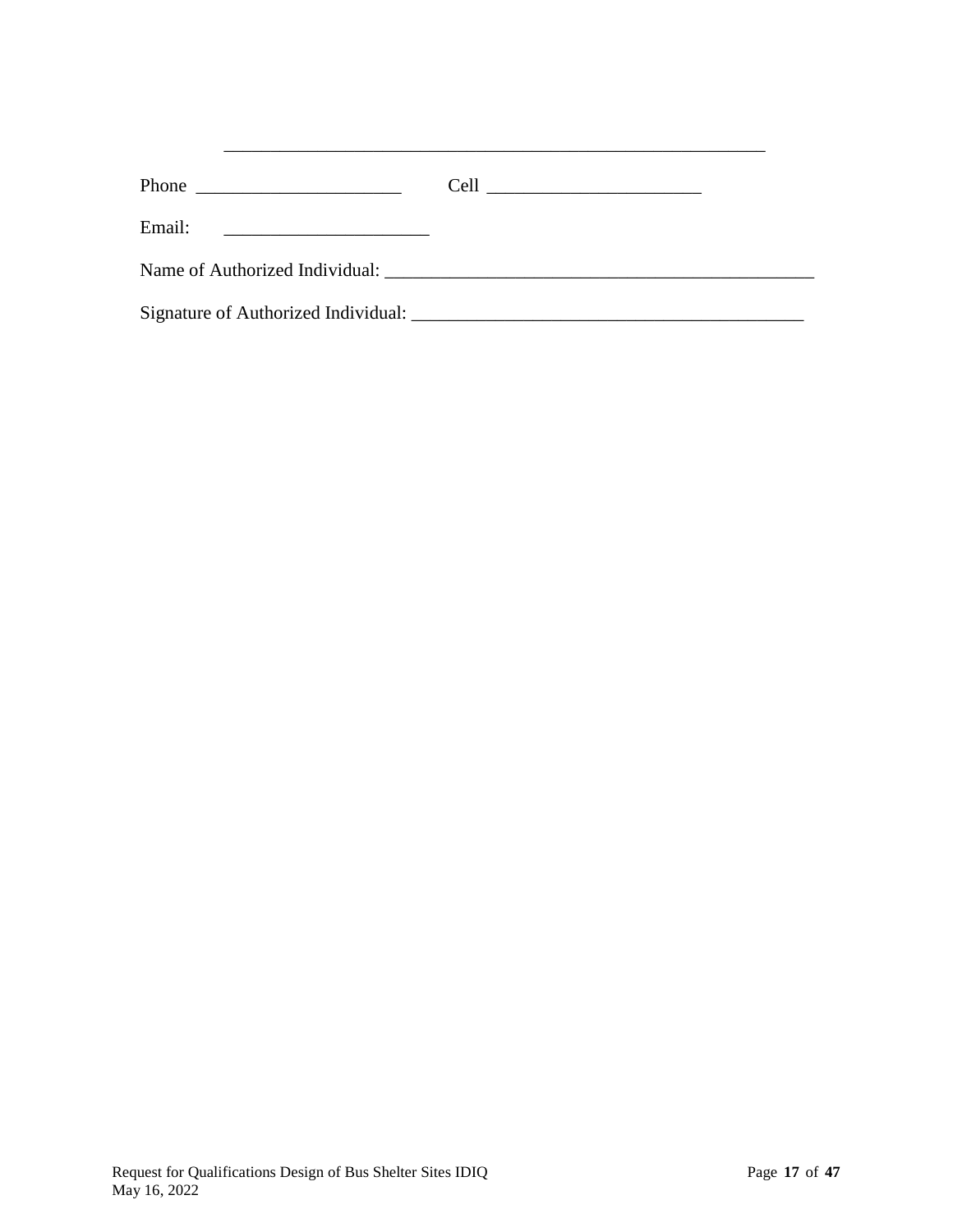### **ACKNOWLEDGEMENT OF ADDENDA**

The undersigned acknowledges receipt of the following addenda to the document:

| Addendum No. | Dated |  |
|--------------|-------|--|
| Addendum No. | Dated |  |
| Addendum No. | Dated |  |

Failure to acknowledge receipt of all addenda may cause the bid to be considered non-responsive to the solicitation. Acknowledged receipt of each addendum must be clearly established and included with the offer.

The undersigned understands that any conditions stated above, clarifications made to above or information submitted on or with this form other than that requested, will render bid unresponsive.

(Name of Individual, Partnership or Corporation)

(Address)

(Authorized Signature) (Title)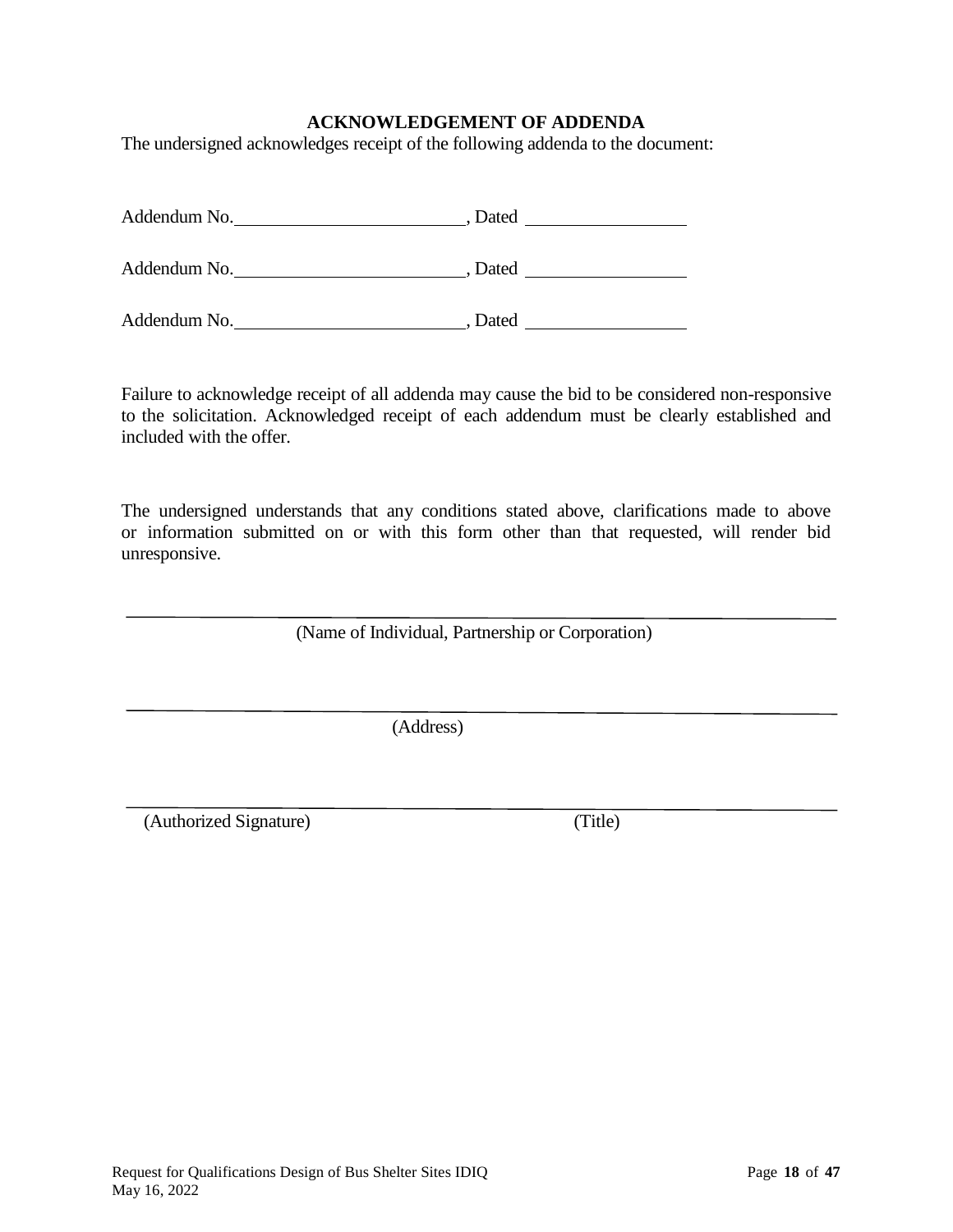#### **ATTACHMENT B CONTACT INFORMATION FORM**

LAKETRAN requires a primary point of contract and a back-up. Please list them below.

|               | <b>Primary Contact:</b> |
|---------------|-------------------------|
| Name:         |                         |
| <b>Phone:</b> |                         |

|               | <b>Back-up Contact:</b> |
|---------------|-------------------------|
| Name:         |                         |
| <b>Phone:</b> |                         |

# **REFERNCES: (only include references for work completed in the last 3 years)**

|                                                                                                                                                                                                                                      | Reference #1 |  |
|--------------------------------------------------------------------------------------------------------------------------------------------------------------------------------------------------------------------------------------|--------------|--|
|                                                                                                                                                                                                                                      |              |  |
|                                                                                                                                                                                                                                      |              |  |
| Email: <u>Department of the contract of the contract of the contract of the contract of the contract of the contract of the contract of the contract of the contract of the contract of the contract of the contract of the cont</u> |              |  |
|                                                                                                                                                                                                                                      |              |  |
|                                                                                                                                                                                                                                      |              |  |
|                                                                                                                                                                                                                                      | Reference #2 |  |
|                                                                                                                                                                                                                                      |              |  |
|                                                                                                                                                                                                                                      |              |  |
|                                                                                                                                                                                                                                      |              |  |
|                                                                                                                                                                                                                                      |              |  |
|                                                                                                                                                                                                                                      |              |  |
|                                                                                                                                                                                                                                      | Reference #3 |  |
|                                                                                                                                                                                                                                      |              |  |
|                                                                                                                                                                                                                                      |              |  |
|                                                                                                                                                                                                                                      |              |  |
|                                                                                                                                                                                                                                      |              |  |
|                                                                                                                                                                                                                                      |              |  |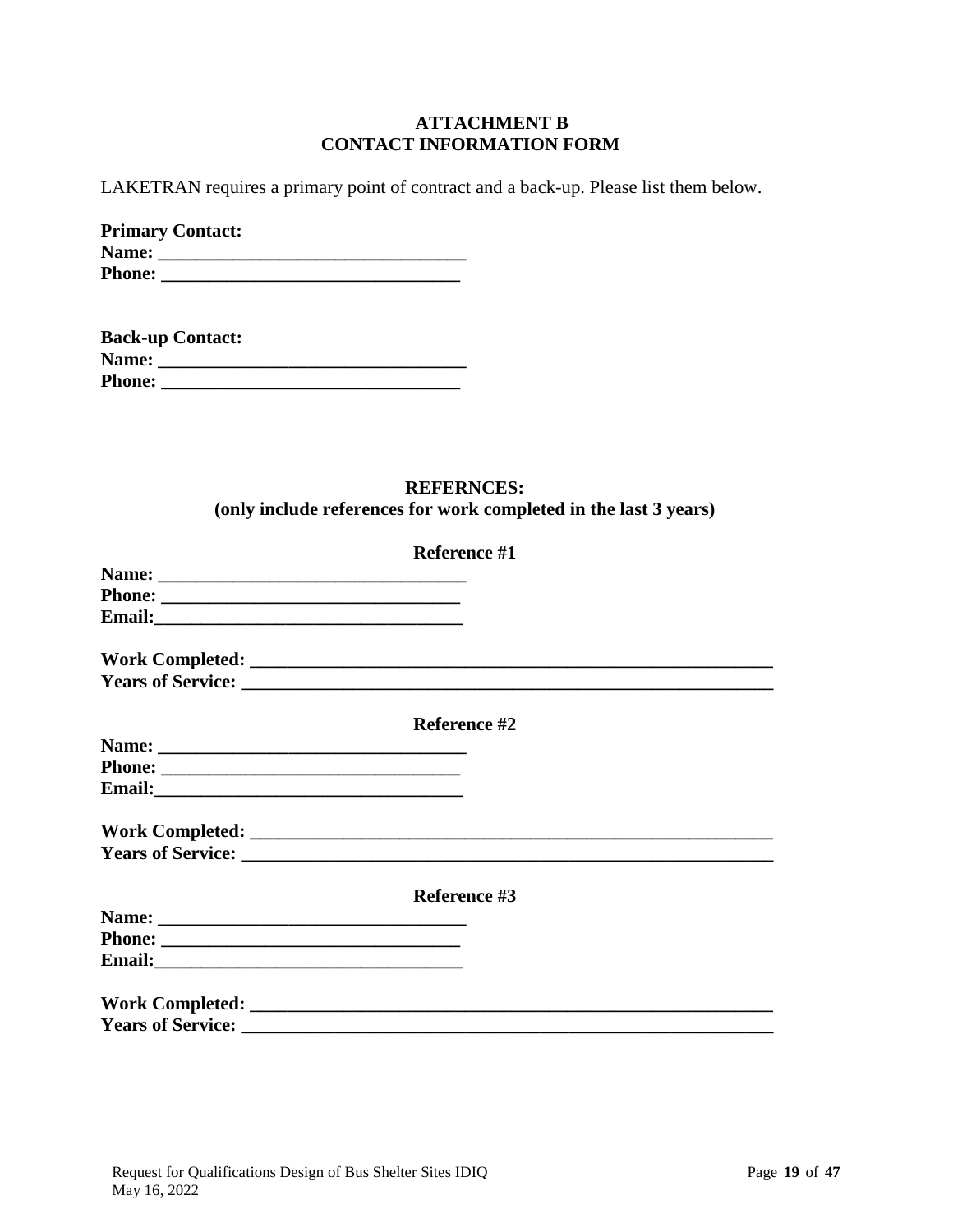#### **ATTACHMENT C CERTIFICATION OF PRIMARY PARTICIPANTS REGARDING RESTRICTIONS ON LOBBYING**

|             | (Name and Title of authorized official), hereby certify on                                                                                                                                                                                                                                                                                                                                                                                                                                                                                                                                                                      |
|-------------|---------------------------------------------------------------------------------------------------------------------------------------------------------------------------------------------------------------------------------------------------------------------------------------------------------------------------------------------------------------------------------------------------------------------------------------------------------------------------------------------------------------------------------------------------------------------------------------------------------------------------------|
| behalf of _ | (Company Name) that:                                                                                                                                                                                                                                                                                                                                                                                                                                                                                                                                                                                                            |
| 1.          | No Federal appropriated funds have been paid or will be paid, by or on behalf of the undersigned, to<br>any person for influencing or attempting to influence an officer or employee of any agency, a Member<br>of Congress, an officer or employee of Congress, or an employee of a Member of Congress in<br>connection with the awarding of any Federal contract, the making of any Federal grant, the making<br>of any Federal loan, the entering into of any cooperative agreement, and the extension, continuation,<br>renewal, amendment, or modification of any Federal contract, grant, loan, or cooperative agreement. |
| 2.          | If any funds other than Federal appropriated funds have been paid or will be paid to any person for<br>influencing or attempting to influence an officer or employee of any agency, a Member of Congress,<br>an officer or employee of Congress, or an employee of a Member of Congress in connection with this<br>Federal contract, grant, loan, or cooperative agreement, the undersigned shall complete and submit<br>Standard Form LLL, "Disclosure Form to Report Lobbying," in accordance with its instructions.                                                                                                          |
| 3.          | The undersigned shall require that the language of this certification be included in the award<br>documents for all subawards at all tiers (including subcontracts, subgrants, and contracts under grants,<br>loans, and cooperative agreements) and that all subrecipients shall certify and disclose accordingly.                                                                                                                                                                                                                                                                                                             |
|             | This certification is a material representation of fact upon which reliance is placed when this transaction was<br>made or entered into. Submission of this certification is a prerequisite for making or entering into this<br>transaction imposed by Section 1352, Title 31, U.S. Code. Any person who fails to file the required certification                                                                                                                                                                                                                                                                               |

shall be subject to a civil penalty of not less than \$10,000 and not more than \$100,000 for each such failure.

Executed this  $\_\_\_\_\$  day of  $\_\_\_\_\_\_\_\_$  20  $\_\_\_\_\_$ 

 $By$ <sub>—</sub>

Signature of Authorized Official

Title of Authorized Official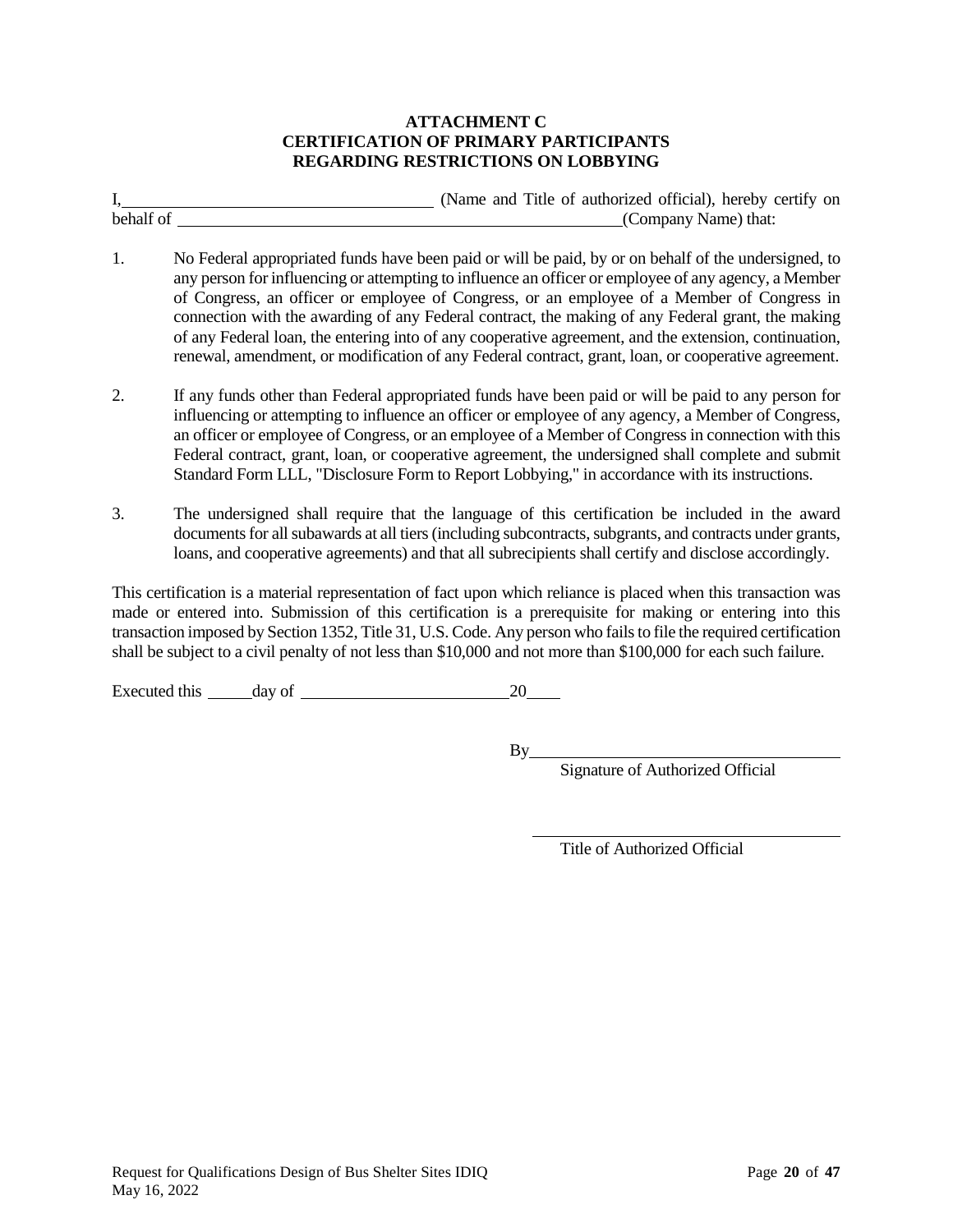#### **ATTACHMENT D CERTIFICATION OF PRIMARY PARTICIPANT REGARDING DEBARMENT, SUSPENSION, AND OTHER RESPONSIBILITY MATTERS**

The Primary Participant (applicant for a potential contractor for a major third party contract), certifies to the best of its knowledge and belief, that it and its principals:

- 1. Are not presently debarred, suspended, proposed for debarment, declared ineligible, or voluntarily excluded from covered transactions by any Federal department or agency;
- 2. Have not within a three-year period preceding this proposal been convicted of or had a civil judgment rendered against them for commission of fraud or a criminal offense in connection with obtaining, attempting to obtain, or performing a public (Federal, State or local) transaction or contract under a public transaction; violation of Federal or State antitrust statutes or commission of embezzlement, theft, forgery, bribery, falsification or destruction of records, making false statements, or receiving stolen property;
- 3. Are not presently indicted for or otherwise criminally or civilly charged by a governmental entity (Federal, State or local) with commission of any of the offenses enumerated in paragraph (2) of this certification;
- 4. Have not within a three-year period preceding this application/proposal had one or more public transactions (Federal, State or local) terminated for cause or default; and
- 4. Are not included in the U. S. General Services Administration's List of Parties Excluded from Federal Procurement or Non-procurement Programs.

If the primary participant (applicant for a potential third party contractor) is unable to certify to any of the statements in this certification, the participant shall attach an explanation to this certification.

#### **THE PRIMARY PARTICIPANT (APPLICANT FOR A POTENTIAL CONTRACTOR FOR A MAJOR THIRD PARTY CONTRACT), CERTIFIES OR AFFIRMS THE TRUTHFULNESS AND ACCURACY OF THE CONTENTS OF THE STATEMENTS SUBMITTED ON OR WITH THIS CERTIFICATION AND UNDERSTANDS THAT THE PROVISIONS OF 31 U.S.C., SECTIONS 3801 ET SEQ. ARE APPLICABLE THERETO.**

Signature and Title of Authorized Official

Date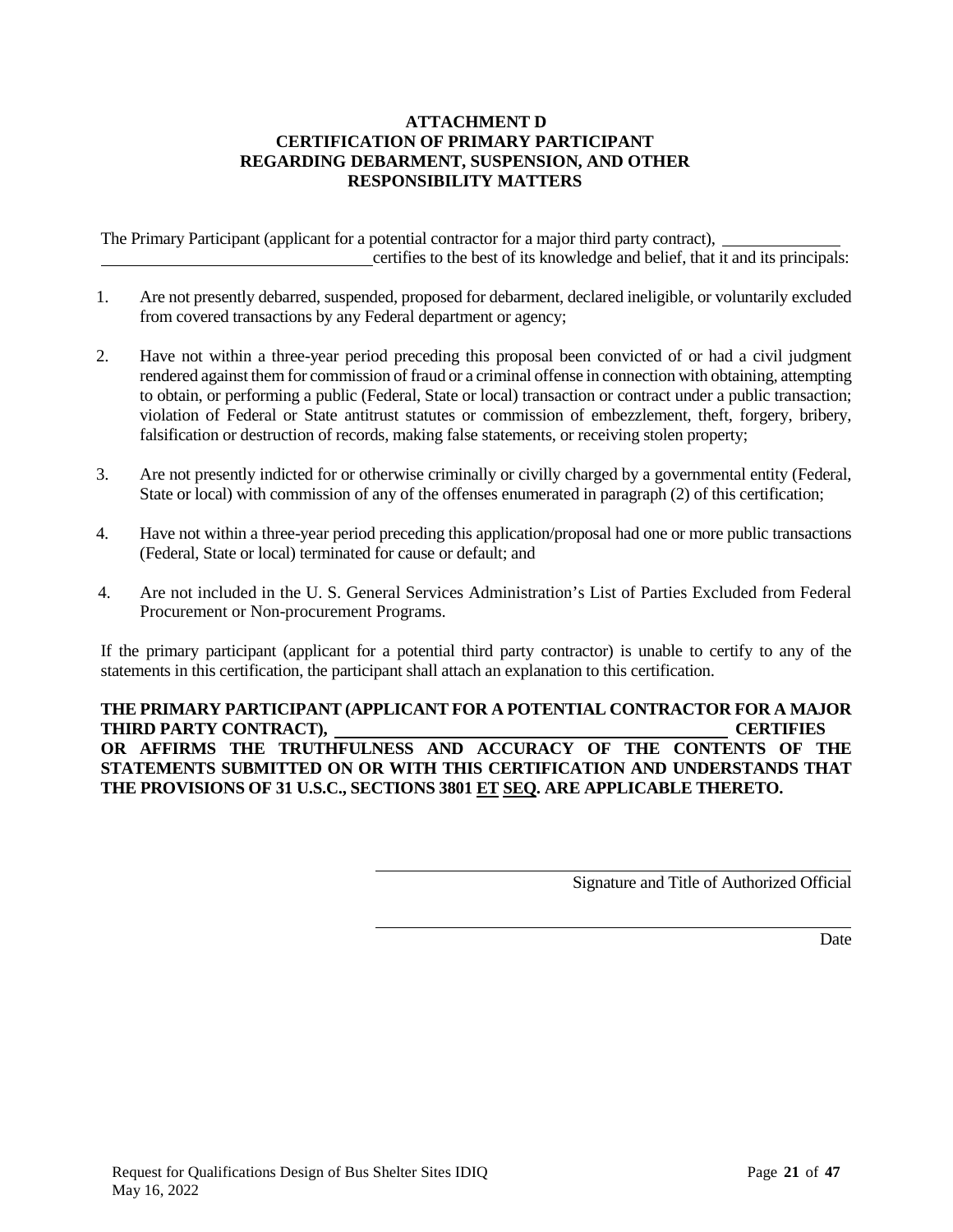#### **ATTACHMENT E CERTIFICATION OF PRIMARY PARTICIPANT REGARDING STANDARD PROJECT ASSURANCES**

The Primary Participant (applicant for a potential contractor for a major third party contract),

- certifies to the best of its knowledge and belief, that it and its principals: **1.** The Primary Participant hereby agrees that LAKETRAN has the right to reject any and all bids, to waive informality in any bid, to negotiate directly with only qualified respondents, to award one, more than one, or no contracts. Bidder further agrees it shall not dispute the correctness of the quantities used in computing the lowest and best bid.
- **2.** If the Primary Participant is not the parent company, insert below the name and main office address of the parent company. (A parent company is one that owns at least a majority, fifty-one percent of the voting rights and/or assets in that company.) By execution of this section, the parent company acknowledges the Proposer is authorized to submit this Proposal on parent company's behalf.

| Address |  |  |  |
|---------|--|--|--|
|         |  |  |  |
| Phone   |  |  |  |
| Fax     |  |  |  |
| E-mail  |  |  |  |
| Website |  |  |  |

**3.** Primary Participant hereby assures and certifies that it will comply with the Federal statutes, regulations, executive orders and requirements which relate to the applications made to and grants received from the Federal Transit Administration. Proposer acknowledges such statutes, regulations, Executive orders and administrative requirements include - but are not limited to - the following:

The Primary Participant certifies that it is not on the Controller General's list of ineligible contractors.

Primary Participant further acknowledges the provisions of Section 1001 of Title 18, U.S.C., apply to any assurance or submissions under this section.

Signature and Title of Authorized Official

|                                                                                                                                                                                                                                                                                    | Date |
|------------------------------------------------------------------------------------------------------------------------------------------------------------------------------------------------------------------------------------------------------------------------------------|------|
| <b>Notary Executes Here:</b>                                                                                                                                                                                                                                                       |      |
| Taken, subscribed and sworn before me this $\frac{1}{2}$ day of $\frac{1}{2}$ and $\frac{1}{2}$ and $\frac{1}{2}$ and $\frac{1}{2}$ and $\frac{1}{2}$ and $\frac{1}{2}$ and $\frac{1}{2}$ and $\frac{1}{2}$ and $\frac{1}{2}$ and $\frac{1}{2}$ and $\frac{1}{2}$ and $\frac{1}{2$ |      |
| Notary Public                                                                                                                                                                                                                                                                      |      |
|                                                                                                                                                                                                                                                                                    |      |
| My commission expires _____________.                                                                                                                                                                                                                                               |      |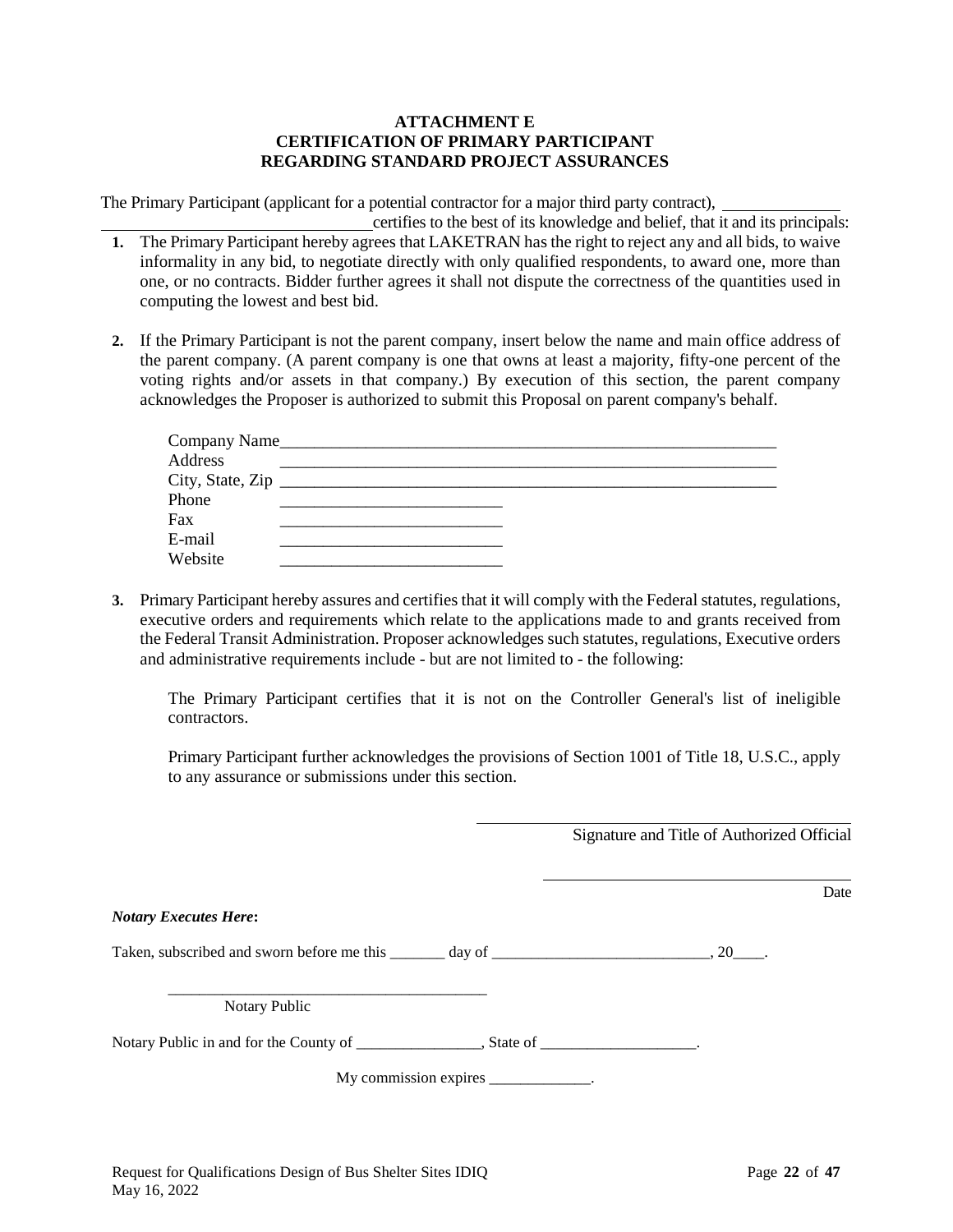#### **ATTACHMENT F CERTIFICATION OF PRIMARY PARTICIPANT REGARDING NON-COLLUSION**

This affidavit is to be filled out and executed by the Primary Participant; if a corporation makes the bid, then by its properly executed agent. The name of the individual swearing to the affidavit should always appear on the line marked "Name of Affidavit." The affidavit's capacity, when a partner or officer of a corporation, should be inserted on lines marked "Capacity." The affidavit should sign individual name at end not partnership or corporation name, and swear to said affidavit before a notary public, who must attach his/her seal.

| (Name of Affidavit)                                                                                                                                                                                                            | being first duly sworn, do hereby state that                                                            |
|--------------------------------------------------------------------------------------------------------------------------------------------------------------------------------------------------------------------------------|---------------------------------------------------------------------------------------------------------|
| (Capacity)                                                                                                                                                                                                                     | $I$ am $\_\_\_\_\_\_\_\_\_\_$ of $\_\_\_\_\_\_\_\_\_\_\_\_$<br>(Name of Firm, Partnership, Corporation) |
| Whose business is which is a set of the set of the set of the set of the set of the set of the set of the set of the set of the set of the set of the set of the set of the set of the set of the set of the set of the set of |                                                                                                         |
|                                                                                                                                                                                                                                |                                                                                                         |
|                                                                                                                                                                                                                                | (Give names of all persons, firms, or corporation interested in the bid)                                |

is/are the only person(s) with me/us in the profits of the herein contained contract; that the contract is made without any connection or interest in the profits thereof with any persons making any bid or bid for said work; that the said contract is on my/our part, in all respects fair and without collusion or fraud, and also that no members of the Board of Trustees, head of any department or bureau, or employee therein, or any employee of the Authority, is directly or indirectly interested therein.

|                              |                                      | Signature and Title of Authorized Official |  |
|------------------------------|--------------------------------------|--------------------------------------------|--|
|                              |                                      | Date                                       |  |
| <b>Notary Executes Here:</b> |                                      |                                            |  |
|                              |                                      |                                            |  |
| Notary Public                |                                      |                                            |  |
|                              |                                      |                                            |  |
|                              | My commission expires _____________. |                                            |  |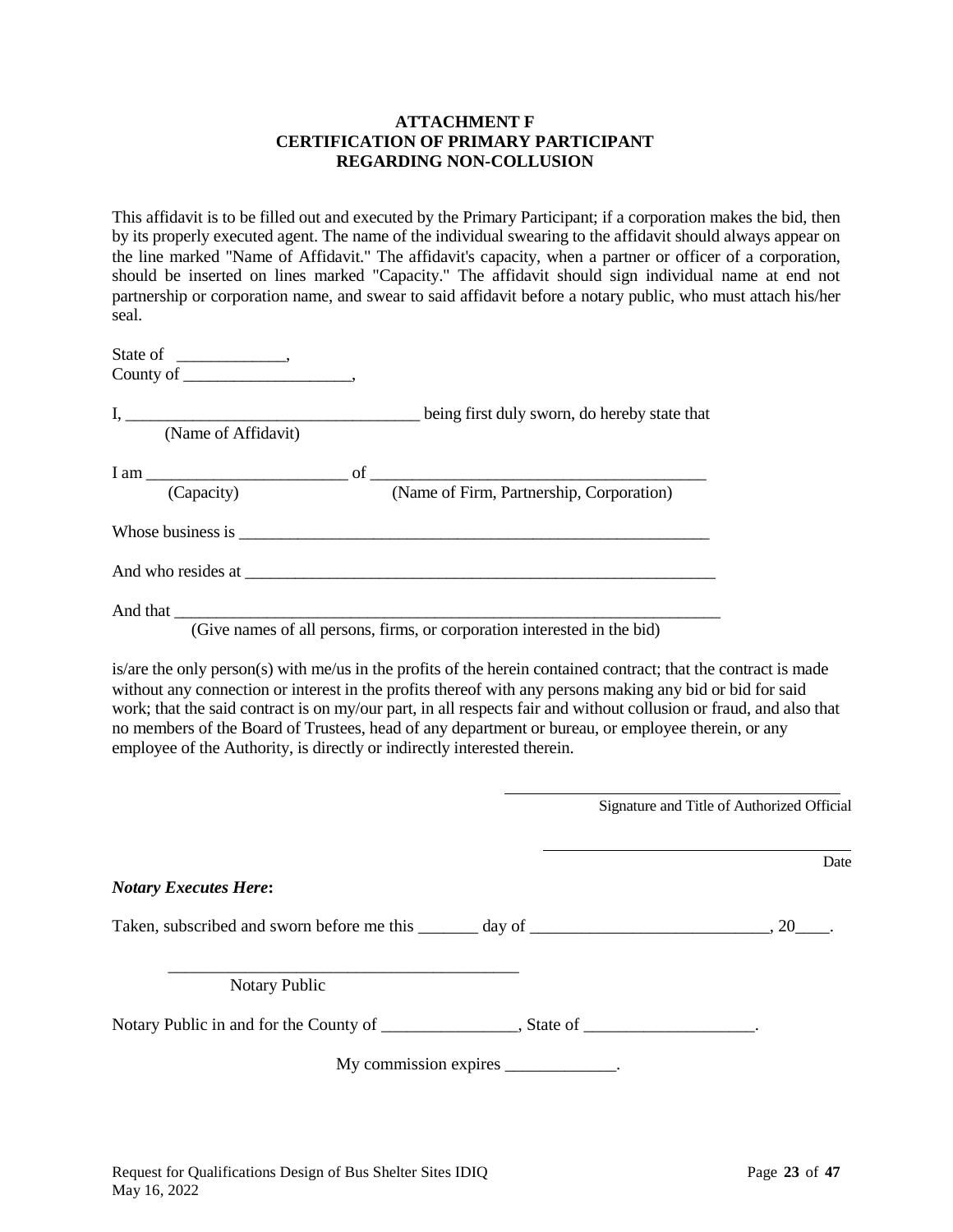#### **ATTACHMENT G CERTIFICATION OF PRIMARY PARTICIPANT REGARDING DELINQUENT PERSONAL PROPERTY STATEMENT**

\_\_\_\_\_\_\_\_\_\_\_\_\_\_\_\_\_\_\_\_\_\_\_\_\_\_\_\_\_\_\_\_\_\_\_\_\_\_\_\_\_ (Primary Participant), hereby affirms under oath, pursuant to Ohio Revised Code Section 5719.042, that at the time the bid was submitted by \_\_\_\_\_\_\_\_\_\_\_\_\_\_\_\_\_\_\_\_\_\_\_\_\_\_\_\_\_ (company**) was / was not (please circle one)** charged with delinquent personal property taxes on the General Tax List of Personal Property for Lake County, Ohio.

If such charge for delinquent personal property tax exists on the General Tax List of Personal Property for Lake County, Ohio, the amount of such due and unpaid delinquent taxes, including due and unpaid penalties and interest shall be set forth below. A copy of this statement shall be transmitted to the Lake County Treasurer within thirty (30) days of the date it is submitted. If a contract is entered into, a copy of this statement shall also be incorporated into the contract between LAKETRAN and the Primary Participant and no payment shall be made with respect to any contract unless such statement has been so incorporated as a part thereof.

| \$<br>Delinquent Personal Property Tax *                                                                   |                                            |      |
|------------------------------------------------------------------------------------------------------------|--------------------------------------------|------|
| \$<br>Penalties *                                                                                          |                                            |      |
| \$<br><u> 2002 - Jan James James Barnett, amerikansk politik (d. 1878)</u>                                 | Interest *                                 |      |
| \$<br><u> 1989 - Johann John Stein, mars an deus Amerikaansk kommunister (</u>                             | Total *                                    |      |
| * Mark "N/A" if not applicable                                                                             |                                            |      |
|                                                                                                            |                                            |      |
|                                                                                                            | Signature and Title of Authorized Official |      |
|                                                                                                            |                                            | Date |
| <b>Notary Executes Here:</b>                                                                               |                                            |      |
|                                                                                                            |                                            |      |
| the control of the control of the control of the control of the control of the control of<br>Notary Public |                                            |      |
|                                                                                                            |                                            |      |
|                                                                                                            | My commission expires _____________.       |      |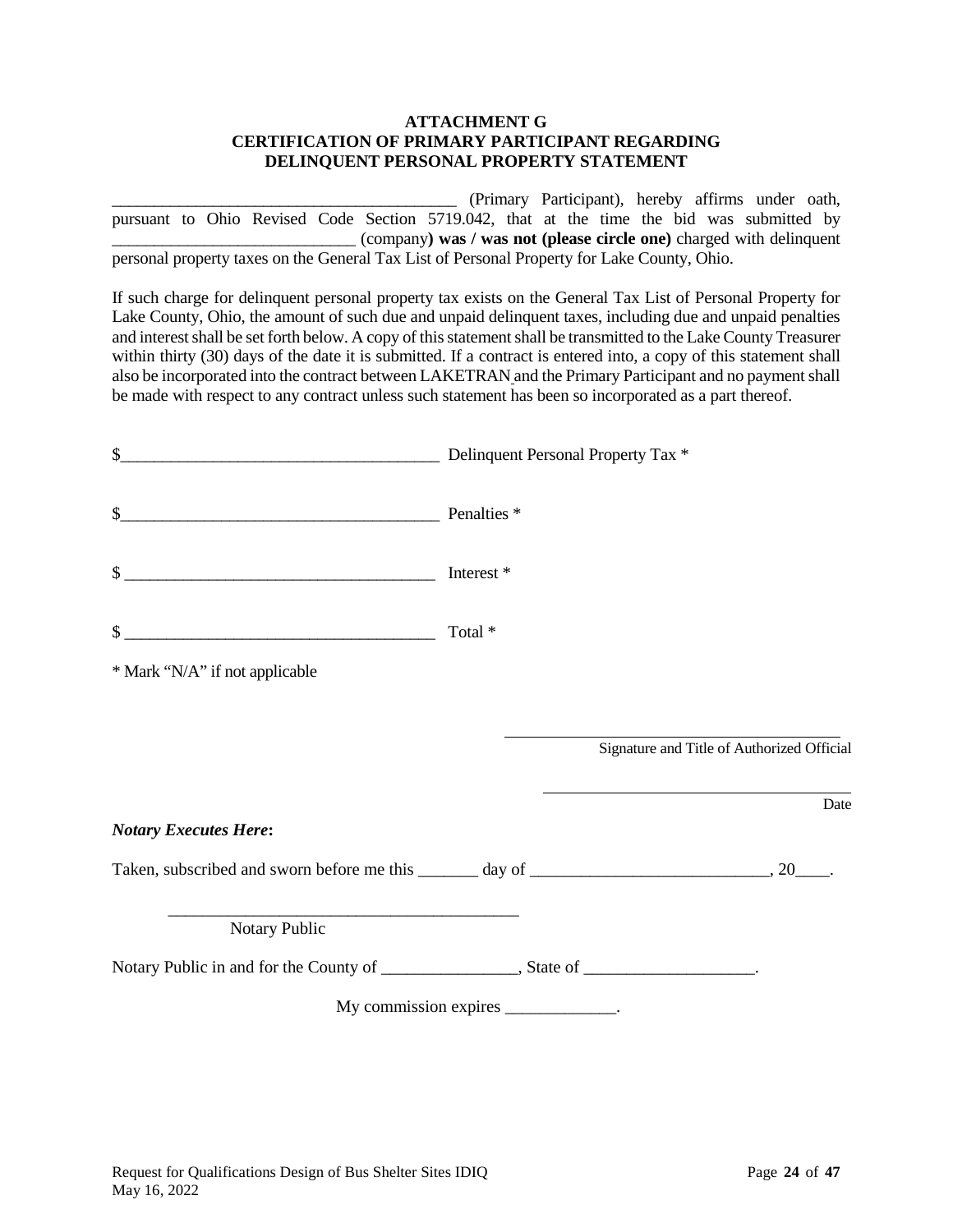# **ATTACHMENT H - DISADVANTAGED BUSINESS ENTERPRISE (DBE) PROGRAM INFORMATION FOR BIDDERS**

The only eligible source of Disadvantage Business Enterprise firms is the ODOT Unified Certification Program DBE directory: <https://www.dot.state.oh.us/Divisions/ODI/SDBE/Pages/DBE-Directory.aspx>

### DBE Program Purpose:

The DBE program is a federal program operating under the guidance of the United States Department of Transportation (U.S. DOT). Authorization for the program comes from 49 Code of Federal Regulations Part 26 (49 CFR 26).

The overall goal of the DBE program is to ensure that firms owned and controlled by minorities, women, and other socially and economically disadvantaged persons have the opportunity to grow and become self-sufficient in order to create a level playing field on which they can compete fairly for contracts and subcontracts in the transportation industry.

Laketran recognizes certifications only from the Ohio Department of Transportation Unified Certification Program (UCP).

# Laketran has set a  $\overline{5.17}$  % DBE participation goal for this contract.

If a DBE goal has been established for this contract, all proposers/bidders must submit the following with their proposals/bids:

Enclosure 1 – Schedule of Subcontractors

Enclosure 2 – Declaration of Proposed DBE Utilization

Enclosure 3 – Affidavit of DBE Intent to Perform as a Subcontractor/Supplier/Consultant

Enclosure 4 – DBE Subcontractor/Consultant Good Faith Effort Log

#### LEGAL NOTICE:

Use of false, fraudulent or deceitful statements, representations or information by a prime contractor or subcontractor in furtherance of satisfying LAKETRAN's DBE Program requirements or objectives may subject the prime contractor, the subcontractor, or both to legal action pursuant to 49 CFR Part 26, including but not limited to 49 CFR 26.107, in addition to any other legal remedies available to LAKETRAN under the contract or pursuant to applicable law.

#### Laketran Contact Person:

If you are in need of assistance, or have questions regarding LAKETRAN's DBE Program, please contact: Laketran DBE Liaison Officer at 555 Lakeshore Blvd., Painesville Twp., OH 44077 or aaaby@laketran.com.

#### COMMONLY USED TERMS:

**Disadvantaged Business Enterprise (DBE)** - A Disadvantaged Business Enterprise or DBE is defined as a for-profit small business concern that: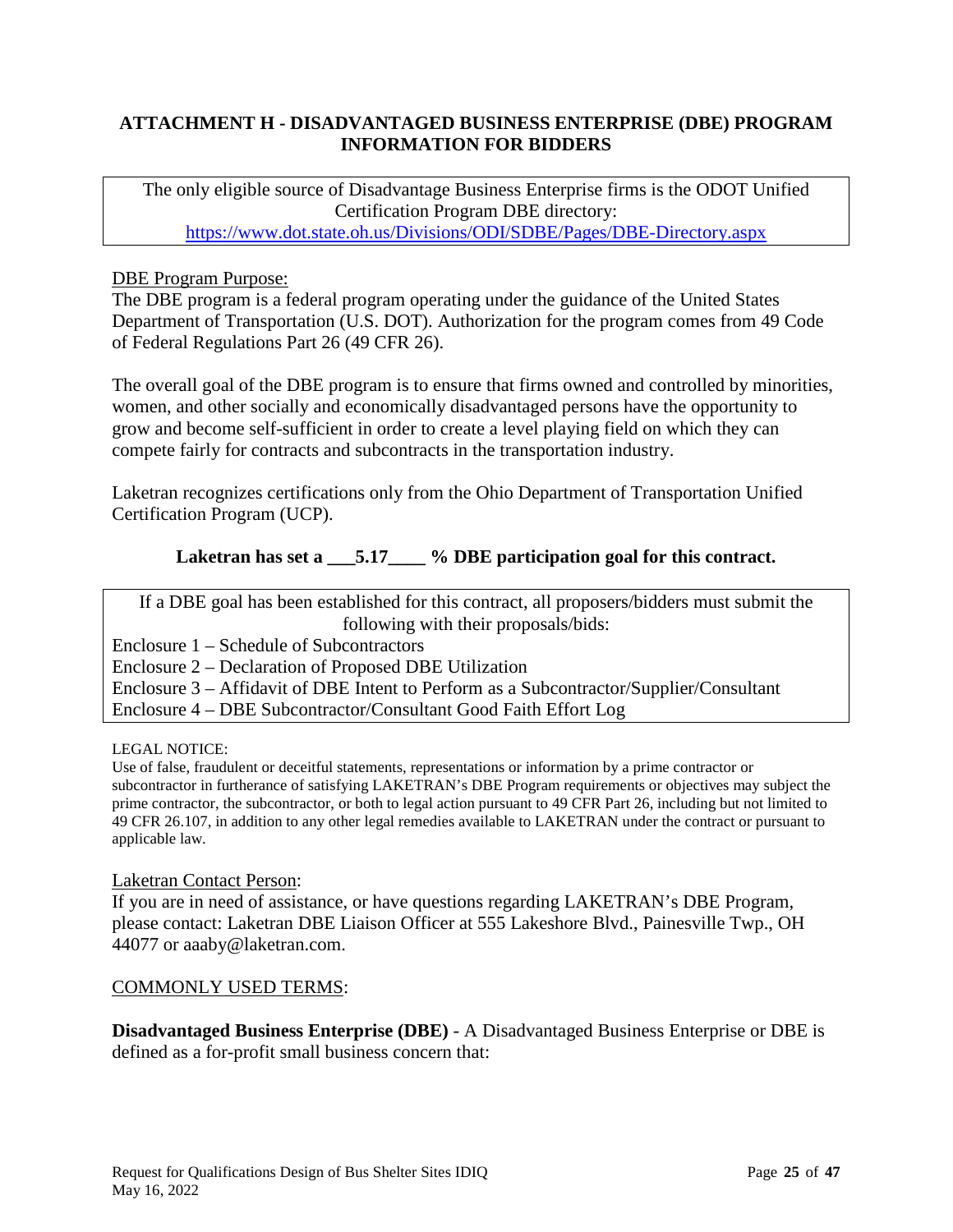- 1. Is at least fifty-one percent (51%) owned by one or more individuals who are both socially and economically disadvantaged or, in the case of a corporation, in which fiftyone percent (51%) of the stock is owned by one or more such individuals; and
- 2. Whose management and daily business operations are controlled by one or more of the socially and economically disadvantaged individuals who own it.
- 3. By definition, socially and economically disadvantaged individuals are those citizens of the United States, or lawfully admitted permanent residents, who:
- 4. Have an individual personal net worth, excluding the value of their primary residence and assets of the firm applying for DBE certification, not exceeding the personal net worth standards as established by 49 CFR § 26.67;
- 5. Are women or members of minority groups designated in 49 CFR § 26.5 and 26.67, including individuals who are Black Americans, Hispanic, Asian Pacific, Asian Indian, or Native American; or,
- 6. Are individuals who, although not a woman or a member of one of the designated minority groups, establish social and economic disadvantage based on guidelines established in Appendix E to 49 CFR Part 26.

# **Commercially Useful Function**

In order for the work of a DBE firm to be counted toward the contract goals of a specific project, for which a DBE participation goal has been established, the DBE firm(s) must perform a Commercially Useful Function §26.55(c). A DBE performs a commercially useful function when it is responsible for execution of the work of the contract and is carrying out its responsibilities by actually performing, managing, and supervising the work involved with the DBE's employees. With respect to materials and supplies used on the contract, the DBE must also be responsible for negotiating price, determining quality and quantity, ordering the materials, and installing (where applicable) and paying for the materials itself. It is the responsibility of BOTH the prime contractor and the DBE firm to ensure that the DBE firm(s) committed to the project performs a commercially useful function.

- 1. A DBE does not perform a commercially useful function if its role is limited to that of an extra participant in a transaction, contract, or project through which funds are passed in order to obtain the appearance of DBE participation.
- 2. If a DBE does not perform or exercise responsibility for at least thirty percent (30%) of the total cost of its contract with its own workforce, or the DBE subcontracts a greater portion of the work of a contract than would be expected on the basis of normal industry practice for the type of work involved, it is presumed that the DBE is not performing a commercially useful function.
- 3. Failure of a DBE(s) to perform a commercially useful function will result in that work NOT being counted toward the prime contractor's DBE goal. Use of false, fraudulent or deceitful statements, representations or information by a prime contractor or subcontractor in furtherance of satisfying LAKETRAN's DBE Program requirements or objectives may subject the prime contractor, the subcontractor, or both to legal action pursuant to 49 CFR Part 26, including but not limited to 49 CFR § 26.107, in addition to any other legal remedies available to LAKETRAN under the contract or pursuant to applicable law.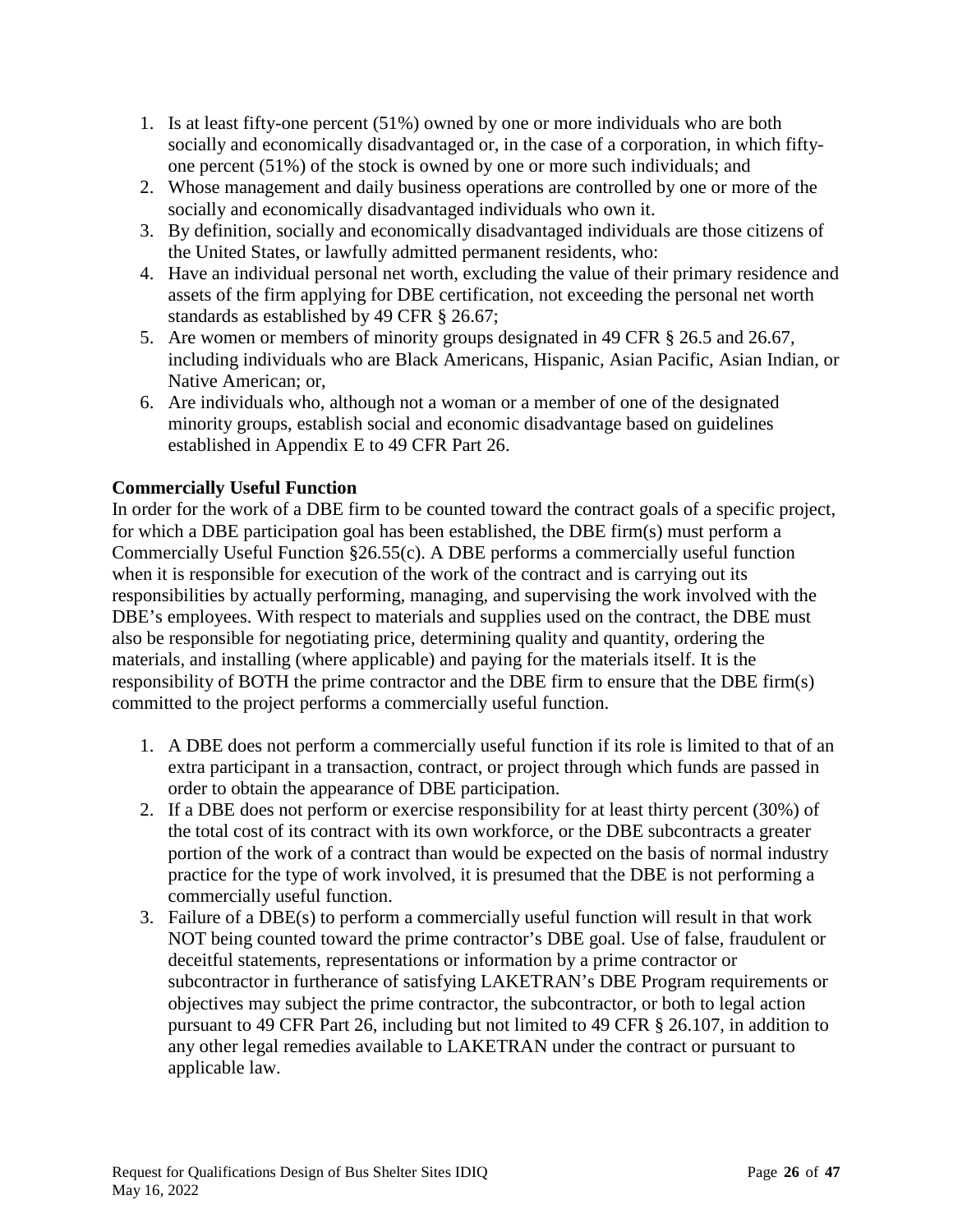# **LAKETRAN DBE PROGRAM POLICY STATEMENT**

Objectives/Policy Statement

Laketran has established a Disadvantaged Business Enterprise (DBE) program in accordance with regulations of the U.S. Department of Transportation (DOT), 49 CFR Part 26. Laketran has received Federal financial assistance from the Department of Transportation, and as a condition of receiving this assistance, Laketran has signed an assurance that it will comply with 49 CFR Part 26.

It is the policy of Laketran to ensure that Disadvantaged Business Enterprises, as defined in 49 CFR part 26, have an equal opportunity to receive and participate in DOT-assisted contracts. It is also our policy:

- 1. To ensure nondiscrimination in the award and administration of DOT assisted contracts;
- 2. To create a level playing field on which DBEs can compete fairly for DOT assisted contracts;
- 3. To ensure that the DBE Program is narrowly tailored in accordance with applicable law;
- 4. To ensure that only firms that fully meet 49 CFR Part 26 eligibility standards are permitted to participate as DBEs;
- 5. To help remove barriers to the participation of DBEs in DOT assisted contracts; and
- 6. To assist the development of firms that can compete successfully in the market place outside the DBE Program.

Andrea Aaby has been delegated as the DBE Liaison Officer. In that capacity, Andrea Aaby is responsible for implementing all aspects of the DBE program. Implementation of the DBE program is accorded the same priority as compliance with all other legal obligations incurred by Laketran in its financial assistance agreements with the Department of Transportation.

Laketran has disseminated this policy statement to the Laketran Board of Trustees and all of the components of our organization. We have distributed this statement to DBE and non-DBE business communities that perform work for us on DOT-assisted contracts by publishing an ad in the local newspaper and posting it on our website.

\_\_\_\_\_\_\_\_\_\_\_\_\_\_\_\_\_\_\_\_\_\_\_\_\_\_\_\_\_\_\_ \_\_\_\_\_\_\_\_\_\_\_\_\_\_\_\_\_\_\_ Benjamin Capelle, CEO Date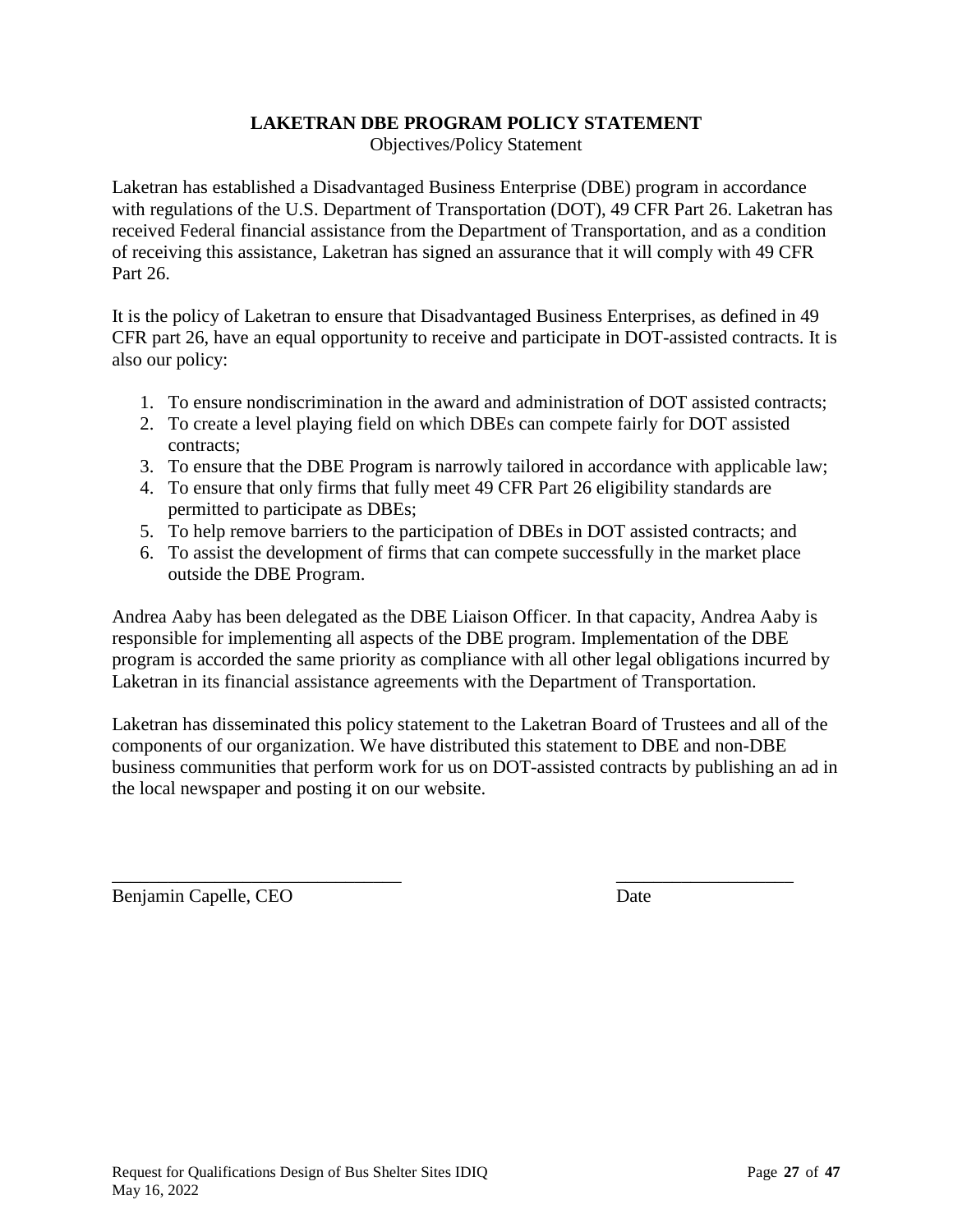# **DISADVANTAGED BUSINESS ENTERPRISE (DBE) PROGRAM INFORMATION FOR BIDDERS**

# DBE Certification / Ohio Unified Certification Program (UCP)

In accordance with federal regulations, Disadvantaged Business Enterprises must have a current certification status with the State of Ohio Unified Certification Program (Ohio UCP), which is administered by the Ohio Department of Transportation (ODOT). For purposes of LAKETRAN's bidding procedures, a valid DBE certification MUST be in place at the time of bid/proposal submission.

The UCP's certification of any firm is effective for three years after the date of an approved application. To obtain an updated listing of certified DBE firms or to download an application for DBE certification, please visit the Ohio UCP website at [http://www.dot.state.oh.us/Divisions/ODI/SDBE/Pages/UCP.aspx.](http://www.dot.state.oh.us/Divisions/ODI/SDBE/Pages/UCP.aspx)

For questions related to certification, website issues, and other general DBE program concerns, please contact the Ohio Department of Transportation DBE Program, 1980 West Broad Street, Columbus, OH 43223 or call the program office at (614) 466-2878 or email [dot.sdbe@dot.ohio.gov.](mailto:dot.sdbe@dot.ohio.gov)

### Counting DBE Participation

In order to receive credit for the participation of a DBE firm(s), the prime contractor must use DBE firms certified by the Ohio Unified Certification Program (OH UCP), which is administered by the Ohio Department of Transportation (ODOT) or similar public entity certifying DBE's in accordance with 49 CFR 26, unless otherwise noted in the contract specifications.

- DBE Credit Will Be Counted Only For Work Performed By A Certified DBE Firm(s).
- When a DBE participates in a contract, you count only the value of the work actually performed by the DBE toward DBE goals.

#### DBE Prime Contractor

As a DBE prime contractor, the DBE firm must also comply with the good faith efforts requirements of 49 CFR Part 26. As a DBE prime contractor, count the entire value of the work to be performed by the DBE's own forces, as well as the work that they commit to being performed by DBE subcontractors.

• DBE bidders on prime contracts will be expected to make the same outreach efforts as other bidders and to document good faith efforts in situations where they do not fully meet contract goals.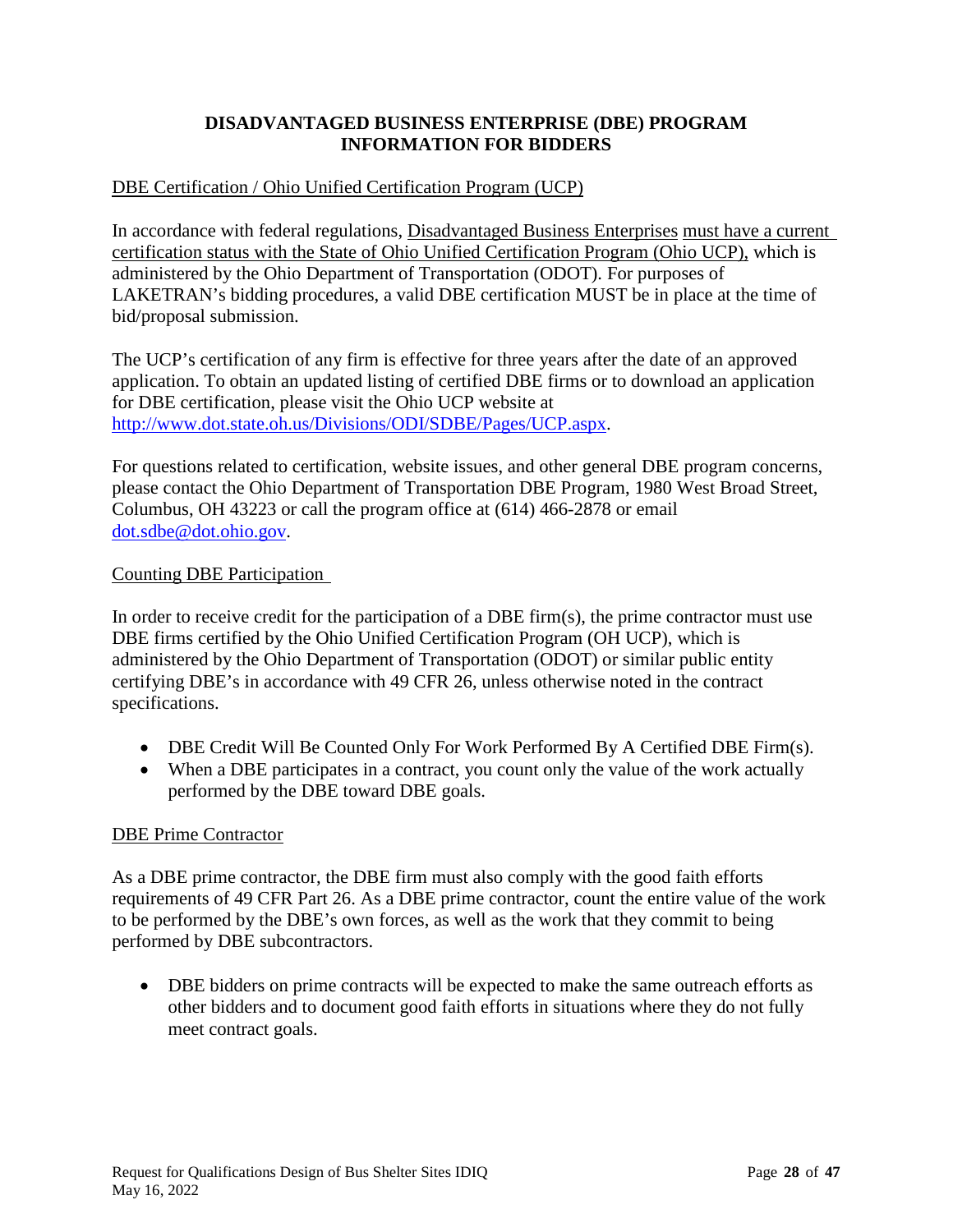### DBE Subcontractor

Count 100% of the amount paid to a DBE contractor for labor and materials provided to perform a defined and clearly measurable portion of the contract. The work must be performed by the DBE's own employees and the DBE must order and pay for all supplies and materials.

- Count the entire amount of that portion of a construction contract (or another type of contract, such as professional, technical, consultant, or managerial services contracts or other DOT-assisted contract), that is performed by the DBE's own forces. Include the cost of supplies and materials obtained by the DBE for the work of the contract, including supplies purchased or equipment leased by the DBE (except supplies and equipment the DBE subcontractor purchases or leases from the prime contractor or its affiliate).
- Count the entire amount of fees or commissions charged by a DBE firm for providing a bona fide service, such as professional, technical, consultant, or managerial services, or for providing bonds insurance specifically required for the performance of a DOTassisted contract, toward DBE goals, provided you determine the fee to be reasonable and not excessive as compared with fees customarily allowed for similar services.
- When a DBE subcontracts part of the work of its contract to another firm, the value of the subcontracted work may be counted toward DBE goals only if the DBE's subcontractor is itself a DBE. Work that a DBE subcontracts to a non-DBE firm does not count toward DBE goals.
- When a DBE performs as a participant in a joint venture, count a portion of the total dollar value of the contract equal to the distinct, clearly defined portion of the work of the contract that the DBE performs with its own forces toward DBE goals.
- DBE Broker Count one hundred percent (100%) of the fee or commission received by the DBE for assistance in the procurement of materials and supplies, or fees or transportation charges for the delivery of materials or supplies to the job site. A DBE broker is a DBE firm that does not manufacture products or supply goods on a regular basis.

#### DBE Manufacturer

• Count one hundred percent (100%) of the value paid for materials furnished which becomes a permanent part of the project. A manufacturer is a firm that owns and operates the facilities to produce a product required by the contract and purchased by the contractor.

#### DBE Supplier (Regular Dealer)

- Count sixty percent (60%) of the value paid for materials and supplies furnished which becomes a permanent part of the project. A supplier sells goods to the general public and maintains an inventory at an owned or leased warehouse or store.
- A regular dealer is a firm that owns, operates, or maintains a store, warehouse, or other establishment in which the materials, supplies, articles or equipment of the general character described by the specifications and required under the contract are bought, kept in stock, and regularly sold or leased to the public in the usual course of business.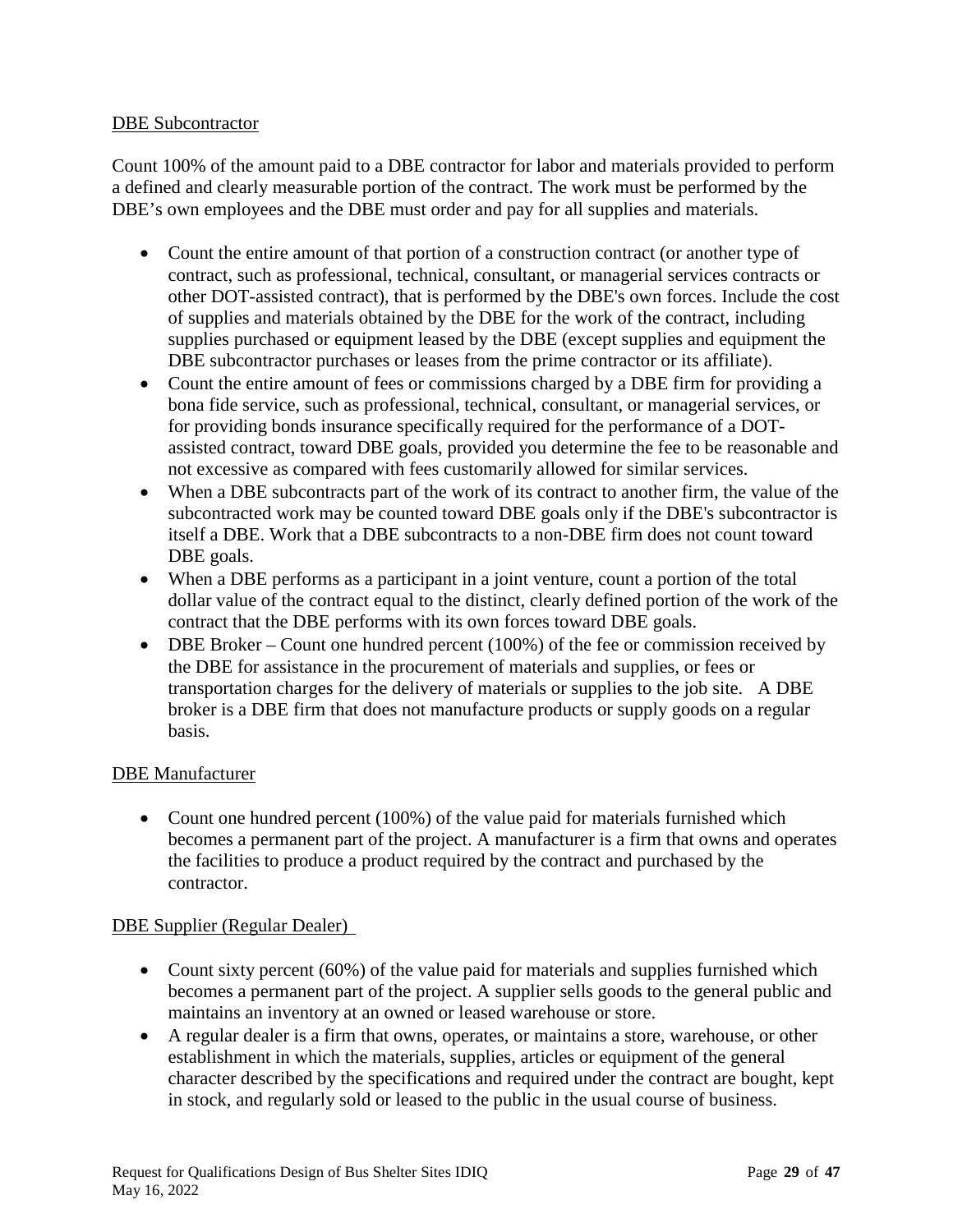• To be a regular dealer, the firm must be an established, regular business that engages, as its principal business and under its own name, in the purchase and sale or lease of the products in question.

### DBE Trucking

In order to count DBE participation for a DBE trucking company:

- The DBE must be responsible for the management and supervision of the entire trucking operation for which it is responsible on a particular contract, and there cannot be a contrived arrangement for the purpose of meeting DBE goals.
- The DBE must itself own and operate at least one fully licensed, insured, and operational truck used on the contract.
- The DBE trucking company receives credit for the total value (one hundred percent (100%)) for transportation services it provides on the Agreement, using trucks and equipment it owns or long-term leases, insures, and operates, using employees of the DBE firm.
- The DBE may lease trucks from another DBE firm, including an owner-operator who is certified as a DBE. The DBE who leases trucks from another DBE receives credit for the total value of the transportation services the lessee DBE provides on the contract.
- The DBE may also lease trucks from a non-DBE firm, including from an owner-operator. The DBE who leases trucks from a non-DBE is entitled to credit for the total value of transportation services provided by non-DBE lessees not to exceed the value of transportation services provided by DBE-owned trucks on the contract. Additional participation by non-DBE lessees receives credit only for the fee or commission it receives as a result of the lease arrangement.

*Example: DBE Firm X uses two of its own trucks on a contract. It leases two trucks from DBE Firm Y and six (6) trucks from non-DBE Firm Z. DBE credit would be awarded for the total value of transportation services provided by Firm X and Firm Y, and may also be awarded for the total value of transportation services provided by four (4) of the six (6) trucks provided by Firm Z. In all, full credit would be allowed for the participation of eight (8) trucks. With respect to the other two trucks provided by Firm Z, DBE credit could be awarded only for the fees or commissions pertaining to those trucks Firm X receives as a result of the lease with Firm Z.*

• For purposes of DBE trucking leases, the lease must indicate that the DBE has exclusive use and control over the truck. This does not preclude the leased truck from working for others during the term of the lease with the consent of the DBE, as long as the lease gives the DBE absolute priority for use of the leased truck. Leased trucks must display the name and identification number of the DBE.

#### DBE Replacement

LAKETRAN requires that prime contractors not terminate a DBE subcontractor listed on a bid/contract with a DBE contract goal without LAKETRAN's prior written consent. Prior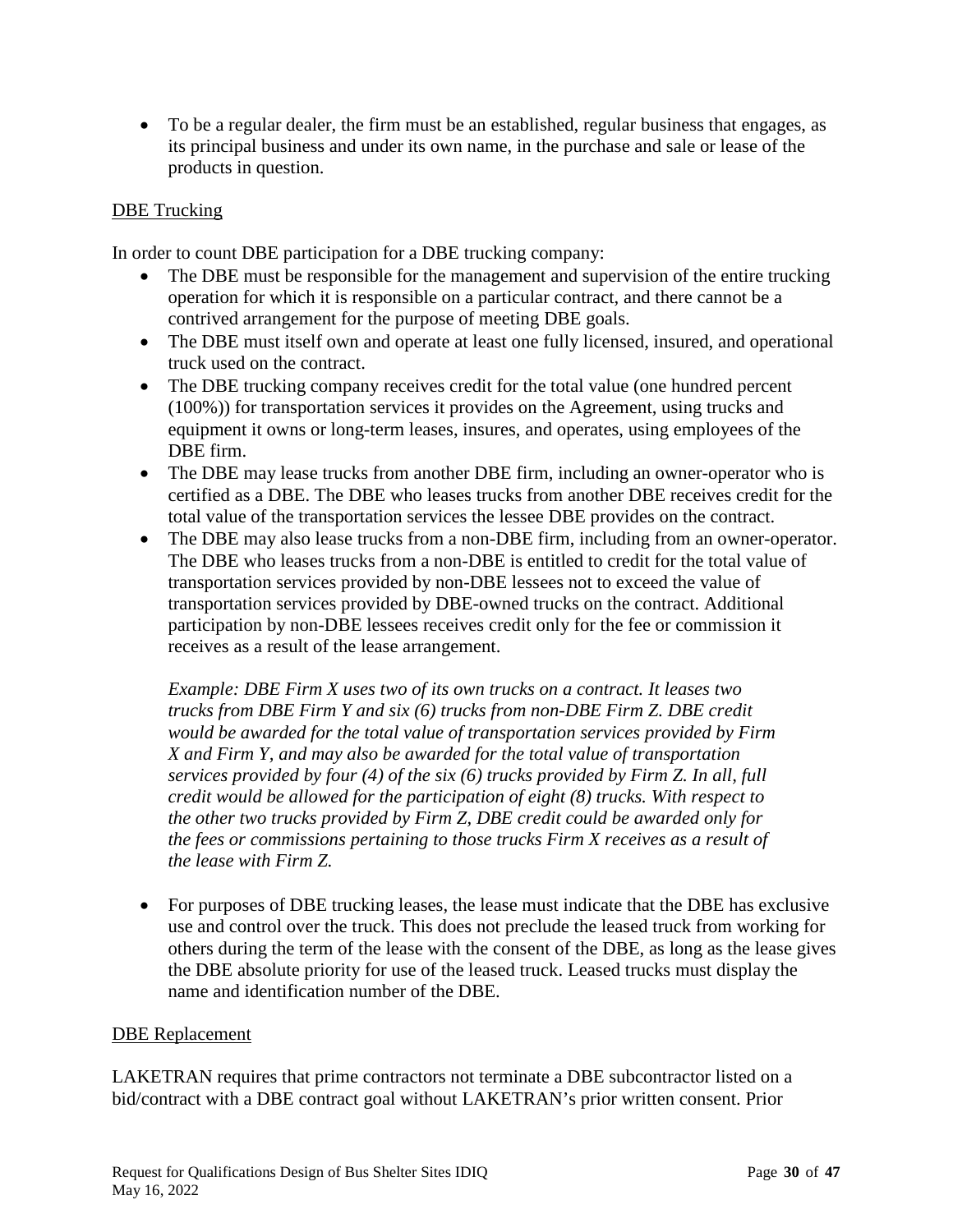written consent will only be provided where there is "good cause" for termination of the DBE firm, as established by Section 26.53(f)(3) of the DBE regulation.

Before transmitting to LAKETRAN its request to terminate, the prime contractor must give notice in writing to the DBE of its intent to do so. A copy of this notice must be provided to LAKETRAN for consideration of the request to terminate. The DBE will then have five (5) days to respond and advise LAKETRAN of why it objects to the proposed termination. The five day period may be reduced if the matter is one of public necessity (ex. safety.)

In those instances where "good cause" exists to terminate a DBE's contract, LAKETRAN will require the prime contractor to make good faith efforts to replace a DBE that is terminated or has otherwise failed to complete its work on a contract with another certified DBE, to the extent needed to meet the contract goal. LAKETRAN will require the prime contractor to notify The DBE Program Administrator immediately of the DBE's inability or unwillingness to perform and provide reasonable documentation. In this situation, LAKETRAN will require the prime contractor to obtain LAKETRAN's prior approval of the substitute DBE and to provide copies of new or amended subcontracts, affidavits of DBE intent to perform as a subcontractor/subconsultant/supplier, or documentation of good faith efforts.

If the contractor fails or refuses to comply in the time specified, the Office of Supply Management may issue an order stopping all or part of payment/work until satisfactory action has been taken. If the contractor still fails to comply, Supply Management may issue a termination for default proceeding.

If the Contractor desires to change a Subcontractor or add an additional Subcontractor, the Contractor shall submit in writing to the Owner:

- The name of the new or additional subcontractor,
- A description of the Work to be performed by the new or additional subcontractor, and
- A statement concerning why it is necessary to change or add subcontractors.

In the event that the Contractor is replacing a DBE Subcontractor, the Contractor shall also submit in writing a documented explanation of the Contractor's good-faith efforts to find a replacement DBE Subcontractor.

#### Good Faith Effort

Good faith effort means efforts to achieve a DBE goal or other requirement of which, by their scope, intensity, and appropriateness to the objective, can reasonably be expected to fulfill the DBE program requirements.

#### Joint venture

Joint venture means an association of a DBE firm and one or more other firms to carry out a single, for-profit business enterprise, for which the parties combine their property, capital, efforts, skills and knowledge, and in which the DBE is responsible for a distinct, clearly defined portion of the work of the contract and whose share in the capital contribution, control, management, risks, and profits of the joint venture are commensurate with its ownership interest.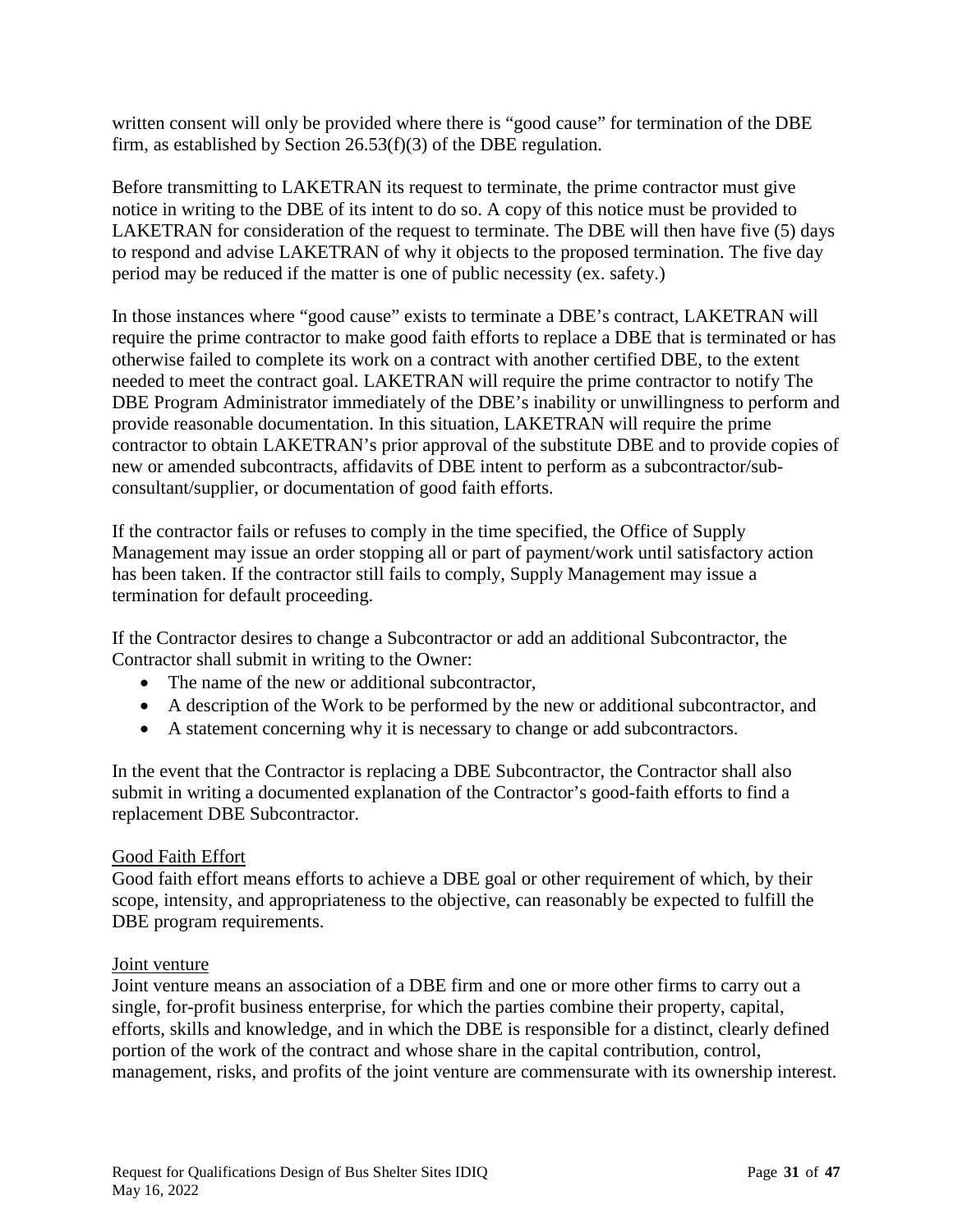# **GUIDANCE CONCERNING GOOD FAITH EFFORTS**

When LAKETRAN establishes a contract goal on a contract, a bidder must, in order to be responsive, make good faith efforts to meet the established contract goal. The bidder can meet this requirement in either of two ways.

- First, the bidder can meet the goal, documenting commitments for participation by DBE firms sufficient for this purpose.
- Second, even if it doesn't meet the goal, the bidder can document adequate good faith efforts. This means that the bidder must show that it took all necessary and reasonable steps to achieve the DBE goal.
- The bidder must demonstrate that the efforts undertaken, by their scope, intensity, and appropriateness to the objective, could reasonably be expected to obtain sufficient DBE participation, even if the efforts were not fully successful. Efforts that are merely pro forma are not considered good faith efforts to meet the goals.

To assist bidders in making the required judgment concerning good faith efforts, the following is a list of actions bidders may consider taking in obtaining DBE participation. It is not intended to be mandatory, exclusive or exhaustive. Other factors or types of efforts may be relevant.

In evaluating bidder's good faith efforts, LAKETRAN may consider:

- Whether the bidder attended any pre-solicitation or pre-bid meetings that were scheduled by LAKETRAN;
- Whether the bidder advertised in general circulation, trade association, and minorityfocused media concerning subcontracting opportunities;
- Whether the bidder provided written notice to a reasonable number of specific DBEs to determine interest in the contract being solicited, in sufficient time to allow the DBEs to participate effectively;
- Whether the bidder followed up initial solicitations of interest by contacting DBEs to determine with certainty whether the DBEs were interested;
- Whether the bidder selected portions of the work to be performed by DBEs in order to increase the likelihood of meeting the DBE goals (including where appropriate, breaking down contracts into economically feasible units to facilitate DBE participation);
- Whether the bidder provided interested DBEs with adequate information about the plans, specifications, and requirements of the contract.
- Whether the bidder negotiated in good faith with interested DBEs, not rejecting DBEs as unqualified without sound reasons based on a thorough investigation of their capabilities;
- Whether the bidder made efforts to assist interested DBEs in obtaining bonding, lines of credit, or insurance required by LAKETRAN; and
- Whether the bidder effectively used the services of available minority community organizations; minority contractors groups; local, state and Federal minority business assistance offices; and other organizations that provide assistance in the recruitment and placement of DBEs.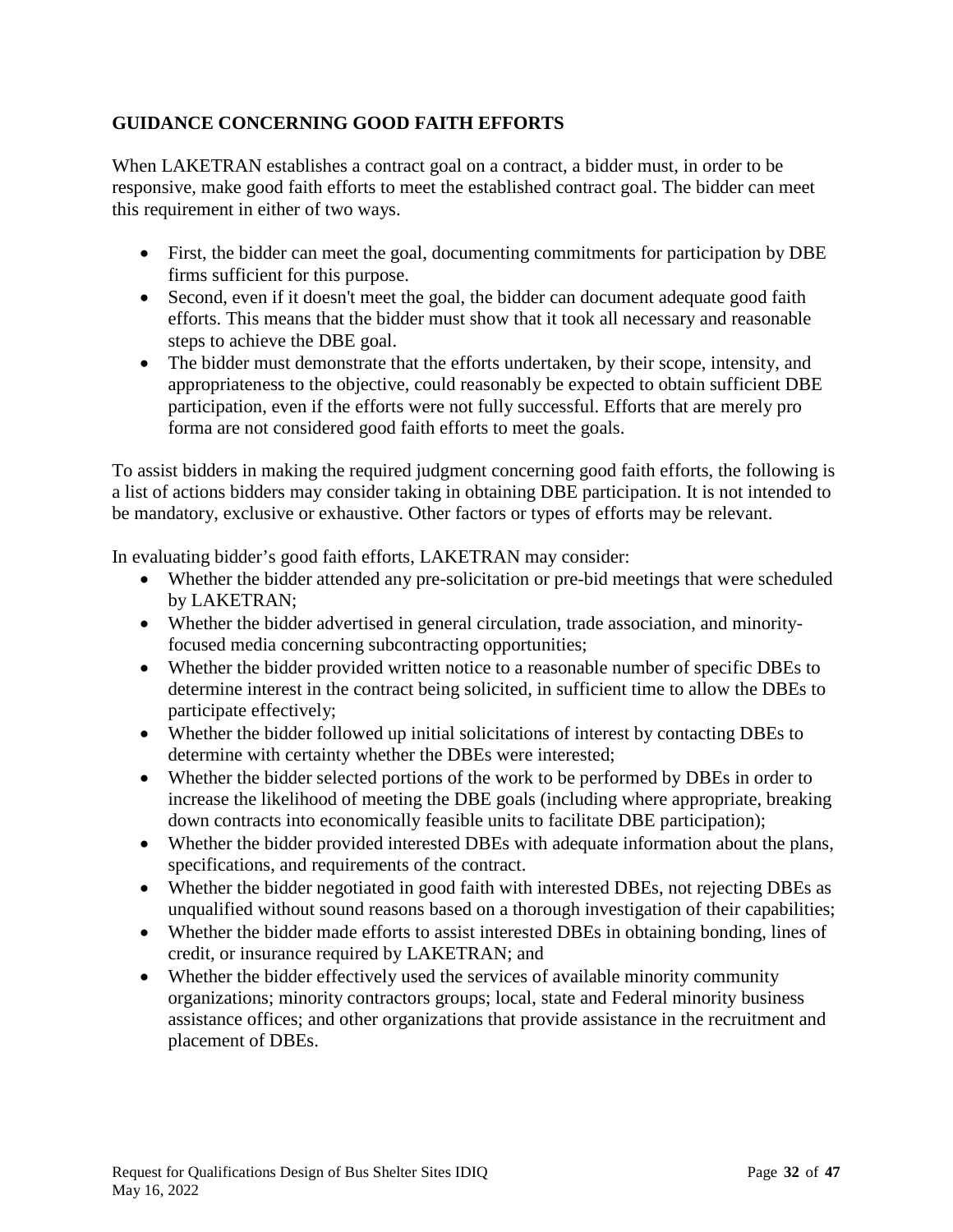# **SCHEDULE OF SUBCONTRACTORS**

# **\*Required for all projects using subcontractors\***

**(attach additional pages as necessary)**

| <b>Prime Contractor / Consultant Company Name</b> |                                          |                       |                                                                                                                  |           |                                        |                          |  |
|---------------------------------------------------|------------------------------------------|-----------------------|------------------------------------------------------------------------------------------------------------------|-----------|----------------------------------------|--------------------------|--|
| <b>LAKETRAN Project Name</b>                      |                                          |                       |                                                                                                                  | Due Date: |                                        |                          |  |
| Firm Name / Address / City/State/Zip              | DBE?<br>$(Y)$ es<br><b>or</b><br>$(N)$ o | Federal<br>Tax ID No. | <b>Business Size</b><br>Avg. Annual Gross<br>Receipts for Past 3<br>years                                        |           | Description of Work<br>To Be Performed | Amount of<br>Subcontract |  |
| Name<br><b>Address</b><br>City, State, Zip        |                                          |                       | $\overline{\phantom{a}}$ < \$1 mill<br>$\overline{\rightarrow}$ \$1mill <<br>\$5mill<br>$\triangleright$ \$5mill |           |                                        |                          |  |
| Name<br>Address<br>City, State, Zip               |                                          |                       | $\overline{\phantom{a}}$ < \$1mill<br>$\Box$ > \$1mill <<br>\$5mill<br>$>$ \$5mill                               |           |                                        |                          |  |
| Name<br><b>Address</b><br>City, State, Zip        |                                          |                       | $\overline{\phantom{a}}$ < \$1 mill<br>$\Box$ > \$1mill <<br>\$5mill<br>$\triangleright$ \$5mill                 |           |                                        |                          |  |
| Name<br><b>Address</b><br>City, State, Zip        |                                          |                       | $\overline{\phantom{a}}$ < \$1 mill<br>$\overline{\rightarrow}$ \$1mill <<br>\$5mill<br>$\Rightarrow$ \$5mill    |           |                                        |                          |  |
| Name<br><b>Address</b><br>City, State, Zip        |                                          |                       | $\overline{\phantom{a}}$ < \$1 mill<br>$\triangleright$ \$1mill <<br>\$5mill<br>$\triangleright$ \$5mill         |           |                                        |                          |  |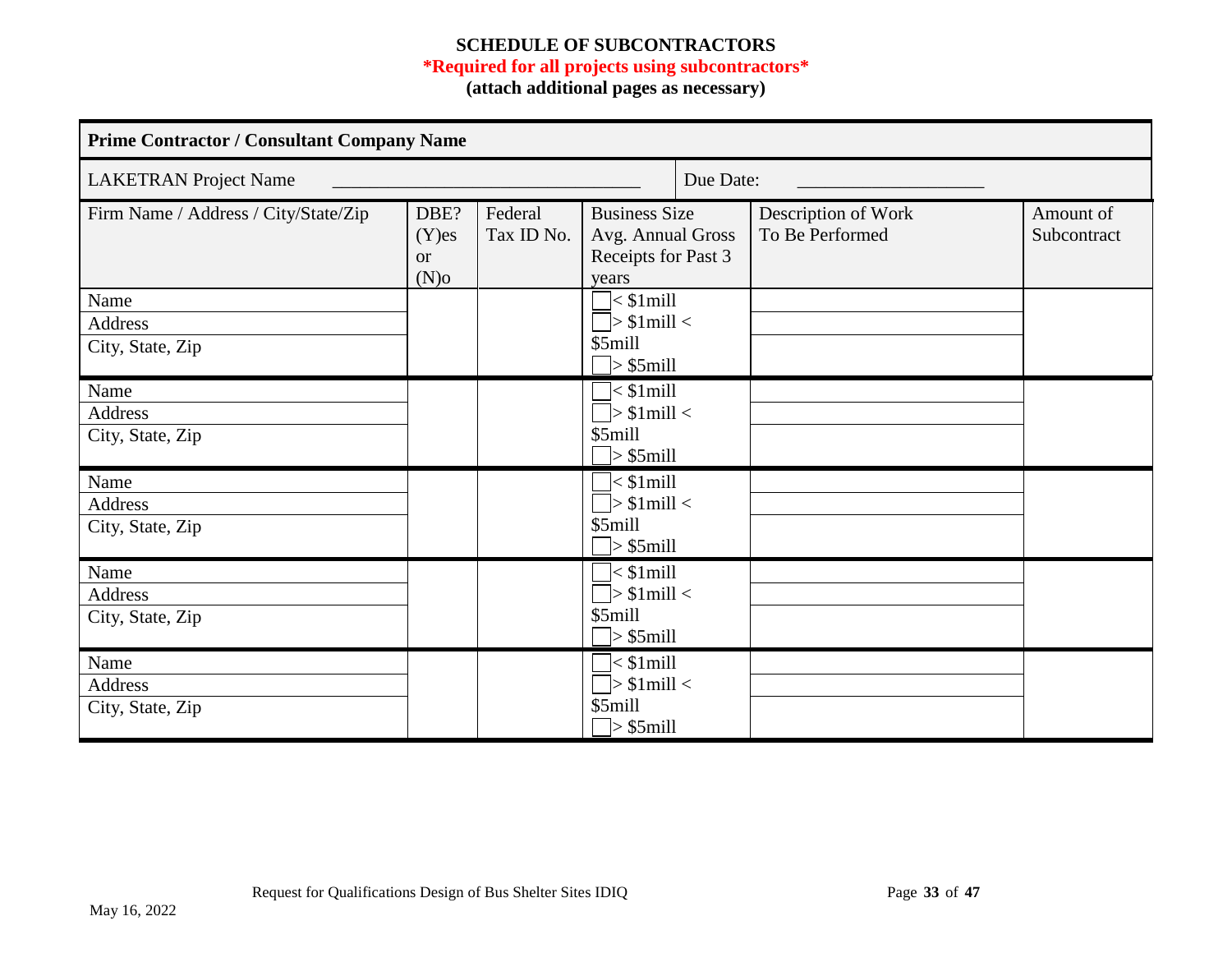| <b>Prime Contractor / Consultant Company Name</b> |                                          |                       |                                                                            |           |                                        |                          |
|---------------------------------------------------|------------------------------------------|-----------------------|----------------------------------------------------------------------------|-----------|----------------------------------------|--------------------------|
| <b>LAKETRAN Project Name</b>                      |                                          |                       |                                                                            | Due Date: |                                        |                          |
| Firm Name / Address / City/State/Zip              | DBE?<br>$(Y)$ es<br><b>or</b><br>$(N)$ o | Federal<br>Tax ID No. | <b>Business Size</b><br>Avg. Annual Gross<br>Receipts for Past 3<br>years  |           | Description of Work<br>To Be Performed | Amount of<br>Subcontract |
| Name<br>Address<br>City, State, Zip               |                                          |                       | $\vert$ < \$1 mill<br>$\Box$ > \$1mill <<br>\$5mill<br>$\Box$ > \$5mill    |           |                                        |                          |
| Name<br>Address<br>City, State, Zip               |                                          |                       | $\Box$ < \$1mill<br>$\Box$ > \$1mill <<br>\$5mill<br>$\Box$ > \$5mill      |           |                                        |                          |
| Name<br>Address<br>City, State, Zip               |                                          |                       | $\Box$ < \$1mill<br>$\Box$ > \$1mill <<br>\$5mill<br>$\Box$ > \$5mill      |           |                                        |                          |
| Name<br>Address<br>City, State, Zip               |                                          |                       | $\Box$ < \$1mill<br>$\Box$ > \$1mill <<br>\$5mill<br>$\Rightarrow$ \$5mill |           |                                        |                          |

The bidder shall list all subcontractors (both DBE and non-DBE) in accordance with Section 2-1.054 of LAKETRAN General Conditions and per Title 49, Section 26.11 of the Code of Federal Regulations. This listing is required in addition to listing DBE Subcontractors elsewhere in the bid or proposal.

Date Signature of Authorized Representative Title

 $\overline{\phantom{a}}$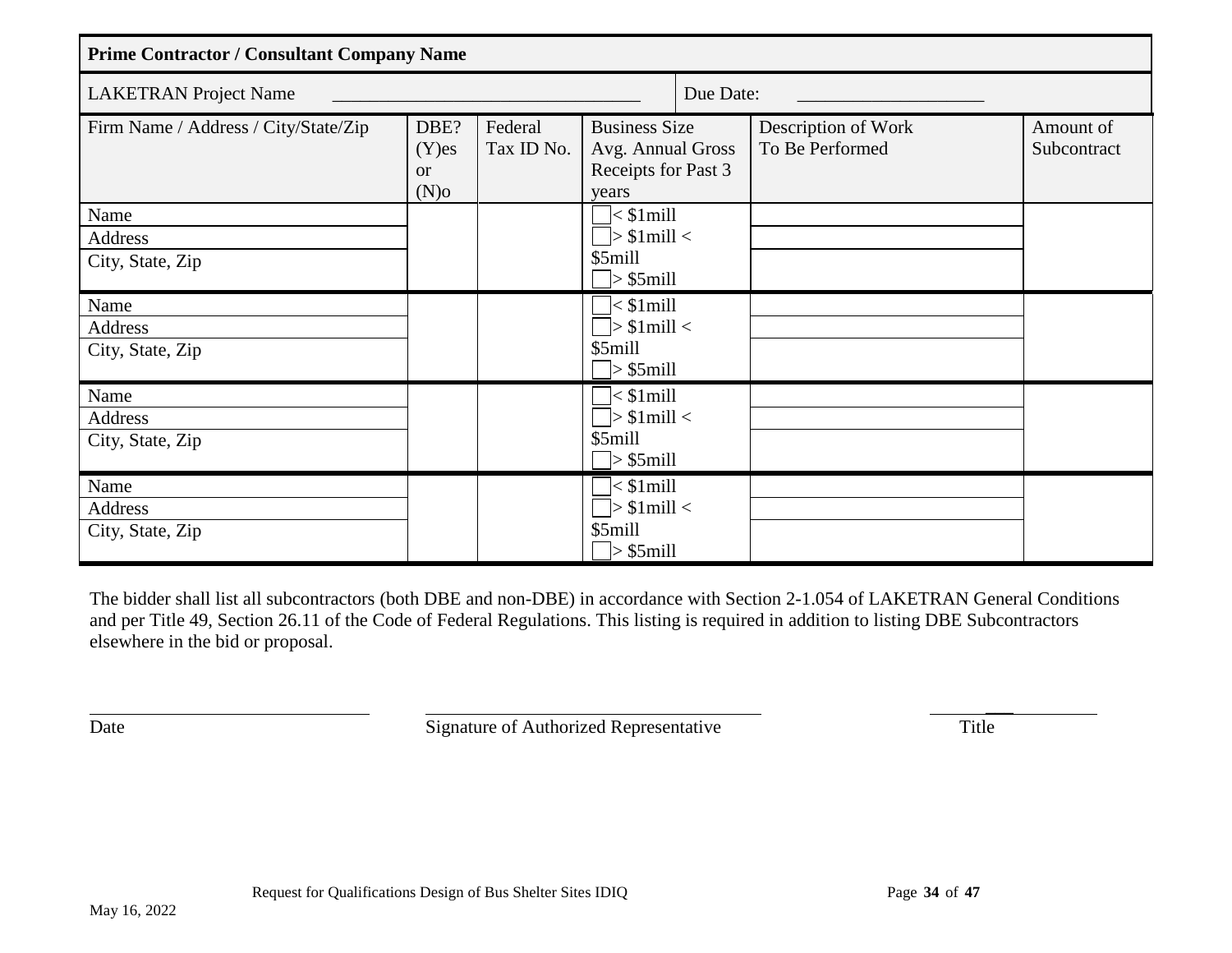# **DECLARATION OF PROPOSED DBE UTILIZATION**

This Page Must Be Completed By Prime Bidder To Indicate The Amount (Percentage) Of DBE Participation. This Form is a Required Submission with the Bid / Proposal to LAKETRAN.

| The undersigned, as a representative of the entity,                   |          |
|-----------------------------------------------------------------------|----------|
| submitting a bid/proposal for the                                     | project. |
| hereby acknowledges that the DBE goal established for this project is | $\%$ .   |

*Note: Bidder Shall Make One Of The Two Certifications Noted Below:*

☐ **DBE Goal Met.** The Bidder further represents that the proposed level of DBE participation as set forth in the enclosed Schedule of DBE participation for this project is % and represents an attainment of the DBE participation goal. The bidder has met the overall Disadvantaged Business Enterprise participation goal with a total DBE Commitment Amount of \$ (dollars). The bidder agrees that the DBE firm(s) listed in Schedule of DBE Participation will be used to accomplish the DBE participation commitment for this contract, for at least the dollar amounts set forth herein. Affidavits of Intent confirming the proposed participation of the DBEs set forth on the Schedule of DBE Participation are attached.

☐ **DBE Goal Not Met**. The prime contractor has concluded that it is unable to achieve the DBE participation goal set for this contract and hereby requests a waiver of the overall goal. The bidder verifies that it has employed good faith efforts to meet the established DBE goal and has submitted documentation of those efforts along with its bid documentation. The bidder further agrees that the DBE firms listed in the Schedule of DBE Participation will be used to accomplish the DBE participation goal for this contract, for at least the dollar amounts set forth herein. Affidavits of Intent confirming the proposed participation of the DBEs set forth on the Schedule of DBE Participation are attached.

| <b>LAKETRAN Project</b><br><b>Name</b>                                                                 |                       | <b>Total bid/Contract</b><br><b>Amount</b> | \$                                                                     |                                            |
|--------------------------------------------------------------------------------------------------------|-----------------------|--------------------------------------------|------------------------------------------------------------------------|--------------------------------------------|
| <b>Name of DBE Company</b>                                                                             | <b>Contact Person</b> | <b>Scope of Work</b>                       | Percentage<br>of Total Bid<br>÷<br><b>Subcontract</b><br><b>Amount</b> | <b>Amount of</b><br><b>Subcontrac</b><br>t |
|                                                                                                        |                       |                                            | $\%$                                                                   |                                            |
|                                                                                                        |                       |                                            | $\%$                                                                   |                                            |
|                                                                                                        |                       |                                            | $\%$                                                                   |                                            |
|                                                                                                        |                       |                                            | $\%$                                                                   |                                            |
|                                                                                                        |                       |                                            | $\%$                                                                   |                                            |
|                                                                                                        |                       |                                            | $\%$                                                                   |                                            |
| <b>Total DBE Commitment</b>                                                                            |                       |                                            |                                                                        |                                            |
| Total Percentage of DBE Commitments (Total $\$\text{DBE}$ participation $\div$<br>Total \$ Bid Amount) |                       |                                            |                                                                        |                                            |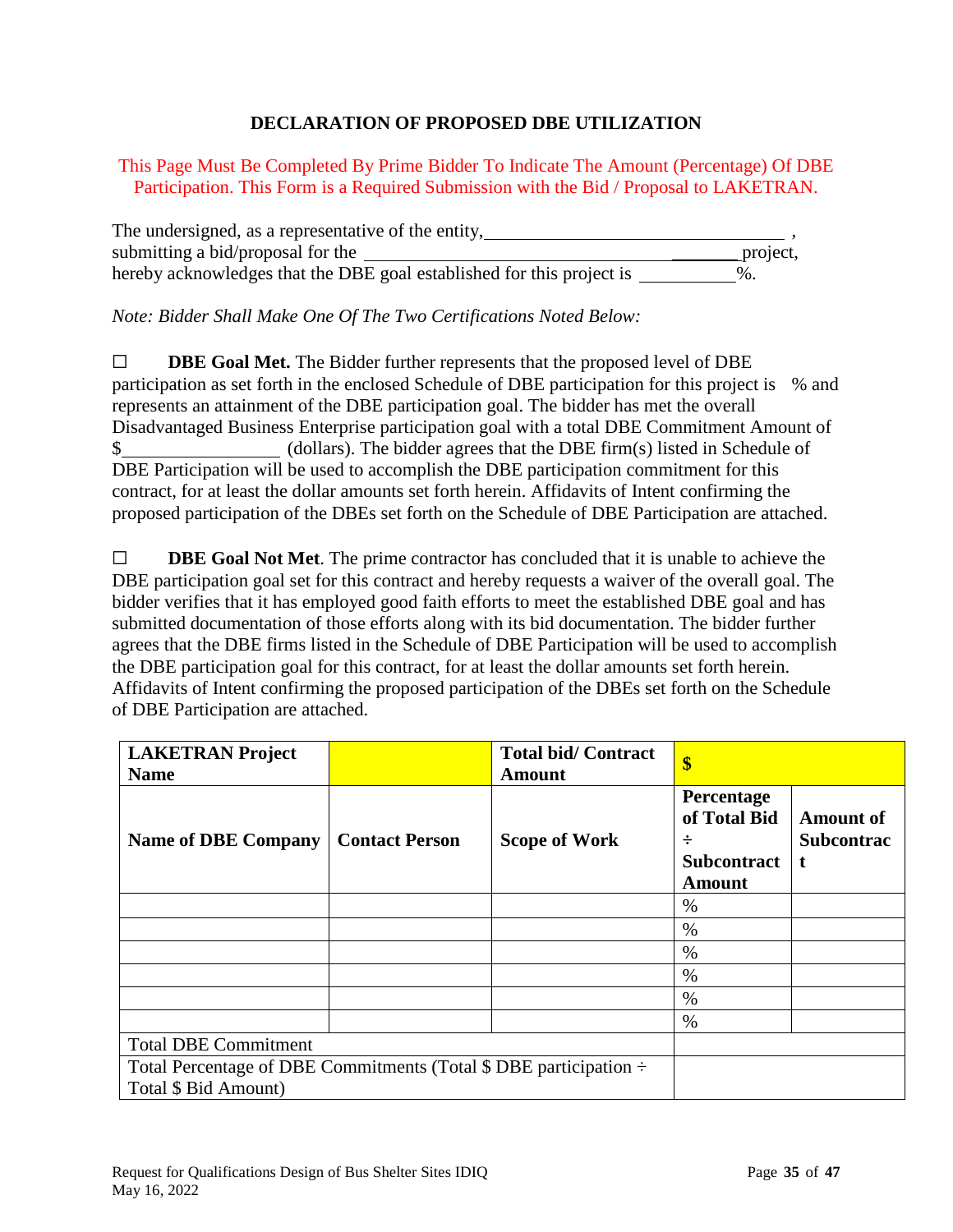*\*Attach Additional Copies, If Necessary.\**

The undersigned further agrees to enter into a formal agreement with DBEs listed above or approved substitutions, for the work described in this schedule conditioned upon the award of a contract by LAKETRAN. The undersigned will provide LAKETRAN's DBE Program Administrator a copy of the executed contract(s) with all DBE firms to perform on this contract, upon request.

Signature Date Title Date

 $\overline{a}$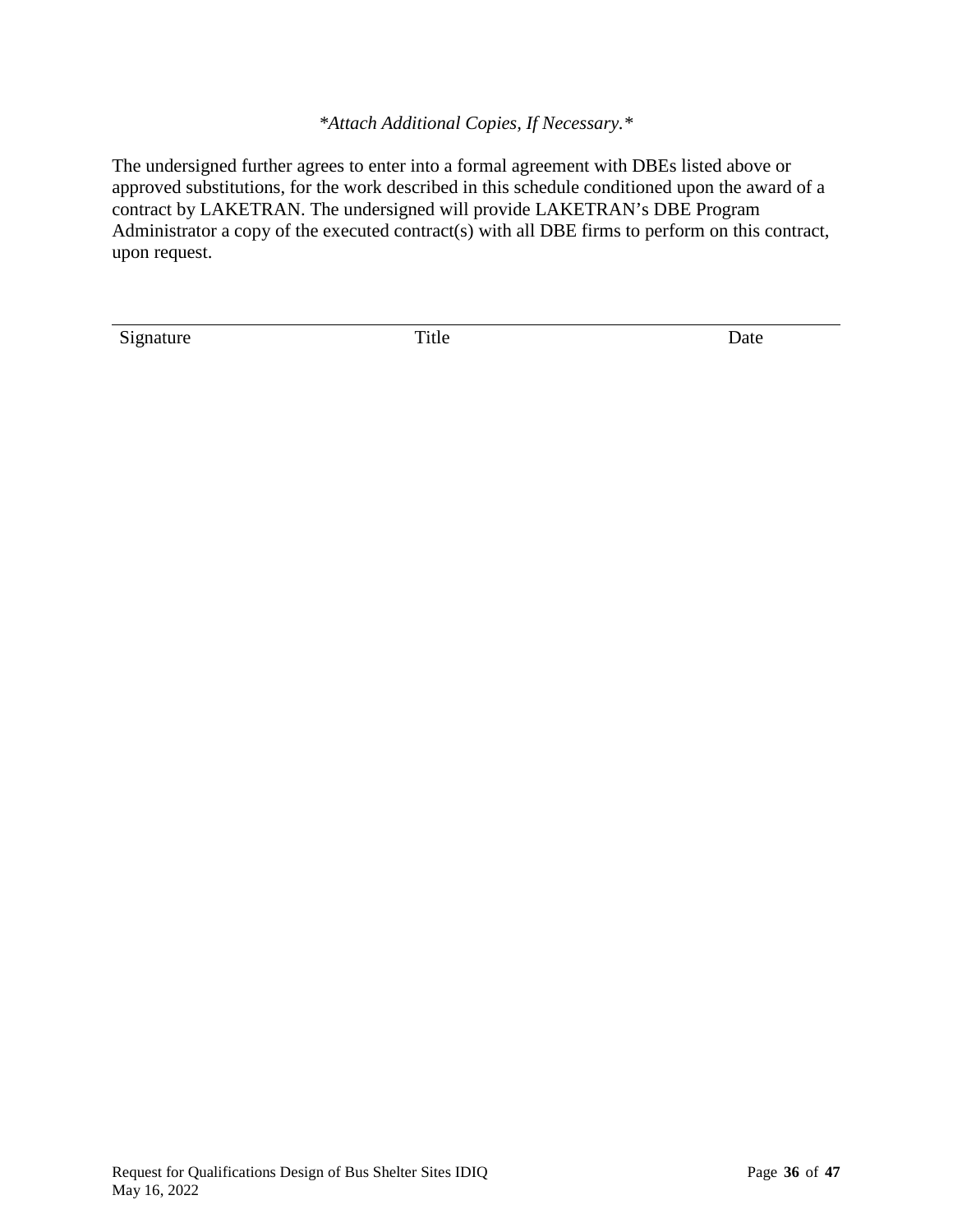#### **AFFIDAVIT OF DBE INTENT TO PERFORM AS A SUBCONTRACTOR/SUBCONSULTANT/SUPPLIER {PART 1 OF 2}**

INSTRUCTIONS: Complete one (1) form for EACH certified Disadvantaged Business Enterprise (DBE) committed to performing on this contract.

| <b>LAKETRAN</b> Project<br>Name                                                           |  |        |      | Due Date              |  |                |
|-------------------------------------------------------------------------------------------|--|--------|------|-----------------------|--|----------------|
| Prime Contractor/Consultant Company Name                                                  |  |        |      |                       |  |                |
| Name of Person Completing This Form                                                       |  |        |      |                       |  |                |
| Is Prime Contractor/Consultant certified as a Disadvantaged Business<br>Enterprise (DBE)? |  |        |      | Yes<br>$\blacksquare$ |  | N <sub>o</sub> |
| <b>DBE FIRM INFORMATION</b>                                                               |  |        |      |                       |  |                |
| <b>DBE</b> Firm Name                                                                      |  |        |      |                       |  |                |
| <b>DBE Firm Contact</b>                                                                   |  |        |      |                       |  |                |
| <b>DBE Firm Address</b>                                                                   |  |        | City |                       |  | State/Zip      |
| Phone:                                                                                    |  | Email: |      |                       |  |                |
| <b>DBE Subcontract Amount</b>                                                             |  |        |      |                       |  |                |

The undersigned DBE firm intends to perform work in connection with the above referenced project as:

| An individual | A partnership | A corporation | A joint venture Other |  |
|---------------|---------------|---------------|-----------------------|--|

The undersigned affirms that (s)he is a duly authorized official representing the proposed DBE and affirms its certification has not expired nor been revoked. The undersigned also affirms that the DBE firm is certified to perform the work described herein and that its current certification letter will reflect appropriate NAICS codes associated with the described scope of work.

# Attach Copy of Current Certification from the ODOT UCP

- 1. If awarded the contract, the undersigned intends to enter into a subcontract to perform the work described in Part 2 of this form for the prices/subcontract amount indicated.
- 2. If DBE Firm Is A Third-Tier Subcontractor, This Form Must Also Be Executed By The Second-Tier Subcontractor That Has The Subcontract Agreement With The DBE Firm.

| X                                            |        |
|----------------------------------------------|--------|
|                                              |        |
| Authorized Signature of Prime Contractor     | Title: |
| X                                            |        |
|                                              |        |
| Authorized Signature of DBE Subcontractor/   | Title: |
| Consultant/Supplier (SECOND TIER):           |        |
| X                                            |        |
|                                              |        |
| Authorized Signature of DBE Subcontractor/   | Title: |
| Consultant/Supplier (THIRD TIER):            |        |
| $\pi$ uk podli contruitre on tur nevto di cr |        |

(THIS FORM CONTINUES ON THE NEXT PAGE)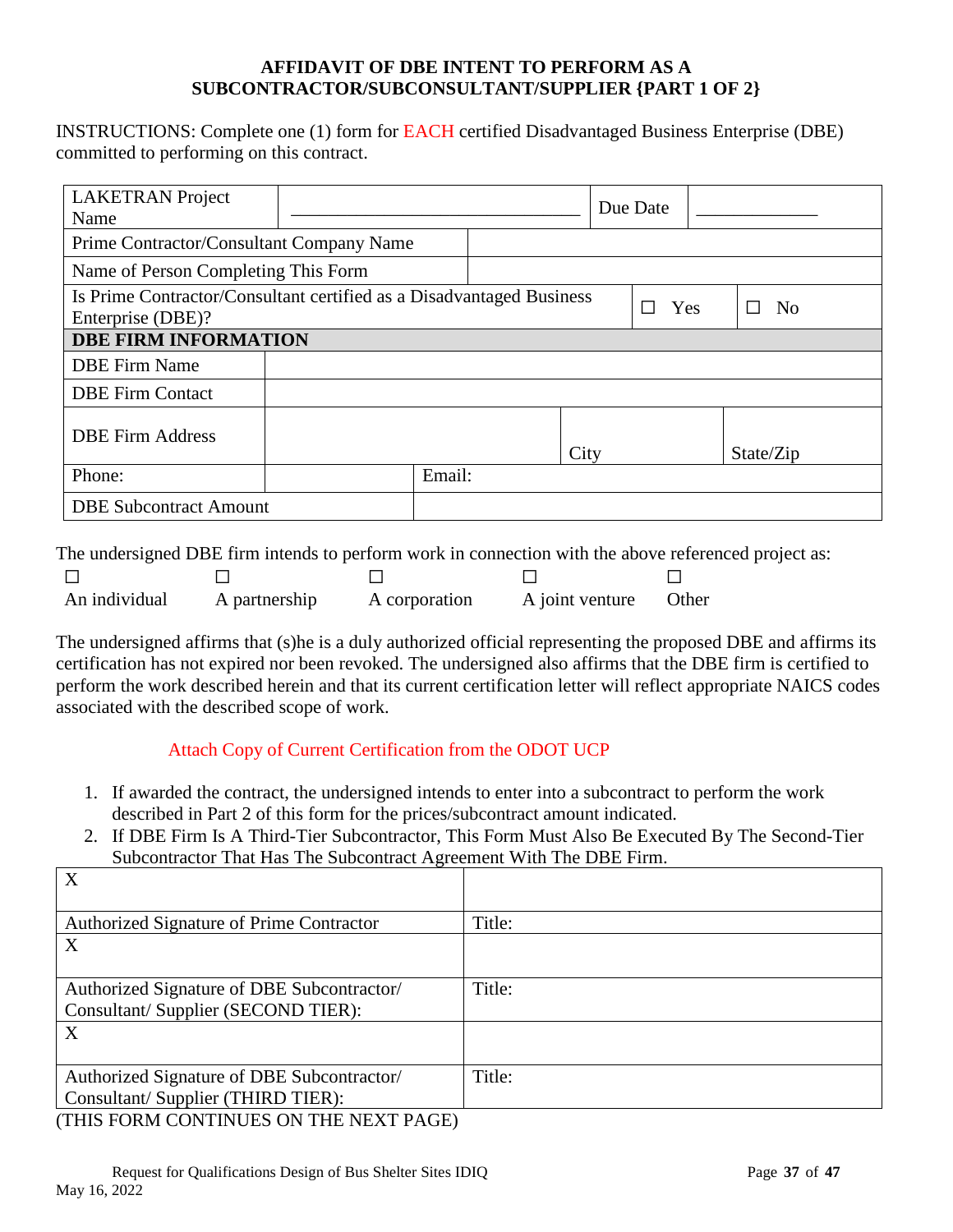# **AFFIDAVIT OF DBE INTENT TO PERFORM AS A SUBCONTRACTOR/SUBCONSULTANT/SUPPLIER {PART 2 OF 2}**

1. Please Use A Separate Form for EACH DBE Firm To Be Utilized On The Project.

|                                                                    |                                                           |                                |                           | Description of Work To Be Performed by DBE Certified Subcontractors        |                      |                   |                                                                                                     |    |                    |       |  |
|--------------------------------------------------------------------|-----------------------------------------------------------|--------------------------------|---------------------------|----------------------------------------------------------------------------|----------------------|-------------------|-----------------------------------------------------------------------------------------------------|----|--------------------|-------|--|
| <b>Bid</b><br>Item#                                                | <b>Item Description</b>                                   |                                |                           | Scope of Work                                                              | <b>NAICS</b><br>Code |                   | <b>Unit Price</b>                                                                                   |    | Quantity           | Total |  |
|                                                                    |                                                           |                                |                           |                                                                            |                      |                   | \$                                                                                                  |    |                    | \$    |  |
|                                                                    |                                                           |                                |                           |                                                                            |                      |                   | \$                                                                                                  |    |                    | \$    |  |
|                                                                    |                                                           |                                |                           | Total Value of Work To Be Performed By Certified DBE Firm                  |                      |                   |                                                                                                     | \$ |                    |       |  |
|                                                                    |                                                           |                                |                           | Subtract (Minus) Any Amount to Be Sublet to a Non-DBE Firm(s)              |                      |                   |                                                                                                     |    |                    |       |  |
|                                                                    | <b>Total Value DBE Subcontractor</b>                      |                                |                           |                                                                            |                      |                   |                                                                                                     | \$ |                    |       |  |
|                                                                    |                                                           |                                |                           | <b>Description of Work To Be Performed by DBE Certified Subconsultants</b> |                      |                   |                                                                                                     |    |                    |       |  |
|                                                                    | Work Item $(s)$ to be<br>performed by DBE                 |                                |                           | Description of Work                                                        |                      | #Hours or Units   |                                                                                                     |    | <b>Total Value</b> |       |  |
|                                                                    |                                                           |                                |                           |                                                                            |                      |                   |                                                                                                     | \$ |                    |       |  |
|                                                                    |                                                           |                                |                           |                                                                            |                      |                   |                                                                                                     | \$ |                    |       |  |
|                                                                    |                                                           |                                |                           |                                                                            |                      |                   |                                                                                                     | \$ |                    |       |  |
|                                                                    |                                                           |                                |                           | Total Value of Work To Be Performed By Certified DBE Firm                  |                      | \$                |                                                                                                     |    |                    |       |  |
| Subtract (Minus) Any Amount to Be Sublet to a Non-DBE Firm(s)<br>€ |                                                           |                                |                           |                                                                            |                      |                   |                                                                                                     |    |                    |       |  |
| <b>Total Value of DBE Subconsultant</b>                            |                                                           |                                |                           |                                                                            | \$                   |                   |                                                                                                     |    |                    |       |  |
| <b>Items of Work To Be Performed By DBE Trucking Firm(s)</b>       |                                                           |                                |                           |                                                                            |                      |                   |                                                                                                     |    |                    |       |  |
| Description of                                                     | Number of Trucks Owned<br>Estimate of<br>Estimate of # of |                                | <b>Total Dollar Value</b> |                                                                            |                      |                   |                                                                                                     |    |                    |       |  |
|                                                                    | Material(s) Hauled                                        | Ton/C.Y                        |                           | <b>Trucks Required</b>                                                     |                      | or Leased<br>$O=$ |                                                                                                     |    |                    |       |  |
|                                                                    |                                                           |                                |                           |                                                                            |                      | $L=$              |                                                                                                     |    | $\mathcal{S}$      |       |  |
|                                                                    |                                                           |                                |                           |                                                                            |                      | $O=$              | $\mathcal{S}$                                                                                       |    |                    |       |  |
|                                                                    |                                                           |                                |                           |                                                                            |                      | $L=$              |                                                                                                     |    |                    |       |  |
|                                                                    |                                                           |                                |                           |                                                                            |                      | $O=$<br>$I =$     |                                                                                                     |    | \$                 |       |  |
|                                                                    | Total Value DBE Trucking Firm                             |                                |                           |                                                                            |                      |                   |                                                                                                     |    | \$                 |       |  |
|                                                                    |                                                           |                                |                           |                                                                            |                      |                   |                                                                                                     |    |                    | $\%$  |  |
|                                                                    |                                                           |                                |                           | Items of Work To Be Performed by DBE Supplier [Non-Manufacturer]:          |                      |                   |                                                                                                     |    |                    |       |  |
| Description of Material(s)<br>Supplied                             |                                                           | <b>Total Contract</b><br>Value |                           | Multiply X.60                                                              |                      |                   | <b>Total DBE Credit Allowed</b><br>(Contract Value*.60)                                             |    |                    |       |  |
|                                                                    |                                                           |                                |                           | 60%                                                                        |                      |                   |                                                                                                     |    |                    |       |  |
|                                                                    |                                                           |                                |                           |                                                                            |                      | 60%               |                                                                                                     |    |                    |       |  |
|                                                                    | <b>Total Value of DBE Supplier</b>                        |                                |                           |                                                                            |                      |                   |                                                                                                     | \$ |                    |       |  |
|                                                                    | mentioned categories.                                     |                                |                           |                                                                            |                      |                   | *Note: Count only the portions of work to be performed by a certified DBE firm for all of the above |    |                    |       |  |

*\*Important Notice: Failure to submit BOTH PARTS of this completed and signed form for each DBE firm whose quote/bid is being counted toward the established DBE participation goal, may constitute a MATERIAL DEFECT in your bid submission and may result in a determination of your bid as NON-RESPONSIVE.*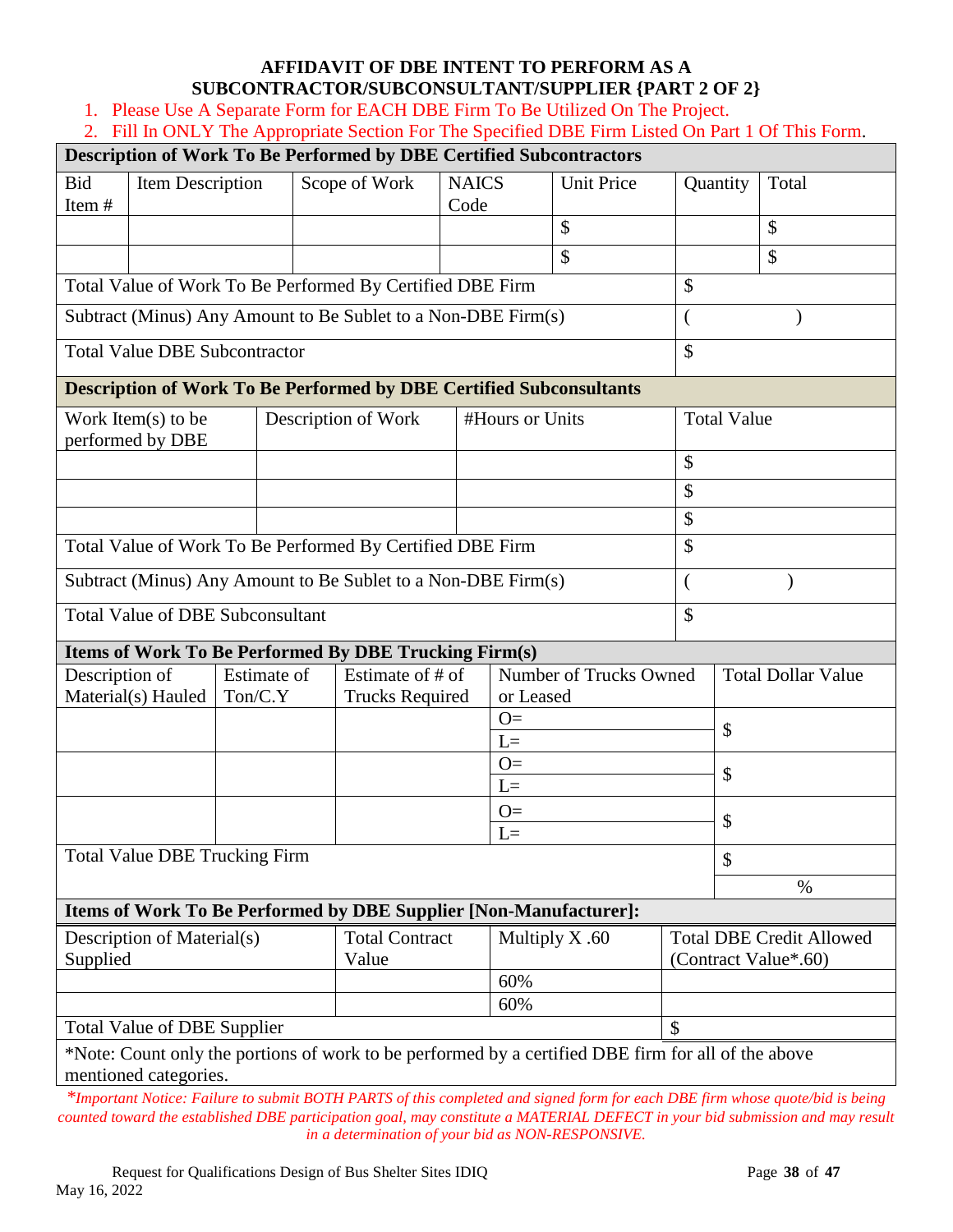### **DBE SUBCONTRACTOR/SUPPLIER GOOD FAITH EFFORT LOG**

Project:

Bidders must use this form to document their good faith efforts at attaining the DBE goal for this project. LAKETRAN will contact DBE subcontractors and suppliers to verify statements made and actions recorded on this log.

DBE Subcontractor/Supplier: Type of Work: \_\_\_\_\_\_\_\_\_\_\_\_\_\_\_\_\_

| Date of<br>Contact | Type of Contact/Reason for<br>Contact | Name of Contact | Follow up/decision by<br>bidder/<br>Reason for decision |  |
|--------------------|---------------------------------------|-----------------|---------------------------------------------------------|--|
|                    |                                       |                 |                                                         |  |
|                    |                                       |                 |                                                         |  |
|                    |                                       |                 |                                                         |  |

DBE Subcontractor/Supplier: \_\_\_\_\_\_\_\_\_\_\_\_\_\_\_ Type of Work: \_\_\_\_\_\_\_\_\_\_\_\_\_\_\_\_\_

| Date of<br>Contact | Type of Contact/Reason for<br>Contact | Name of Contact | Follow up/decision by<br>bidder/<br>Reason for decision |
|--------------------|---------------------------------------|-----------------|---------------------------------------------------------|
|                    |                                       |                 |                                                         |
|                    |                                       |                 |                                                         |
|                    |                                       |                 |                                                         |

Photocopy this sheet and attach photocopy to this page if more space is needed to list additional contacts made with the DBE subcontractor/supplier identified above.

Use the following descriptions for guidance concerning the categories of information requested above:

- Type of Contact includes, but is not limited to: email, telephone, fax, meeting.
- Include email and phone #'s used to make contact
- Reason for Contact includes, but is not limited to, describing subcontract opportunities, inviting quotes, reviewing plans, discussing quotes, restating invitation to DBE to submit quotes, following up, accepting quotes, and/or rejecting quotes.
- Name of Contact include the name of the person contacted.
- Follow up/decision by Bidder is the next step the bidder will take in the process of soliciting a DBE subcontractor's participation in the project. Follow up concludes with a decision by the bidder to either accept or reject the DBE as a subcontractor and, if rejected, the reason therefore.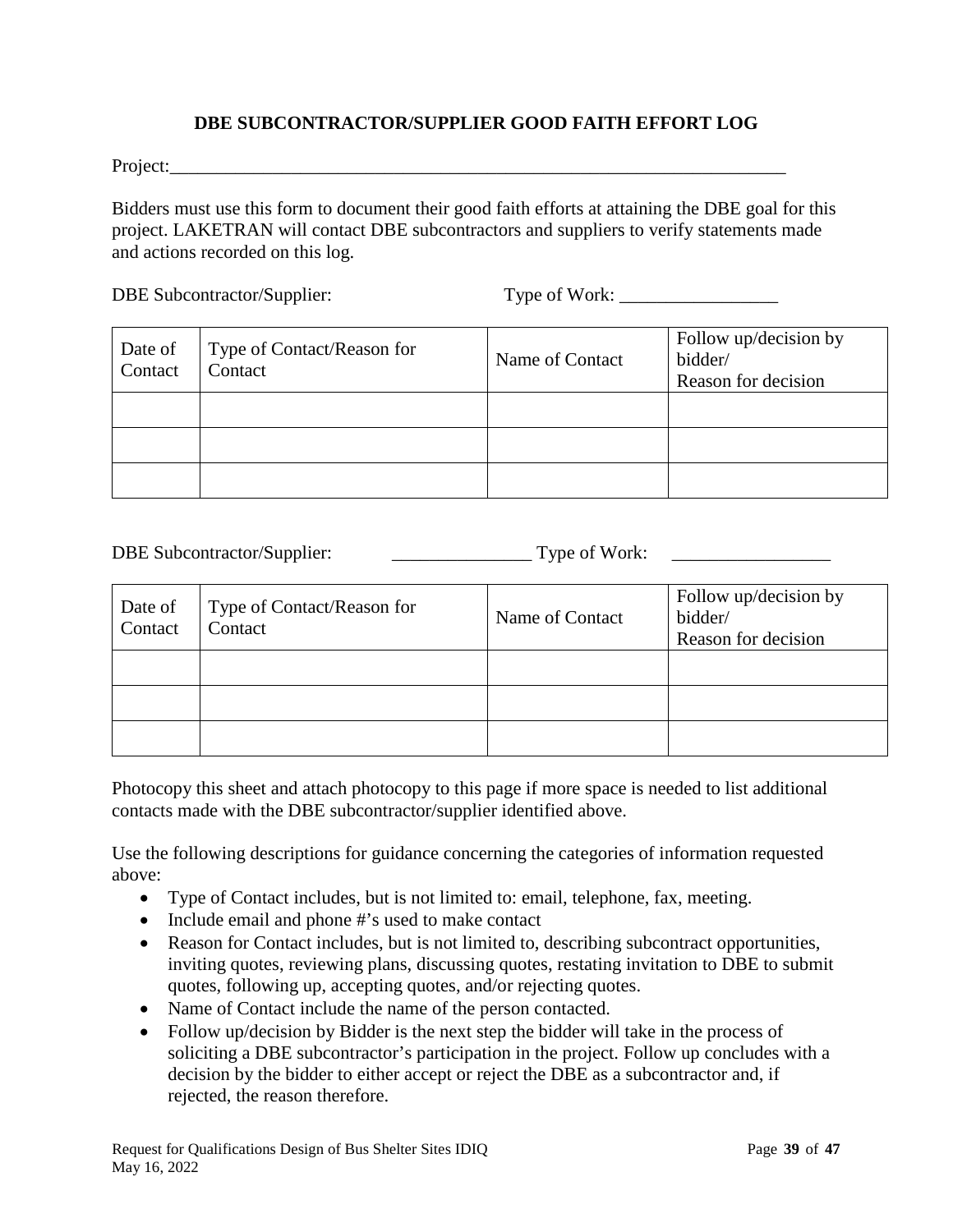• As part of the good faith effort investigation performed by LAKETRAN, the listed DBE subcontractor and/or supplier will be contacted to verify the contacts and efforts made by the bidder identified in this form. Attach any and all supporting documentation (letters, faxes, etc.) that verify the above representations concerning bidder's good faith efforts to obtain the above listed DBE's participation. Contract award may be contingent on bidder's good faith efforts.

Complete one of these forms for each DBE subcontractor or supplier contacted. Photocopy this sheet if additional pages are required. If you are in need of assistance or have questions regarding LAKETRAN's DBE Program, please contact the DBE Liaison Officer at [aaaby@laketran.com.](mailto:aaaby@laketran.com)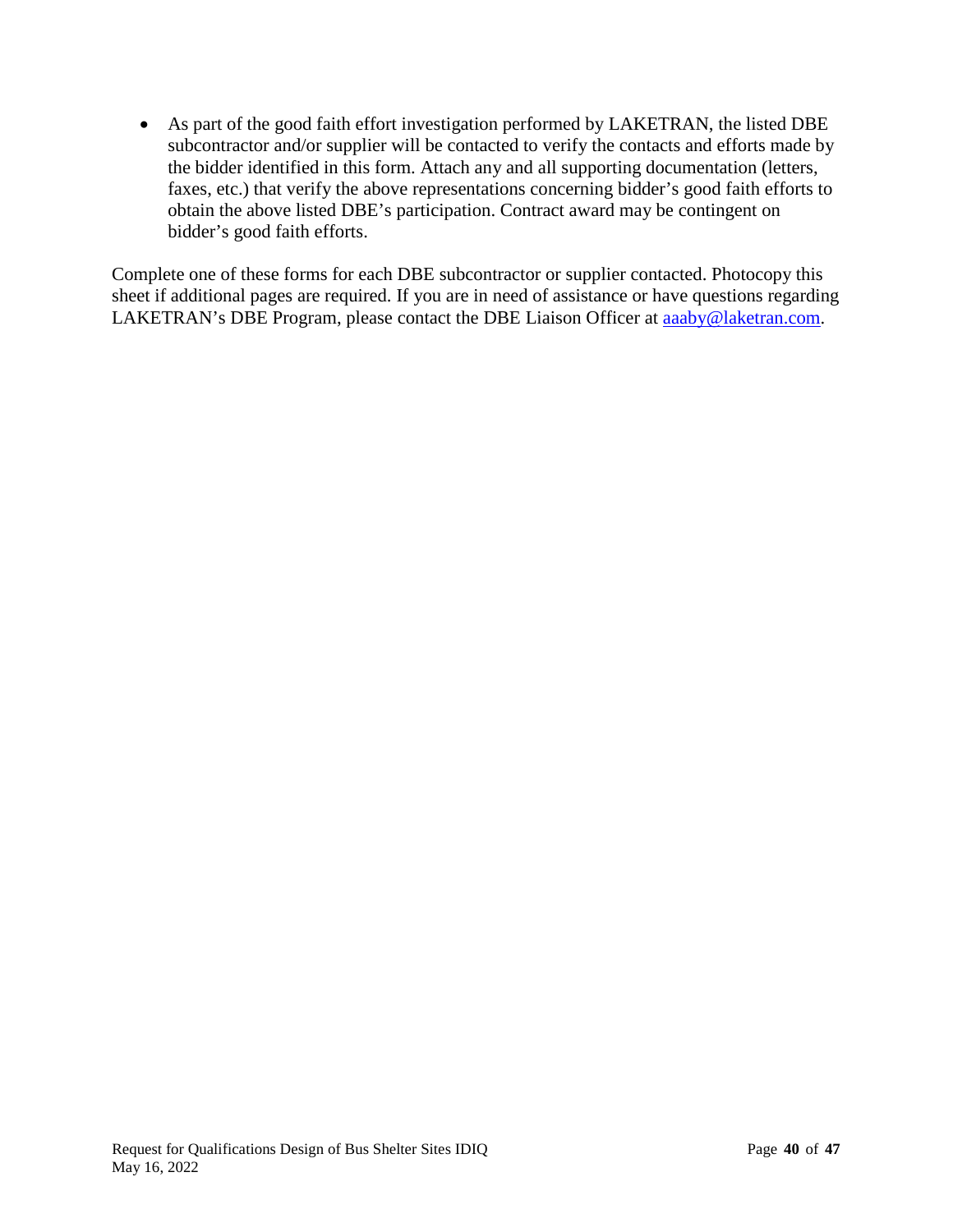# **ATTACHMENT I LAKETRAN BIDDER REGISTRATION FORM**

| Per 49 CFR Part 26.11, Laketran is required to collect the following information on contractors and sub-contractors who |
|-------------------------------------------------------------------------------------------------------------------------|
| seek to work on Federally-assisted Contracts                                                                            |

| Legal Name of Business              |
|-------------------------------------|
| Contact Person's Name (first, last) |
| Age of your business (in years)     |

| Type of Business (choose all that apply) |  |  |
|------------------------------------------|--|--|
|                                          |  |  |

| $\Box$ Advertising                                                                                                        | $\Box$ Fuel Systems and Technology               |  |  |
|---------------------------------------------------------------------------------------------------------------------------|--------------------------------------------------|--|--|
| $\Box$ Architecture                                                                                                       | □ Functional Capacity Assessment                 |  |  |
| $\Box$ Auction Services                                                                                                   | $\Box$ Graphic Design                            |  |  |
| $\Box$ Automobile Sales or Distributor                                                                                    | $\Box$ HVAC                                      |  |  |
| $\Box$ Bicycle                                                                                                            | $\Box$ Industrial Equipment & Components         |  |  |
| $\Box$ Bus and Automobile Maintenance Products and Services                                                               | $\Box$ Lawn & Landscaping                        |  |  |
| $\Box$ Bus Exterior Products/Services                                                                                     | $\Box$ Marketing                                 |  |  |
| $\Box$ Bus Interior Products/Services<br>faxes                                                                            | □ Office Products including printers and         |  |  |
| $\Box$ Bus Manufacturer                                                                                                   | $\Box$ Printing Services                         |  |  |
| $\Box$ Bus Sales or Distributor                                                                                           | $\Box$ Roofing                                   |  |  |
| $\Box$ Bus Technology                                                                                                     | $\Box$ Security Systems                          |  |  |
| □ Cleaning or Janitorial                                                                                                  | $\Box$ Signage                                   |  |  |
| □ Computer Services & IT                                                                                                  | $\square$ Snowplowing & Snow Removal             |  |  |
| $\Box$ Construction (includes Roofing, Windows, Cement, etc.)                                                             | $\Box$ Technology<br>$\Box$ Telecommunications   |  |  |
| $\Box$ Consulting Services                                                                                                |                                                  |  |  |
| $\square$ Engineering Services                                                                                            | □ Temporary Employment Agency                    |  |  |
| □ Fare Collection and Fare Technology                                                                                     | $\Box$ Transit Partner                           |  |  |
| $\Box$ Financial, Banking, & Auditing                                                                                     | $\Box$ Uniforms & Shoes                          |  |  |
| $\Box$ Fuel                                                                                                               | $\Box$ Utilities - electric, plumbing, sewer     |  |  |
|                                                                                                                           | $\Box$ Vehicles (non-bus)                        |  |  |
|                                                                                                                           |                                                  |  |  |
|                                                                                                                           |                                                  |  |  |
|                                                                                                                           |                                                  |  |  |
|                                                                                                                           |                                                  |  |  |
|                                                                                                                           |                                                  |  |  |
| Gross Annual Receipts – circle the category that best applies to your business. [A requirement per 49 CFR<br>Part 26.11.] |                                                  |  |  |
| $$0 - $500,000$ $$500,000 - $1$ million<br>\$1 million - \$2 million                                                      | \$2 million - \$5 million<br>\$5 million or more |  |  |
| Is your business registered as a DBE?                                                                                     | <b>YES</b><br>N <sub>O</sub>                     |  |  |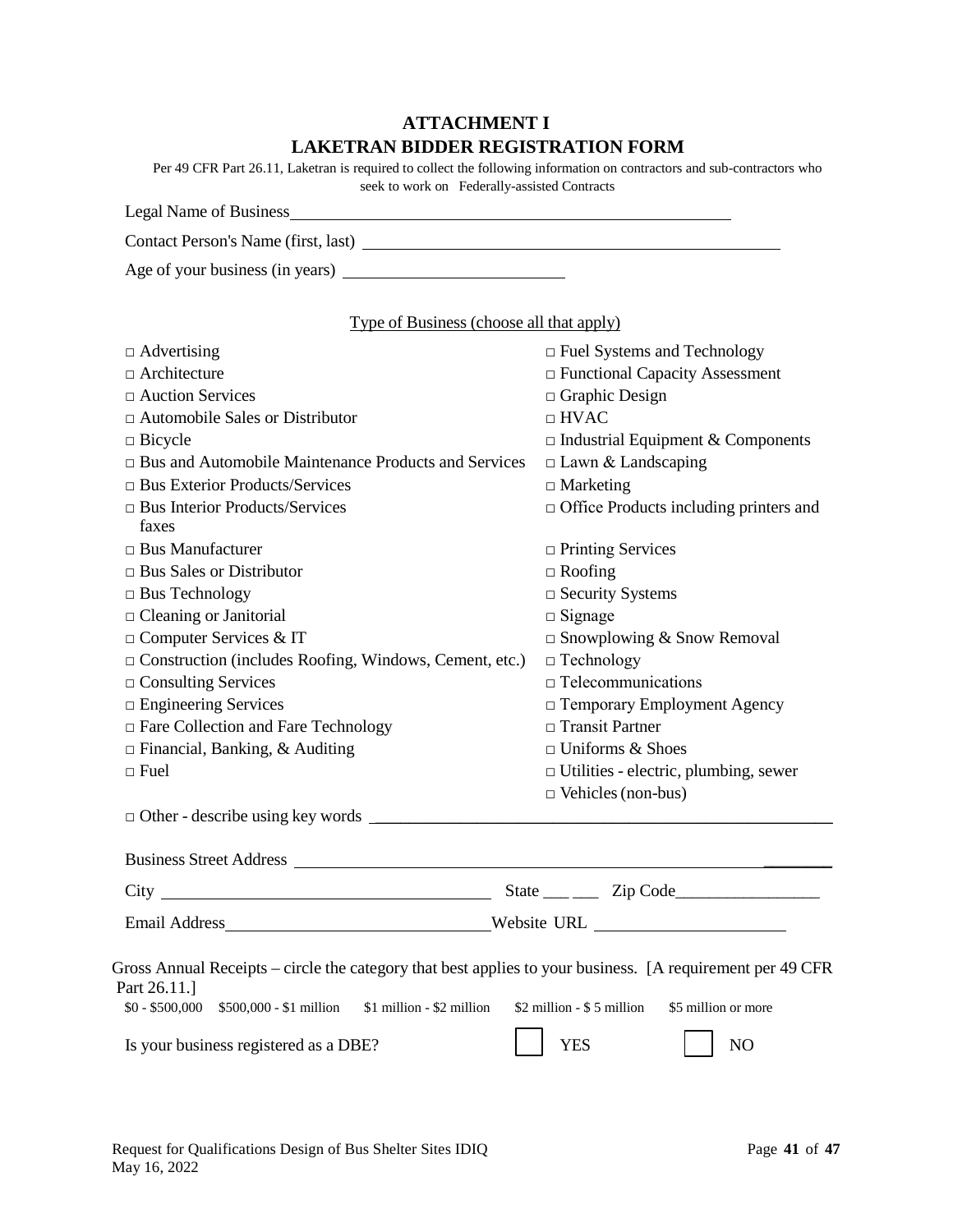# **The following forms are to be completed only by any sub-contractors performing work on this project.**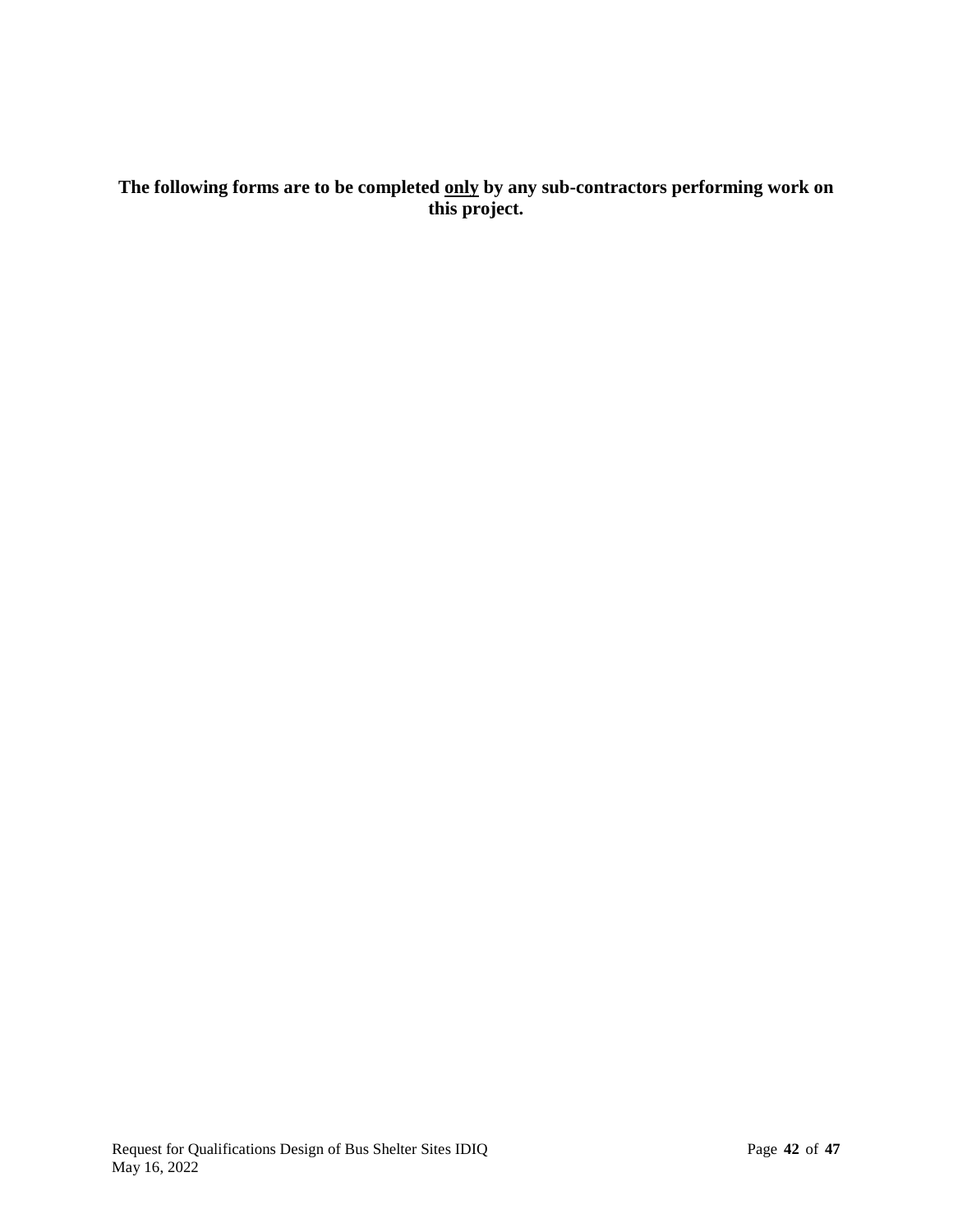### **ATTACHMENT C-2 CERTIFICATION OF LOWER-TIER PARTICIPANTS REGARDING RESTRICTIONS ON LOBBYING**

I, (Name and Title of Authorized Official), hereby certify on (Name of Subcontractor) that:

- 1. No Federal appropriated funds have been paid or will be paid, by or on behalf of the undersigned, to any person for influencing or attempting to influence an officer or employee of any agency, a Member of Congress, an officer or employee of Congress, or an employee of a Member of Congress in connection with the awarding of any Federal contract, the making of any Federal grant, the making of any Federal loan, the entering into of any cooperative agreement, and the extension, continuation, renewal, amendment, or modification of any Federal contract, grant, loan, or cooperative agreement.
- 2. If any funds other than Federal appropriated funds have been paid or will be paid to any person for influencing or attempting to influence an officer or employee of any agency, a Member of Congress, an officer or employee of Congress, or an employee of a Member of Congress in connection with this Federal contract, grant, loan, or cooperative agreement, the undersigned shall complete and submit Standard Form LLL, "Disclosure Form to Report Lobbying," in accordance with its instructions.
- 3. The undersigned shall require that the language of this certification be included in the award documents for all subawards at all tiers (including subcontracts, subgrants, and contracts under grants, loans, and cooperative agreements) and that all subrecipients shall certify and disclose accordingly.

This certification is a material representation of fact upon which reliance is placed when this transaction was made or entered into. Submission of this certification is a prerequisite for making or entering into this transaction imposed by Section 1352, Title 31, U.S. Code. Any person who fails to file the required certification shall be subject to a civil penalty of not less than \$10,000 and not more than \$100,000 for each such failure.

Executed this day of , 20 .

By

Signature of Authorized Official

Title of Authorized Official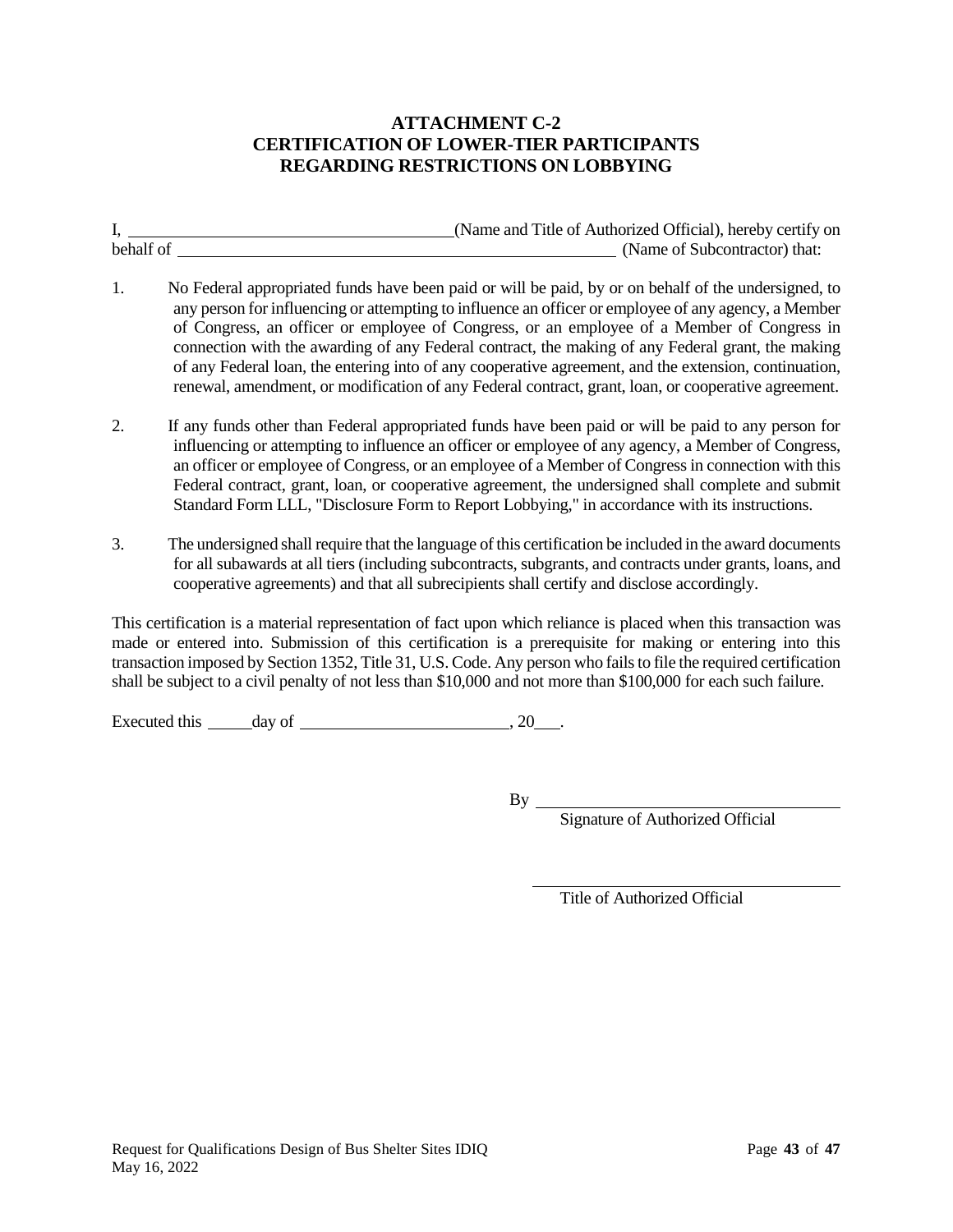### **ATTACHMENT D-2 CERTIFICATION OF LOWER-TIER PARTICIPANTS REGARDING DEBARMENT, SUSPENSION, AND OTHER RESPONSIBILITY MATTERS**

The Lower Tier Participant (potential subcontractor under a major third party contract)

, certifies, by submission of this proposal, that neither it nor its principals are presently debarred, suspended, proposed for debarment, declared ineligible, or voluntarily excluded from participation in this transaction by any Federal department or agency.

- 1. Are not presently debarred, suspended, proposed for debarment, declared ineligible, or voluntarily excluded from covered transactions by any Federal department or agency;
- 2. Have not within a three-year period preceding this proposal been convicted of or had a civil judgment rendered against them for commission of fraud or a criminal offense in connection with obtaining, attempting to obtain, or performing a public (Federal, State or local) transaction or contract under a public transaction; violation of Federal or State antitrust statutes or commission of embezzlement, theft, forgery, bribery, falsification or destruction of records, making false statements, or receiving stolen property;
- 3. Are not presently indicted for or otherwise criminally or civilly charged by a governmental entity (Federal, State or local) with commission of any of the offenses enumerated in paragraph (2) of this certification;
- 4. Have not within a three-year period preceding this application/proposal had one or more public transactions (Federal, State or local) terminated for cause or default; and
- 5. Are not included in the U. S. General Services Administration's List of Parties Excluded from Federal Procurement or Non-procurement Programs.

If the Lower Tier Participant (potential subcontractor under a major third party contract) is unable to certify to any of the statements in this certification, such participant shall attach an explanation to this proposal.

**THE LOWER-TIER PARTICIPANT (POTENTIAL SUBCONTRACTOR UNDER A MAJOR THIRD**  PARTY CONTRACT), *CERTIFIES OR AFFIRMS* **THE TRUTHFULNESS AND ACCURACY OF THE CONTENTS OF THE STATEMENTS SUBMITTED ON OR WITH THIS CERTIFICATION AND UNDERSTANDS THAT THE PROVISIONS OF 31 U.S.C., SECTIONS 3801 ET SEQ. ARE APPLICABLE THERETO.**

Signature and Title of Authorized Official

Date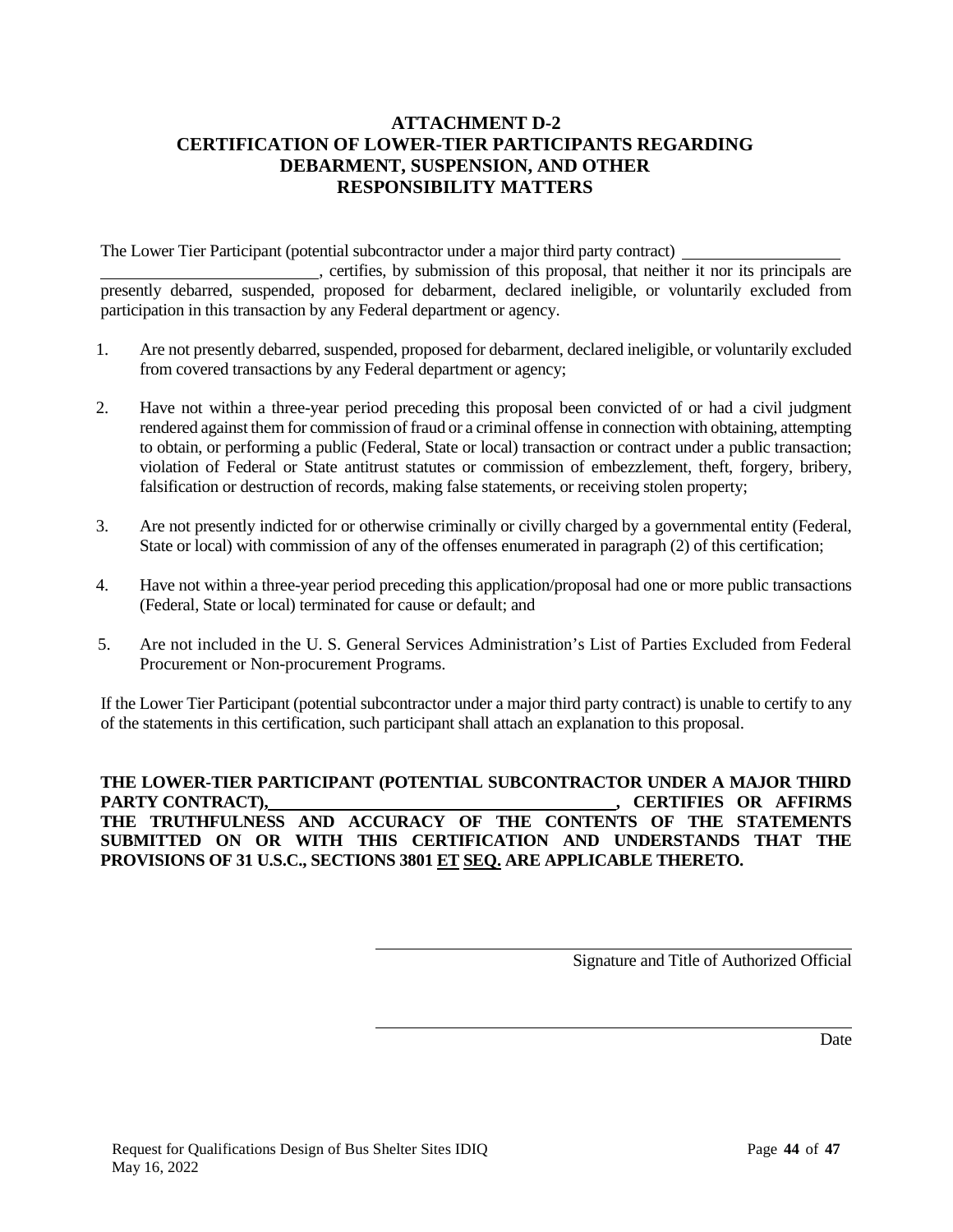### **ATTACHMENT E-2 CERTIFICATION OF LOWER-TIER PARTICIPANT REGARDING STANDARD PROJECT ASSURANCES**

The Lower Tier Participant (applicant for a potential subcontractor for a major third party contract),

certifies to the best of its knowledge and belief, that it and its

principals:

- **1.** The Lower Tier Participant hereby agrees that LAKETRAN has the right to reject any and all bids, to waive informality in any bid, to negotiate directly with only qualified respondents, to award one, more than one, or no contracts. Bidder further agrees it shall not dispute the correctness of the quantities used in computing the lowest and best bid.
- **2.** If the Lower Tier Participant is not the parent company, insert below the name and main office address of the parent company. (A parent company is one that owns at least a majority, fifty-one percent of the voting rights and/or assets in that company.) By execution of this section, the parent company acknowledges the Proposer is authorized to submit this Proposal on parent company's behalf.

| Address |  |  |  |
|---------|--|--|--|
|         |  |  |  |
| Phone   |  |  |  |
| Fax     |  |  |  |
| E-mail  |  |  |  |
| Website |  |  |  |

**3.** Lower Tier Participant hereby assures and certifies that it will comply with the Federal statutes, regulations, executive orders and requirements which relate to the applications made to and grants received from the Federal Transit Administration. Proposer acknowledges such statutes, regulations, Executive orders and administrative requirements include - but are not limited to - the following:

The Lower Tier Participant certifies that it is not on the Controller General's list of ineligible contractors. The Lower Tier Participant further acknowledges the provisions of Section 1001 of Title 18, U.S.C., apply to any assurance or submissions under this section.

| Signature and Title of Authorized Official |  |
|--------------------------------------------|--|
|--------------------------------------------|--|

|                                                                             | Date          |
|-----------------------------------------------------------------------------|---------------|
| <b>Notary Executes Here:</b>                                                |               |
|                                                                             |               |
| Notary Public                                                               |               |
|                                                                             |               |
| My commission expires _____________.                                        |               |
| Request for Qualifications Design of Bus Shelter Sites IDIQ<br>May 16, 2022 | Page 45 of 47 |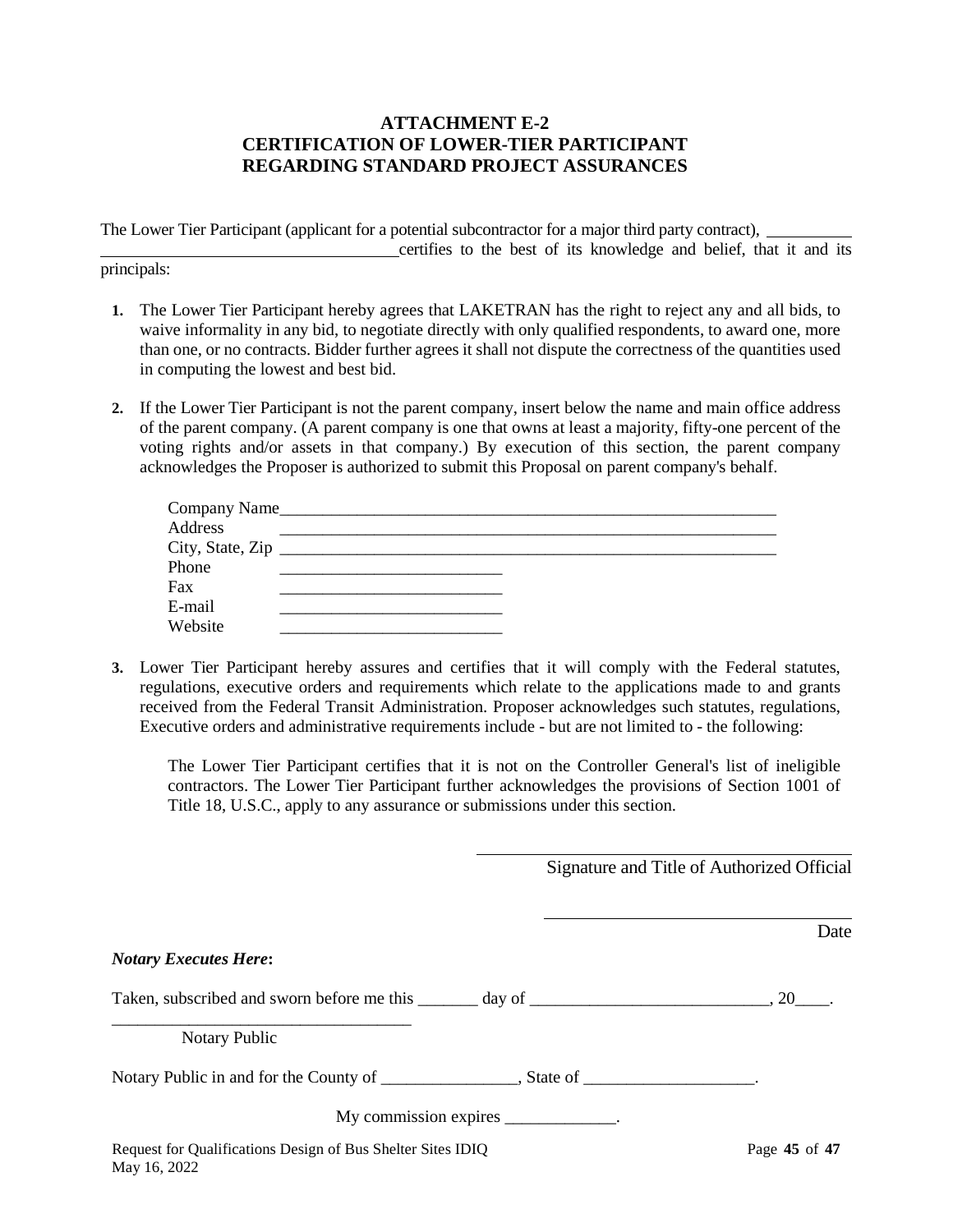### **ATTACHMENT F-2 CERTIFICATION OF LOWER-TIER PARTICIPANT REGARDING NON-COLLUSION**

This affidavit is to be filled out and executed by the Lower Tier Participant; if a corporation makes the bid, then by its properly executed agent. The name of the individual swearing to the affidavit should always appear on the line marked "Name of Affidavit." The affidavit's capacity, when a partner or officer of a corporation, should be inserted on lines marked "Capacity." The affidavit should sign individual name at end not partnership or corporation name, and swear to said affidavit before a notary public, who must attach his/her seal.

| (Name of Affidavit)                                                                                                                                                                                                            | being first duly sworn, do hereby state that |
|--------------------------------------------------------------------------------------------------------------------------------------------------------------------------------------------------------------------------------|----------------------------------------------|
| (Capacity)                                                                                                                                                                                                                     | (Name of Firm, Partnership, Corporation)     |
|                                                                                                                                                                                                                                |                                              |
| and who resides at the same state of the same state of the same state of the same state of the same state of the same state of the same state of the same state of the same state of the same state of the same state of the s |                                              |
|                                                                                                                                                                                                                                |                                              |

(Give names of all persons, firms, or corporation interested in the bid)

is/are the only person(s) with me/us in the profits of the herein contained contract; that the contract is made without any connection or interest in the profits thereof with any persons making any bid or bid for said work; that the said contract is on my/our part, in all respects fair and without collusion or fraud, and also that no members of the Board of Trustees, head of any department or bureau, or employee therein, or any employee of the Authority, is directly or indirectly interested therein.

| Signature and Title of Authorized Official |
|--------------------------------------------|

|                                                                                                                      | Date |
|----------------------------------------------------------------------------------------------------------------------|------|
| <b>Notary Executes Here:</b>                                                                                         |      |
| Taken, subscribed and sworn before me this $\frac{1}{2}$ day of $\frac{1}{2}$ and $\frac{1}{2}$ , 20 $\frac{1}{2}$ . |      |
| Notary Public                                                                                                        |      |
|                                                                                                                      |      |
| My commission expires _____________.                                                                                 |      |
|                                                                                                                      |      |